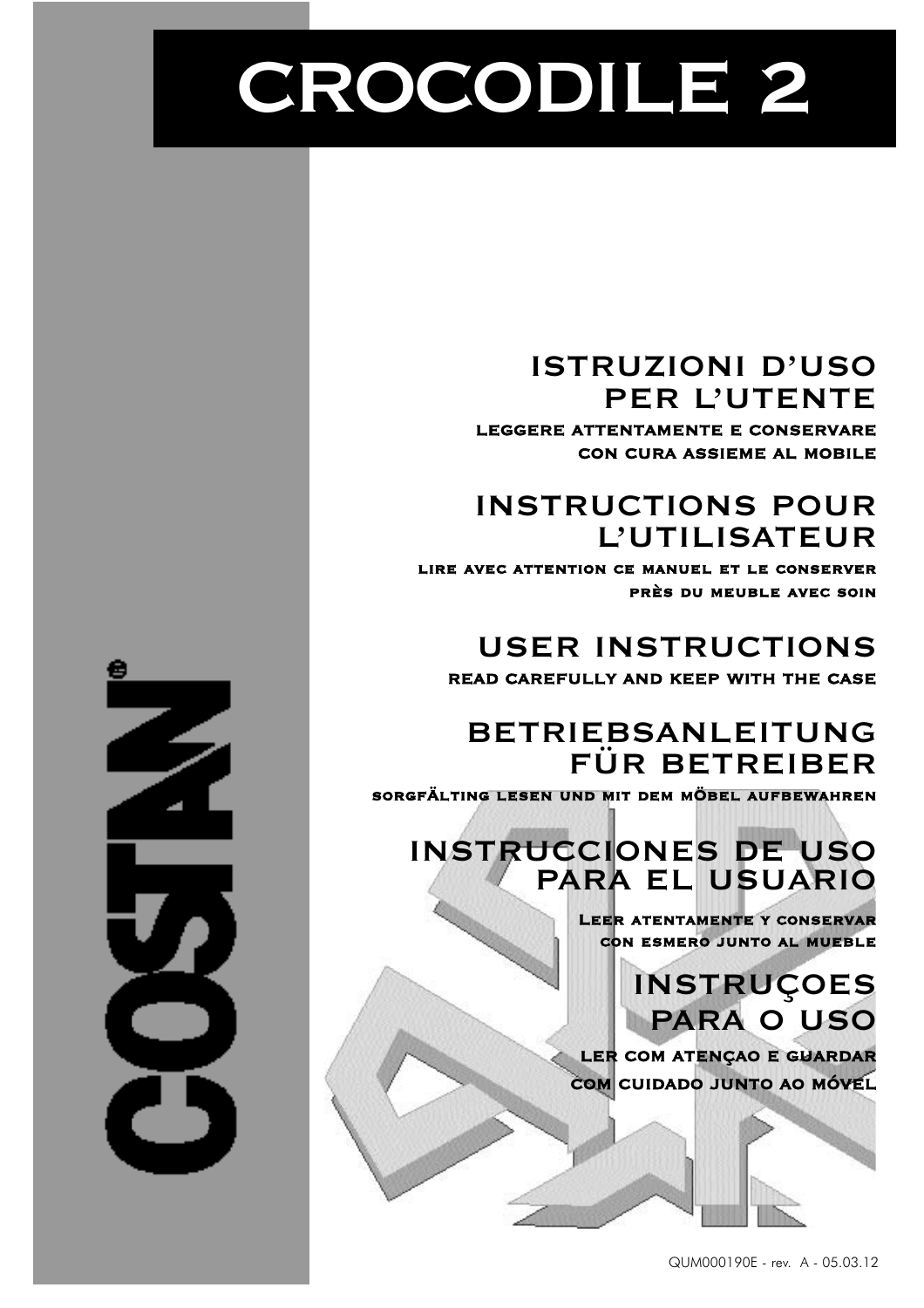Ai fini della Direttiva Attrezzature a Pressione (97/23/CE) questo mobile è classificato come appartenente alla categoria 1.

Per i circuiti a pressione il prodotto P x V è inferiore a < 200 bar x litro, per le tubazioni DN < 32 e il fluido operatore del circuito di refrigerazione appartiene al gruppo 2. I componenti del circuito sono classificati entro la categoria 1.

Questo mobile risponde alla Direttiva Macchine (98/37/CE) ed è escluso dalla sfera d'azione della direttiva PED in base all'articolo 1.3.6.

Conformément à la Directive concernant les Equipements sous Pression (97/23/CE), ce meuble est classé comme appartenant à une catégorie 1

Pour les circuits sous pression, le produit P x V est inférieur à 200 bar x litre, pour les tuyaux DN < 32 et le fluide opérateur du circuit de réfrigération appartient au groupe 2.

Les composants du circuit sont classés dans la catégorie 1.

Ce meuble, qui répond à la Directive Machines (98/37/CE), et est exclu de la sphère d'action de la directive PED, sur la base de l'article 1.3.6.

With regard to the Pressure Equipment Directive (97/23/CE), this cabinet model is classified as no higher than category I.

Vessels of the circuit under pressure, have  $P \times V < 200$  bar x litre, piping is with DN  $< 32$  and the working fluid in the refrigeration circuit is classified as group 2.The components of the circuit are classified as no higher than category1. This cabinet, which complies with the machinery directive (98/37/EC), is excluded from the scope of PED directive, according to the article 1.3.6.

In Bezug auf die Richtlinie für Druckgeräte (97/23/CE) gehört dieses Möbel keiner höheren Kategorie als der ersten an.

Für die Druckkreisläufe gilt, daß der Betrag aus P x V niedriger als < 200 bar x Liter ist, die Rohre DN < 32 sind und das Kühlmittel im Kühlkreislauf der Gruppe 2 angehört. Die Baugruppen sind in der Kategorie 1 klassifiziert.

Dieses Möbel entspricht den Anforderungen der Richtlinie für Maschinen (98/37/CE) und ist aufgrund des Artikels 1.3.6 vom Wirkungsbereich der Richtlinie PED ausgeschlossen.

Con respecto a la Directiva Equipos a presión (97/23/CE), este mueble se clasifica como perteneciente a la categoría 1.

Para los circuitos a presión el producto P x V es inferior < 200 bar x litro, para las tuberías DN < 32 y el fluido operador del circuito de refrigeración pertenece al grupo 2. Los componentes del circuito se clasifican en la categoría 1.

Este mueble cumple con la Directiva Máquinas (98/37/CE) y por lo tanto no recae en el campo de acción de la Directiva PED de acuerdo con el artículo 1.3.6.

Conforme a Directiva de Equipamentos sob pressão (97/23/CE), este móvel é classificado como de categoria 1.

Para os circuitos sob pressão, o produto P x V é inferior a < 200 bar por litro, para os tubos DN < 32 e o fluido operador do circuito de refrigeração pertence ao grupo 2. Os componentes do circuito são classificados como de categoria 1.

Este móvel atende a Directiva de Máquinas (98/37/CE) e foi excluído do campo de actuação da directiva PED conforme o artigo 1.3.6.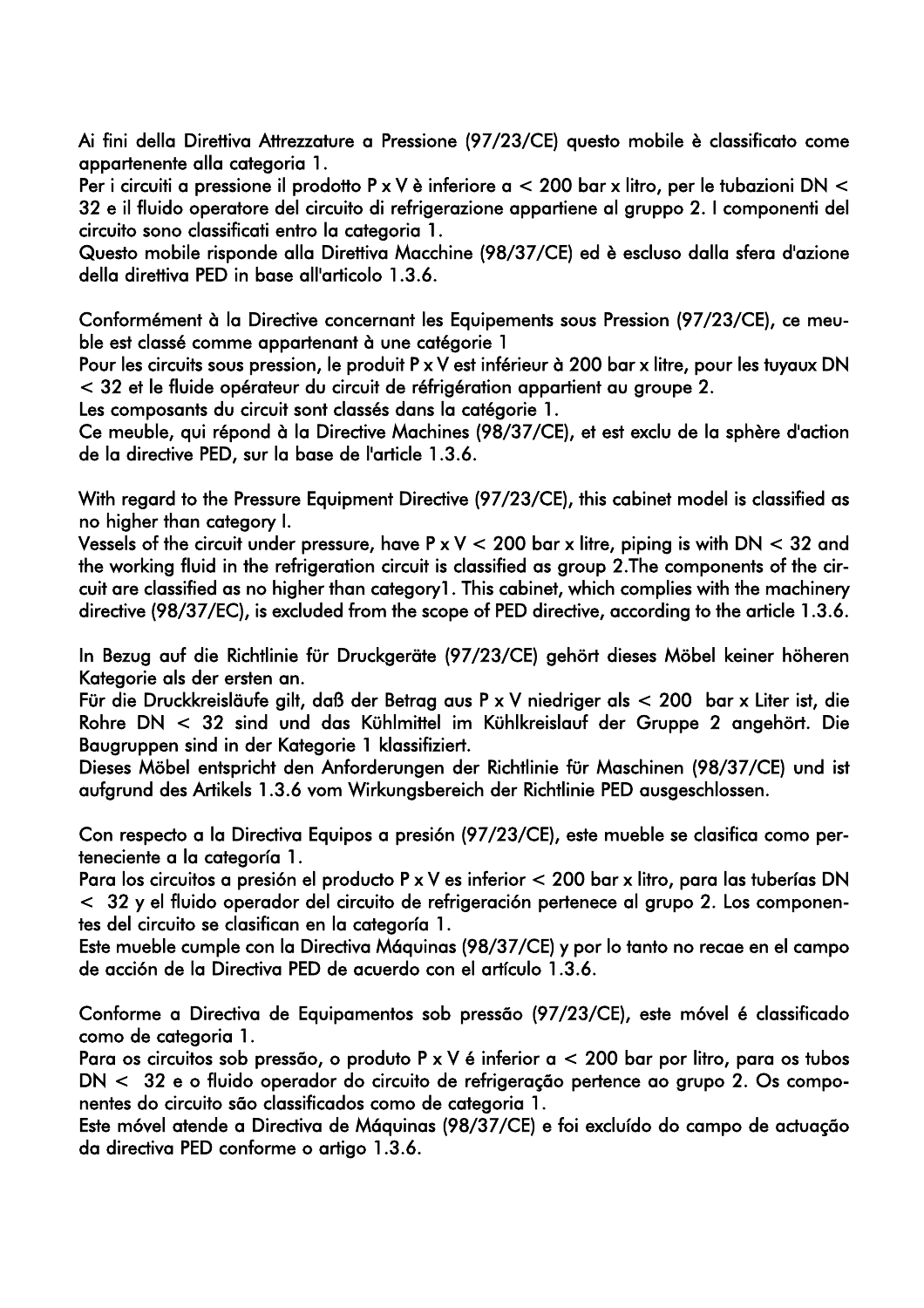## AVVERTENZE DI SICUREZZA

MANTENERE LIBERE DA OSTRUZIONI LE APERTURE DI VENTILAZIONE NELL'INVOLUCRO DELL'APPARECCHIO.

NON USARE DISPOSITIVI MECCANICI O ALTRI MEZZI PER ACCELERARE IL PROCESSO DI SBRINAMENTO DIVERSI DA QUELLI RACCOMANDATI DAL COSTRUTTORE.

NON USARE APPARECCHI ELETTRICI ALL'INTERNO DEGLI SCOMPARTI PER LA CONSERVA-ZIONE DEI CIBI CONGELATI DALL'APPARECCHIO, SE QUESTI NON SONO DEL TIPO RAC-COMANDATO DAL COSTRUTTORE.

NON CONSERVARE ALL'INTERNO DEL BANCO FRIGORIFERO SOSTANZE ESPLOSIVE QUALI CONTENITORI SOTTO PRESSIONE CON PROPELLENTE INFIAMMABILE

SI FA ESPRESSO DIVIETO DI ESPORRE PRODOTTI FARMACEUTICI E BOTTIGLIE O IMBALLI IN VETRO, IN QUANTO POTREBBERO ROMPERSI E DIVENIRE PERICOLOSI.

LA RIMOZIONE DI PROTEZIONI O PANNELLATURE CHE RICHIEDONO L'USO DI UTENSILI PER ESSERE RIMOSSE E' RISERVATA ESCLUSIVAMENTE AL PERSONALE QUALIFICATO, IN PARTICOLARE LA RIMOZIONE DELLA COPERTURA DEL QUADRO ELETTRICO.

NON LASCIARE ESPOSTO L'APPARECCHIO AGLI AGENTI ATMOSFERICI.

NON UTILIZZARE MAI GETTI D'ACQUA DIRETTI O INDIRETTI SUL MOBILE. NON TOCCARE L'APPARECCHIO CON MANI E PIEDI BAGNATI O UMIDI, NON USARE L'APPARECCHIO A PIEDI NUDI.

L'APPARECCHIO NON E' DESTINATO AD ESSERE UTILIZZATO DA PERSONE (BAMBINI COM-PRESI) LE CUI CAPACITA' FISICHE, SENSORIALI O MENTALI SIANO RIDOTTE, OPPURE CON MANCANZA DI ESPERIENZA O DI CONOSCENZA A MENO CHE ESSE NON ABBIANO POTUTO BENEFICIARE, ATTRAVERSO L'INTERMEDIAZIONE DI UNA PERSONA RESPONSABILE DELLA LORO SICUREZZA, DI UNA SORVEGLIANZA O DI ISTRUZIONI RIGUARDANTI L'APPARECCHIO. I BAMBINI DEVONO ESSERE SORVEGLIATI IN MODO CHE NON GIOCHINO CON L'APPARECCHIO.

I CAVI DI ALIMENTAZIONE DEVONO ESSERE BEN STESI, IN POSIZIONE NON ESPOSTA A EVEN-TUALI URTI, NON DEVONO ESSERE IN PROSSIMITÀ DI LIQUIDI O ACQUA E A FONTI DI CALORE, NON DEVONO ESSERE DANNEGGIATI. E' VIETATO L'USO DELLE SPINE ADATTATRICI.

ACCERTARSI CHE LA TENSIONE DI ALIMENTAZIONE CORRISPONDA AI DATI DI TARGA DEL MOBILE. E' OBBLIGATORIO COLLEGARE IL MOBILE A TERRA.

LE OPERAZIONI CHE VANNO AD INTERESSARE IL CICLO DI RAFFREDDAMENTO O L'IMPIANTO ELETTRICO DEVONO ESSERE ESEGUITE ESCLUSIVAMENTE DA PERSONALE QUALIFICATO E PRIMA DI OGNI INTERVENTO SI DEVE SCOLLEGARE LA SPINA DEL BANCO DALLA PRESA ELETTRICA DI ALIMENTAZIONE

NON DANNEGGIARE IL CIRCUITO REFRIGERANTE: E' VIETATO FORARE IN QUALSIASI MODO LE PARETI DEL MOBILE SIA INTERNE CHE ESTERNE (PER ESEMPIO PER APPLICARE UN'ALZATA); SI RISCHI-REBBE DI DANEGGIARE I TUBI DELL'EVAPORATORE E DEL CONDENSATORE INSERITI NELLE PARETI DEL MOBILE.

NEL CASO SI VOGLIA APPLICARE SUL MOBILE DELLE ETICHETTE ADESIVE PUBBLICITARIE, FARE USO 1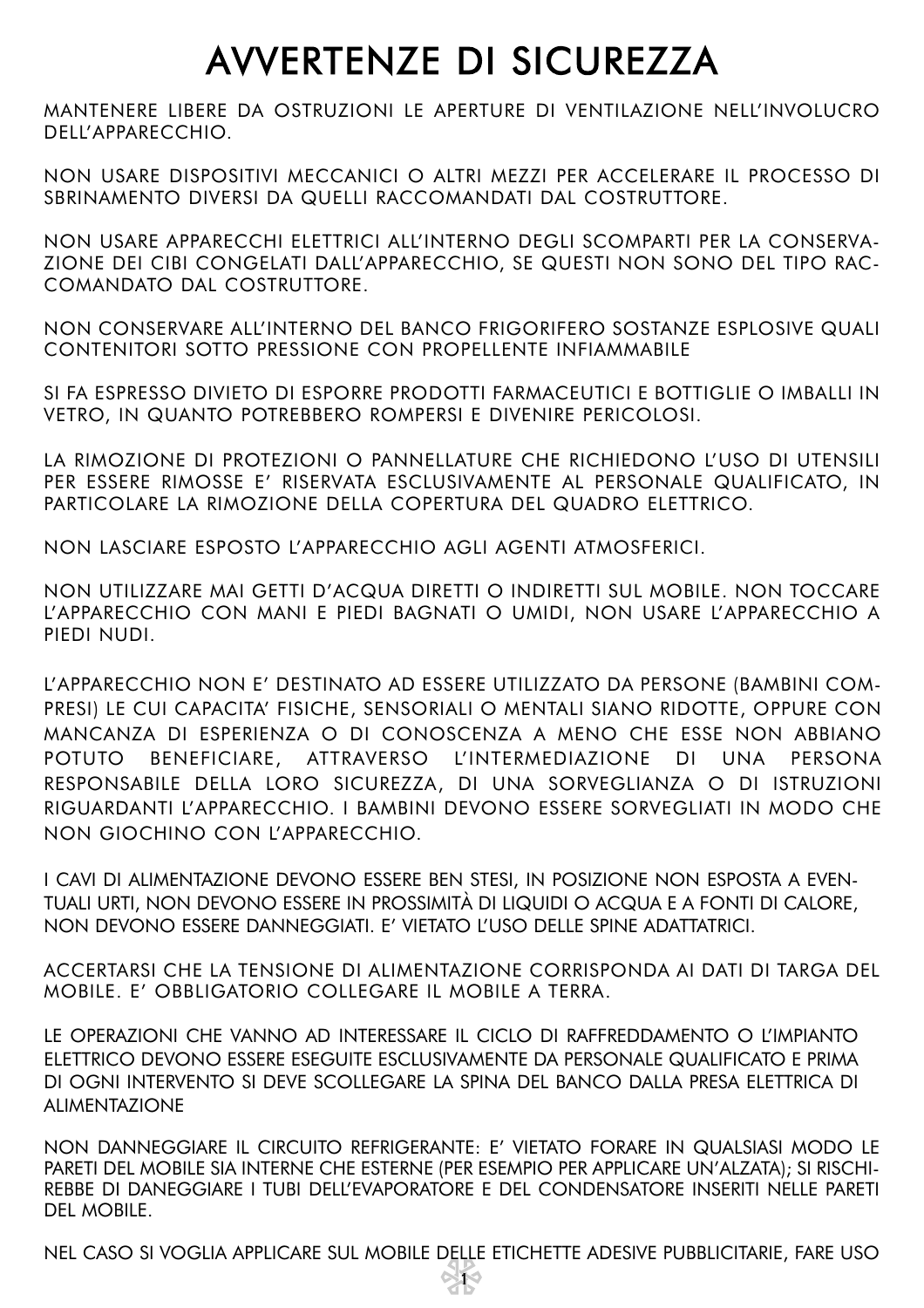ESCLUSIVAMENTE DI FOGLI SOTTILI, NON APPLICARE SULLE PARETI ESTERNE DEL MOBILE MATE-RIALE SPESSI ED ISOLANTI: CIO' COMPROMETEREBBE LE PRESTAZIONI DEL MOBILE. AL FINE DI RIDURRE I RISCHI CONNESSI ALL'INFIAMMABILITA', L'INSTALLAZIONE DI QUESTO APPA-RECCHIO NON DEVE ESSERE EFFETTUATA SE NON DA PERSONALE ADEGUATAMENTE QUALIFICA-TO.

OGNI ALTRO USO NON ESPLICITAMENTE INDICATO IN QUESTO MANUALE E' DA CONSIDERARSI PERICOLOSO ED IL COSTRUTTORE NON PUO' ESSERE RITENUTO RESPONSABILE PER EVENTUALI DANNI DERIVANTI DA USO IMPROPRIO, ERRONEO ED IRRAGIONEVOLE.

## SAFETY ADVICE

ENSURE THAT AIR SLOTS ON THE CABINET ENCLOSURE ARE FREE FROM OBSTRUCTION.

DO NOT USE SCRAPE FROST OFF USING TOOLS OTHER THAN THOSE RECOMMENDED BY THE MANUFACTURER.

DO NOT USE ANY ELECTRICAL APPLIANCES INSIDE THE STORAGE COMPARTMENTS FOR THE FOOD FROZEN BY THE EQUIPMENT, UNLESS RECOMMENDED BY THE MANUFACTURER.

DO NOT STORE EXPLOSIVE SUBSTANCES SUCH AS PRESSURIZED FLAMMABLE PROPELLANT CON-TAINERS IN THE REFRIGERATED CABINET.

KEEPING PHARMACEUTICALS, GLASS BOTTLES OR FLASKS IN THE CABINET IS STRICTLY FORBIDDEN AS THEY COULD GET BROKEN AND ENTAIL A SAFETY HAZARD.

ONLY QUALIFIED PERSONNEL CAN REMOVE PANELS OR GUARDS, AND ESPECIALLY THE ELECTRIC BOARD COVER, WHEN THIS REQUIRES THE USE OF TOOLS.

DO NOT EXPOSE THE EQUIPMENT TO ATMOSPHERIC AGENTS.

DO NOT USE DIRECT OR INDIRECT WATER JETS ON THE CABINET. DO NOT TOUCH THE EQUIP-MENT WITH DAMP OR WET HANDS OR FEET; DO NOT USE IT WHILE BAREFOOT.

THE EQUIPMENT IS NOT AIMED TO BE USED BY PERSONS HAVING IMPAIRED PHYSICAL, SENSORIAL OR MENTAL FACULTIES (CHILDREN INCLUDED), OR BY PERSONS HAVING POOR EXPERIENCE OR KNOWLEDGE, UNLESS THEY ARE SUPPORTED BY SOMEBODY IN CHARGE OF THEIR SAFETY OR BY THE INSTRUCTIONS FOR THE USE OF THE EQUIPMENT. SURVEILLANCE MUST BE EXERCISED ON CHILDREN IN ORDER FOR THEM NOT TO PLAY WITH THE EQUIPMENT.

THE POWER CORDS MUST BE PROPERLY SPREAD OUT, SAFE FROM SHOCKS AND FAR FROM LIQUIDS, WATER AND HEAT SOURCES, AND IN PERFECT CONDITION. THE USE OF ADAPTOR PLUGS IS FORBIDDEN.

ENSURE THAT THE POWER SUPPLY VOLTAGE MEETS THE DETAILS ON THE RATING PLATE OF THE CABINET. THE CABINET MUST BE PROPERLY CONNECTED TO THE EARTHING SYSTEM.

JOBS INVOLVING THE COOLING CYCLE OR THE WIRING SYSTEM MAY ONLY BE PERFORMED BY QUALIFIED PERSONNEL. DISCONNECT THE CABINET'S PLUG FROM THE MAINS OUTLET BEFORE ANY JOBS.

DO NOT DAMAGE THE REFRIGERATING CIRCUIT: IT IS FORBIDDENT TO DRILL THE WALLS OF THE CABINET IN ANY WAY, EITHER INTERNAL OR EXTERNAL (E.G. FOR THE INSTALLATION OF A SUPER-STRUCTURE, AS THIS COULD BRING DAMAGE TO THE EVAPORATOR AND CONDENSER TUBES BUILT INTO THE CABINET WALLS.

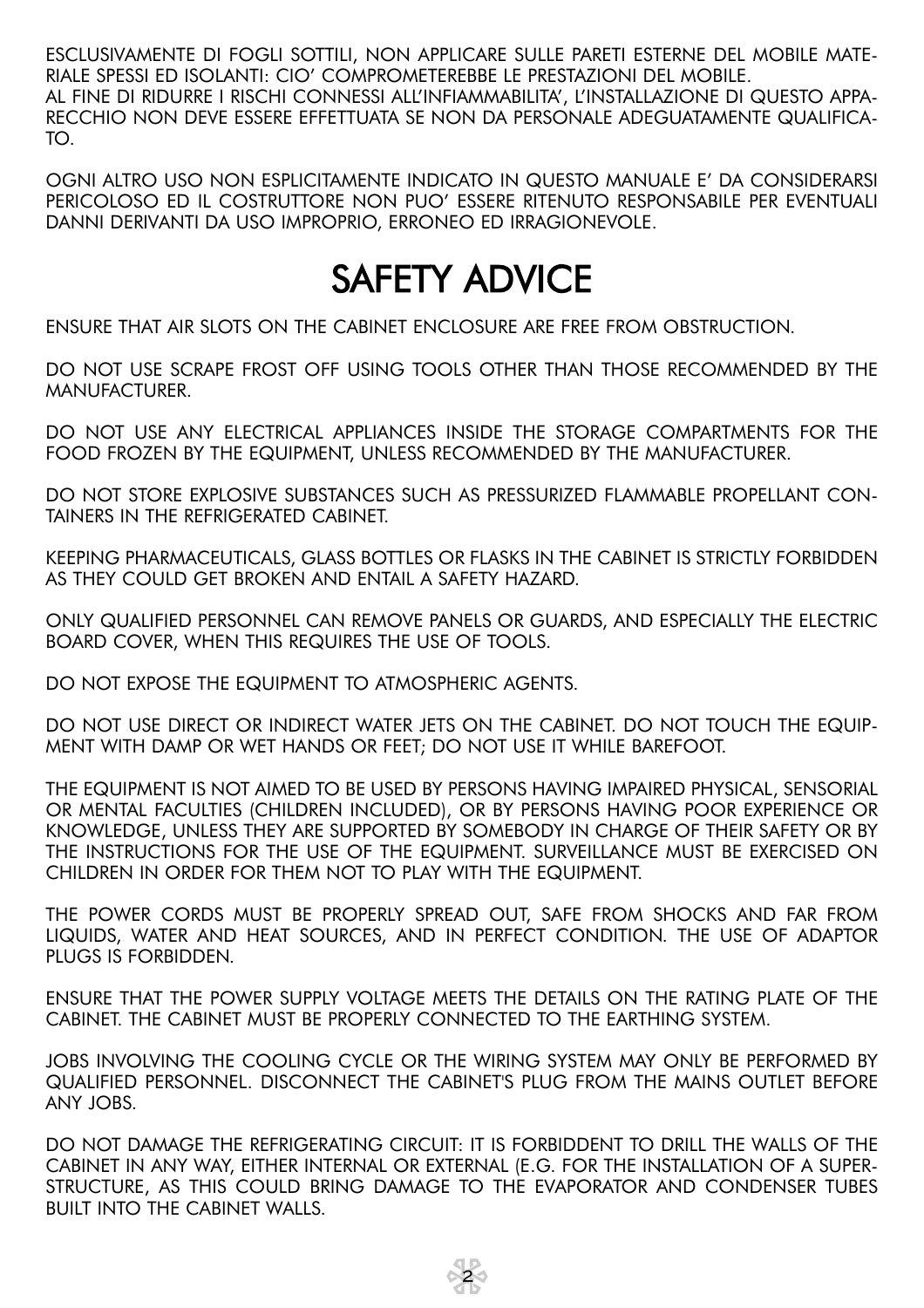IF YOU WISH TO STICK ADHESIVE SIGNS ONTO THE CABINET, ONLY USE THIN FOIL. DO NOT LAY THICK INSULATING LAYERS ON THE EXTERNAL WALLS OF THE EQUIPMENT AS THIS COULS COM-PROMISE CABINET PERFORMANCE.

IN ORDER TO REDUCE FLAMMABILITY-RELATED RISKS, THIS CABINET MAY ONLY BE INSTALLED BY SUITABLY QUALIFIED PERSONNEL.

ANY OTHER USE NOT EXPLICITLY MENTIONED IN THIS BOOKLET MUST BE CONSIDERED AS HAZAR-DOUS. THE MANUFACTURER DISCLAIMS ALL LIABILITY FOR DAMAGE RESULTING FROM IMPROPER, INCORRECT OR UNREASONABLE USE.

## AVERTISSEMENTS DE SÉCURITÉ

MAINTENIR LES OUVERTURES DE VENTILATION BIEN DÉGAGÉES DANS LE BOITIER DE L'APPAREIL.

NE PAS UTILISER DE DISPOSITIFS MÉCANIQUES OU AUTRES MOYENS POUR ACCÉLÉRER LE PRO-CESSUS DE DÉGIVRAGE DIFFÉRENTS DE CEUX QUI SONT RECOMMANDÉS PAR LE CONSTRUC-TEUR.

NE PAS UTILISER D'APPAREILS ÉLECTRIQUES A L'INTÉRIEUR DES COMPARTIMENTS POUR LA CON-SERVATION DES ALIMENTS CONGELÉS PAR L'APPAREIL, SI CEUX-CI NE SONT PAS DU TYPE RECOMMANDÉ PAR LE CONSTRUCTEUR.

NE PAS CONSERVER À L'INTÉRIEUR DU MEUBLE FRIGORIFIQUE DE SUBSTANCES EXPLOSIVES COMME DES RÉCIPIENTS SOUS PRESSION CONTENANT DU GAZ PROPULSEUR INFLAMMABLE

IL EST FORMELLEMENT INTERDIT D'EXPOSER DES PRODUITS PHARMACEUTIQUES ET DES BOU-TEILLES OU DES EMBALLAGES EN VERRE, CAR ILS POURRAIENT SE CASSER ET DEVENIR DANGE-REUX.

L'ENLÈVEMENT DE PROTECTIONS OU DE PANNEAUX QUI DEMANDENT L'UTILISATION D'OUTILS POUR ÊTRE RETIRÉS EST EXCLUSIVEMENT RÉSERVÉ AU PERSONNEL QUALIFIÉ, NOTAMMENT L'ENLÈVEMENT DE LA COUVERTURE DU CADRE ÉLECTRIQUE.

NE PAS LAISSER L'APPAREIL EXPOSÉ AUX AGENTS ATMOSPHÉRIQUES.

NE JAMAIS UTILISER DE JETS D'EAU DIRECTS OU INDIRECTS SUR LE MEUBLE. NE PAS TOUCHER L'APPAREIL AVEC LES MAINS OU LES PIEDS MOUILLÉS OU HUMIDES, NE PAS UTILISER L'APPAREIL LES PIEDS NUS.

L'APPAREIL N'EST PAS DESTINÉ A ÊTRE UTILISÉ PAR DES PERSONNES (ENFANTS COMPRIS) DONT LES CAPACITÉS PHYSIQUES, SENSORIELLES OU MENTALES SONT RÉDUITES, OU QUI MANQUENT D'EXPÉRIENCE OU DE CONNAISSANCES À MOINS QU'ELLES PUISSENT BÉNÉFICIER, PAR L'IN-TERMÉDIAIRE D'UNE PERSONNE RESPONSABLE DE LEUR SÉCURITÉ, D'UNE SURVEILLANCE OU D'INSTRUCTIONS CONCERNANT L'APPAREIL. LES ENFANTS DOIVENT ÊTRE SURVEILLÉS DE FAÇON À CE QU'ILS NE JOUENT PAS AVEC L'APPAREIL.

LES CÂBLES D'ALIMENTATION DOIVENT ÊTRE BIEN TENDUS, EN POSITION NON EXPOSÉE À D'É-VENTUELS HEURTS, NE PAS ÊTRE À PROXIMITÉ DE LIQUIDES OU D'EAU ET DE SOURCES DE CHA-LEUR ET NE PAS ÊTRE ENDOMMAGÉS. L'UTILISATION DES FICHES D'ADAPTATION EST INTERDITE. S'ASSURER QUE LA TENSION D'ALIMENTATION CORRESPOND AUX DONNÉES DE PLAQUETTE

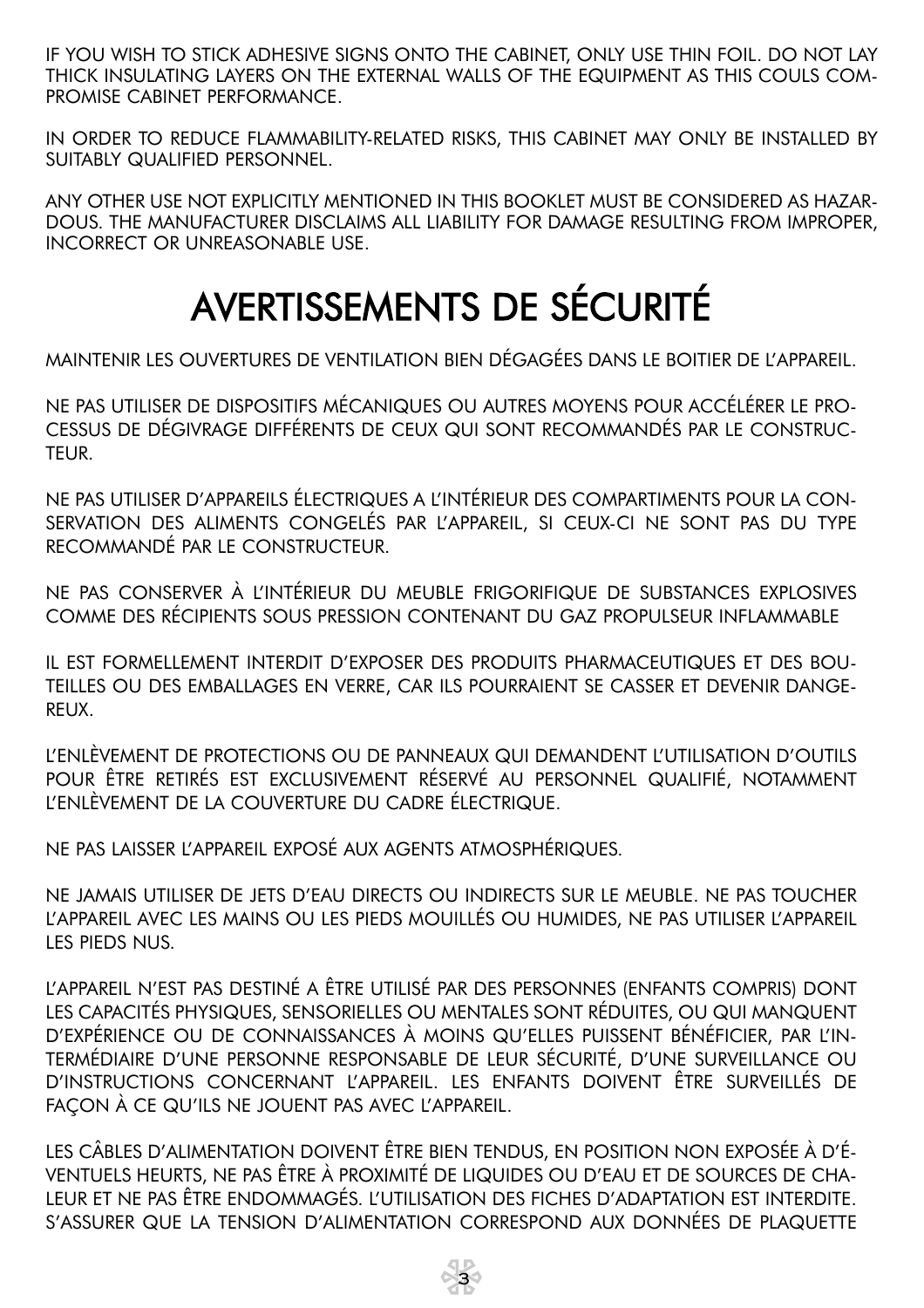DU MEUBLE. IL EST OBLIGATOIRE DE BRANCHER LE MEUBLE A LA TERRE.

LES OPÉRATIONS QUI SONT CONCERNÉES PAR LE CYCLE DE REFROIDISSEMENT OU PAR L'IN-STALLATION ÉLECTRIQUE DOIVENT ÊTRE EXÉCUTÉES EXCLUSIVEMENT PAR DU PERSONNEL QUALIFIÉ ET AVANT TOUTE INTERVENTION, IL FAUT BRANCHER LA FICHE DU BANC DE LA PRISE ÉLECTRIQUE D'ALIMENTATION

NE PAS ENDOMMAGER LE CIRCUIT RÉFRIGÉRANT: IL EST INTERDIT DE PERCER DE QUELQUE FACON QUE CE SOIT LES PAROIS DU MEUBLE AUSSI BIEN INTERNES QU'EXTERNES (PAR EXEM-PLE POUR APPLIQUER UNE SUPERSTRUCTURE); ON RISQUERAIT D'ENDOMMAGER LES TUYAUX DE L'ÉVAPORATEUR ET DU CONDENSATEUR INSÉRÉS DANS LES PAROIS DU MEUBLE.

AU CAS OU L'ON VOUDRAIT APPLIQUER SUR LE MEUBLE DES ÉTIQUETTES ADHÉSIVES PUBLICI-TAIRES, UTILISER EXCLUSIVEMENT DES FEUILLES, NE PAS APPLIQUER SUR LES PAROIS EXTERNES DU MEUBLE DES MATÉRIAU ÉPAIS ET ISOLANTS: CECI COMPROMETTRAIT LES PRESTATIONS DU MEUBLE.

AFIN DE RÉDUIRE LES RISQUES LIÉS A L'INFLAMMABILITÉ, L'INSTALLATION DE CET APPAREIL NE DOIT ÊTRE EFFECTUE QUE PAR DU PERSONNEL ADÉQUATEMENT QUALIFIÉ.

TOUT AUTRE USAGE NON EXPLICITEMENT INDIQUÉ DANS CE MANUEL DOIT ÊTRE CONSIDÉRÉ DANGEREUX, ET LE CONSTRUCTEUR NE PEUT ÊTRE RETENU RESPONSABLE POUR D'ÉVENTUELS DOMMAGES DÉRIVANT D'UNE UTILISATION IMPROPRE, ERRONÉE ET IRRAISONNABLE.

## HINWEISE ZUR SICHERHEIT

DIE LÜFTUNGSÖFFNUNGEN DES KÜHLMÖBELGEHÄUSES FREI HALTEN.

KEINE ANDEREN ALS DIE VOM HERSTELLER EMPFOHLENEN MECHANISCHEN ODER ANDEREN HILF-SMITTEL ZUM BESCHLEUNIGEN DES ABTAUVORGANGS VERWENDEN.

KEINE ANDEREN ALS DIE VOM HERSTELLER EMPFOHLENEN ELEKTRISCHEN GERÄTE IN DEN FÜR DIE AUFBEWAHRUNG VON TIEFGEKÜHLTEN LEBENSMITTELN BESTIMMTEN ABTEILUNGEN VERWEN-DEN.

KEINE EXPLOSIVSTOFFE, WIE UNTER DRUCK STEHENDE BEHÄLTER MIT ENTFLAMMBAREN TREIBMITTELN, IM KÜHLMÖBEL AUFBEWAHREN.

ES DÜRFEN AUF KEINEN FALL ARZNEIMITTEL UND GLASFLASCHEN ODER GLASVERPACKUNGEN IM KÜHLMÖBEL EINGELAGERT WERDEN, DIE ZERBRECHEN UND DAMIT ZU EINER GEFAHRENQUELLE WERDEN KÖNNTEN.

DIEJENIGEN SCHUTZVORRICHTUNGEN ODER VERKLEIDUNGEN, DIE NUR MIT HILFE EINES WERK-ZEUGS ABMONTIERT WERDEN KÖNNEN, DÜRFEN NUR VON EINER FACHKRAFT ENTFERNT WER-DEN, DIES GILT INSBESONDERS FÜR DAS ABNEHMEN DES SCHALTKASTENDECKELS.

DAS KÜHLMÖBEL NICHT DER WITTERUNG AUSSETZEN.

DAS KÜHLMÖBEL NIEMALS MIT EINEM DIREKTEN ODER INDIREKTEN WASSERSTRAHL AB- ODER BESPRITZEN. DAS KÜHLMÖBEL NICHT MIT NASSEN ODER FEUCHTEN HÄNDEN ODER FÜßEN BERÜHREN; DAS MÖBEL NICHT BARFUSS BEDIENEN.

DAS MÖBEL IST NICHT DAZU BESTIMMT, VON PERSONEN (KINDER EINGESCHLOSSEN) VERWENDET ZU WERDEN, DEREN KÖRPERLICHE FÄHIGKEITEN, SINNESORGANE ODER GEISTIGEN FÄHIGKEITEN BEEINTRÄCHTIGT SIND ODER DIE KEINE ERFAHRUNG ODER NICHT DAS NÖTIGE WISSEN BESITZEN,

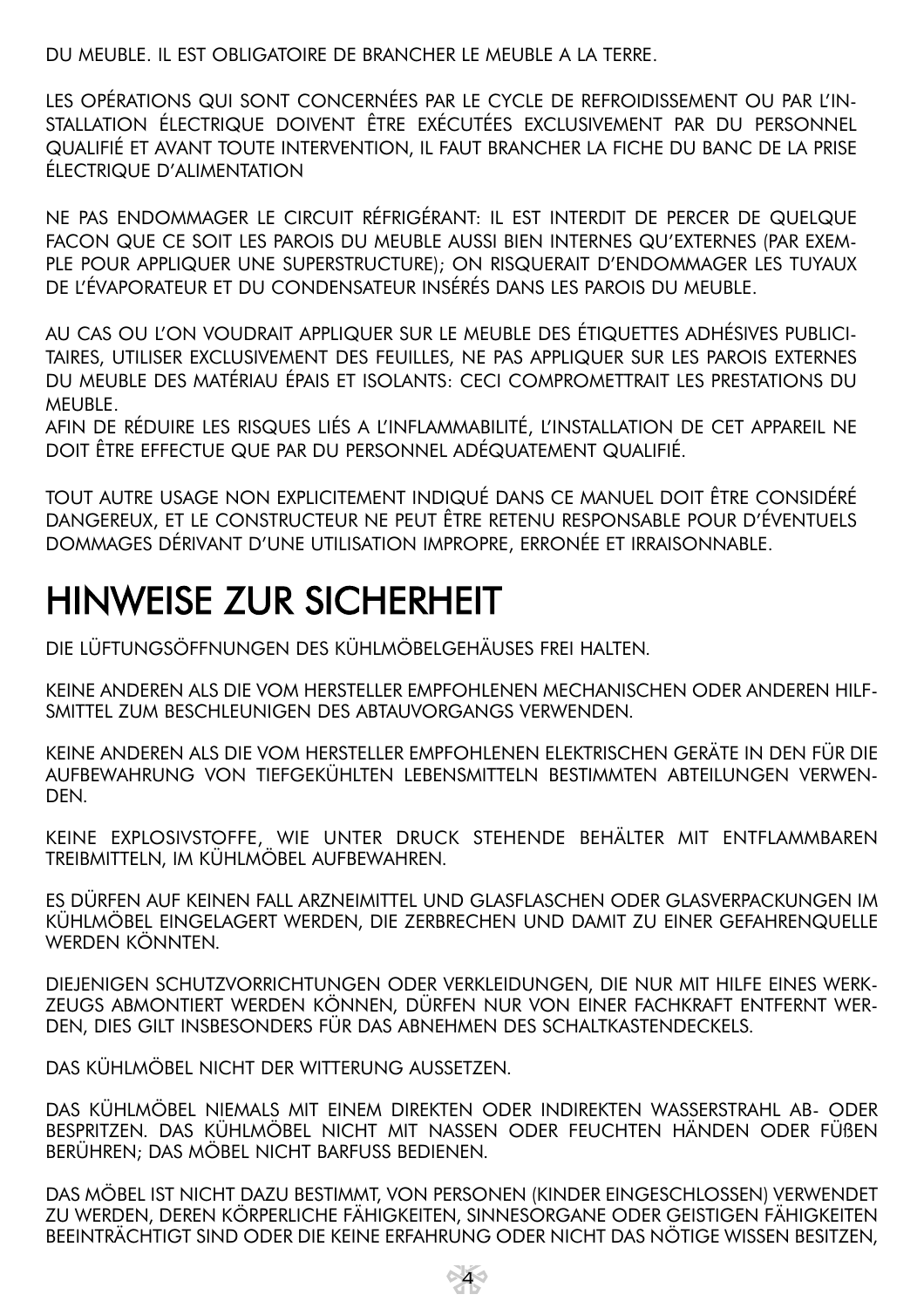ES SEI DENN, DASS SIE VON EINER FÜR IHRE SICHERHEIT VERANTWORTLICHEN PERSON IN BEZUG AUF DAS MÖBEL ÜBERWACHT ODER ANGELEITET WERDEN. KINDER MÜSSEN ÜBERWACHT WER-DEN, UM ZU VERHINDERN, DASS SIE MIT DEM MÖBEL SPIELEN.

DIE ANSCHLUSSKABEL MÜSSEN GANZ GLATT VERLEGT WERDEN, FERN VON FLÜSSIGKEITEN ODER WASSER, WOBEI NASSE ODER FEUCHTE STELLEN UND WÄRMEQUELLEN UNBEDINGT ZU VERMEI-DEN SIND UND AUCH UNGESCHÜTZTE STELLEN, WO SIE EVENTUELLEN STÖßEN AUSGESETZT SEIN KÖNNTEN. DIE KABEL DÜRFEN NICHT BESCHÄDIGT SEIN. ES IST VERBOTEN, ADAPTERSTECKER ZU VERWENDEN.

ES IST SICHERZUSTELLEN, DASS DIE ZUR VERFÜGUNG STEHENDE VERSORGUNGSSPANNUNG DEN AUF DEM TYPENSCHILD DES MÖBELS ANGEGEBENEN WERTEN ENTSPRICHT. DAS KÜHLMÖBEL MUSS GEERDET WERDEN.

DIEJENIGEN ARBEITSGÄNGE, DIE DEN KÜHLBETRIEB ODER DIE ELEKTROANLAGE BETREFFEN, DÜRFEN NUR VON FACHKRÄFTEN AUSGEFÜHRT WERDEN UND VOR JEDEM EINGRIFF MUSS DER VERSORGUNGSSTECKER DES MÖBELS AUS DER NETZSTECKDOSE HERAUSGEZOGEN WERDEN.

DEN KÜHLKREISLAUF NICHT BESCHÄDIGEN: ES IST VERBOTEN, DIE AUSSEN- UND INNENWÄNDE DES MÖBELS ZU DURCHBOHREN, EGAL WIE, (Z. B. UM EINEN AUFSATZ ANZUBRINGEN); DA MAN GEFAHR LAUFEN WÜRDE, DIE IN DEN MÖBELWÄNDEN INTEGRIERTEN VERDAMPFER- UND VERFLÜSSIGERROHRE ZU BESCHÄDIGEN.

WENN MAN AM MÖBEL SELBSTKLEBENDE WERBEETIKETTEN ANBRINGEN MÖCHTE, DARF MAN NUR DÜNNE ETIKETTEN VERWENDEN UND NICHT DICKES ODER ISOLIERENDES MATERIAL: DAS KÖNNTE EINE VERSCHLECHTERUNG DER MÖBELLEISTUNG VERURSACHEN. UM DIE RISIKEN IN VERBINDUNG MIT DER ENTFLAMMBARKEIT ZU VERMINDERN, DARF DIE INSTAL-LATION DES KÜHLMÖBELS NUR VON ENTSPRECHEND QUALIFIZIERTEN FACHKRÄFTEN AUSGEFÜHRT WERDEN.

JEDER ANDERE GEBRAUCH DES KÜHLMÖBELS, DER IN DIESEM HANDBUCH NICHT AUSDRÜCKLICH ERWÄHNT IST, MUSS ALS GEFÄHRLICH BETRACHTET WERDEN, WOBEI DER HERSTELLER FÜR SOLCHE SCHÄDEN NICHT HAFTET, DIE AUF UNSACHGEMÄSSE, FALSCHE ODER UNVERNÜNFTIGE HANDHABUNG DES KÜHLMÖBELS ZURÜCKZUFÜHREN SIND.

## ADVERTENCIAS PARA LA SEGURIDAD

MANTENER ABIERTAS LAS ABERTURAS DE VENTILACIÓN DEL ENVOLTORIO DEL EQUIPO.

NO UTILIZAR DISPOSITIVOS MECÁNICOS U OTRO TIPO DE MEDIOS PARA ACELERAR EL PROCESO DE DESESCARCHE, EXCEPTUANDO LOS QUE EL CONSTRUCTOR MISMO RECOMIENDA.

NO UTILIZAR APARATOS ELÉCTRICOS DENTRO DE LOS COMPARTIMIENTOS PARA LA CONSERVA-CIÓN DE LOS ALIMENTOS CONGELADOS DEL EQUIPO A NO SER QUE EL CONSTRUCTOR MISMO LOS RECOMIENDE.

NO CONSERVAR EN EL MUEBLE REFRIGERADO SUSTANCIAS EXPLOSIVAS COMO RECIPIENTES BAJO PRESIÓN CON PROPELENTE INFLAMABLE.

SE PROHIBE EXPRESAMENTE EXPONER PRODUCTOS FARMACÉUTICOS, BOTELLAS O FRASCOS DE VIDRIO, PUES SU ROTURA ACCIDENTAL PODRÍA SER UNA FUENTE DE PELIGRO.

RETIRAR LAS PROTECCIONES O PANELES POR MEDIO DE HERRAMIENTAS ES UNA ACTIVIDAD RESER-VADA ÚNICAMENTE PARA EL PERSONAL CUALIFICADO, ESPECIAMENTE CUANDO SE TRATA DE LA COBERTURA DEL CUADRO ELÉCTRICO.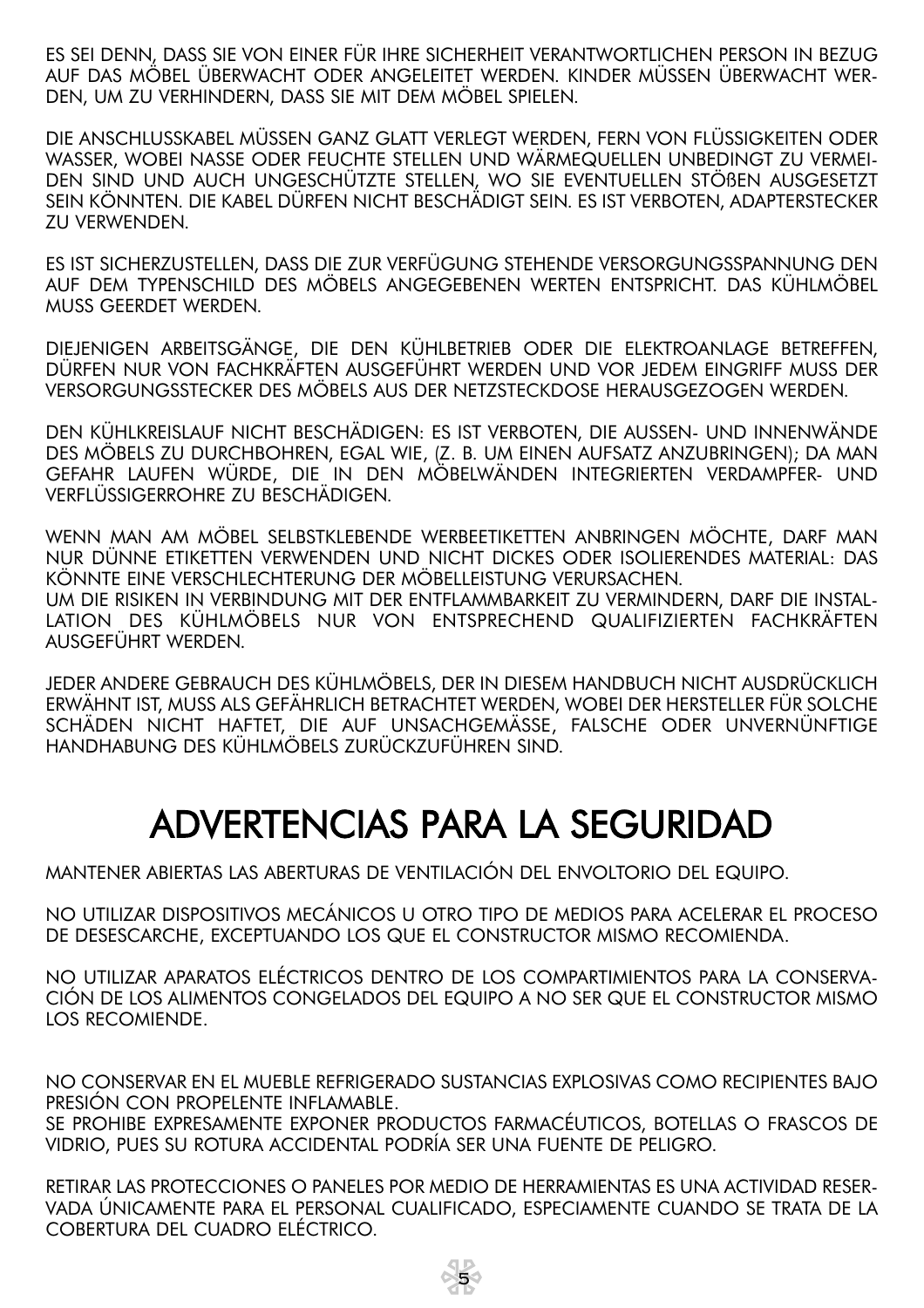NO DEJAR EL EQUIPO A LA INTEMPERIE.

NO USAR JAMÁS CHORROS DE AGUA DIRECTOS O INDIRECTOS SOBRE EL MUEBLE. NO TOCAR EL EQUIPO CON LAS MANOS O LOS PIES MOJADOS O HÚMEDOS; NO USAR EL APARATO CON LOS PIES DESCALZOS.

EL EQUIPO NO PUEDE SER USADO POR PERSONAS (NIÑOS INCLUSIVE) CON CAPACIDADES FÍSICAS, SENSORIALES O MENTALES AMINORADAS, O SUJETOS QUE NO POSEAN EXPERIENCIA O CONOCIMIENTO ADECUADOS, A NO SER QUE CUENTEN CON LA ASISTENCIA DE UNA PERSONA RESPONSABLE POR SU SEGURIDAD, CON VIGILANCIA APROPIADA O CON LAS INSTRUCCIONES PARA EL USO DEL EQUIPO MISMO. VIGILAR A LOS NIÑOS PRESENTES PARA QUE NO JUEGUEN CON EL EQUIPO.

LOS CABLES DE ALIMENTACIÓN DEBEN ESTAR BIEN TENDIDOS, EN UNA POSICIÓN NO EXPUESTA A GOLPES, ALEJADA DE LÍQUIDOS Y FUENTES DE CALOR Y DEBE NO DEBEN ESTAR DAÑADOS. QUEDA PROHIBIDO EL USO DE ENCHUFES MÚLTIPLES.

COMPROBAR QUE EL VOLTAJE DE ALIMENTACIÓN CORRESPONDA A LOS DATOS DE LA PLACA DE CARACTERÍSTICAS DEL MUEBLE. LA CONEXIÓN A TIERRA DEL MUEBLE ES OBLIGATORIA.

LAS OPERACIONES QUE TIENEN QUE VER CON EL CICLO DE ENFRIAMIENTO O LA INSTALACIÓN ELÉCTRICA SON TAREA EXCLUSIVA DEL PERSONAL CUALIFICADO. ANTES DE CUALQUIER INTER-VENCIÓN SE DEBE DESCONECTAR EL ENCHUFE DEL MUEBLE DE LA TOMA DE CORRIENTE DE ALI-MENTACIÓN.

NO DAÑAR EL CIRCUITO DEL REFRIGERANTE: ESTÁ PROHIBIDO AGUJEREAR DE CUALQUIER FORMA LAS PAREDES DEL MUEBLE, TANTO INTERNAS COMO EXTERNAS (POR EJEMPLO AL COLOCAR UNA SUPERESTRUCTURA); ELLO COMPORTARÍA EL RIESGO DE DAÑAR LOS TUBOS DEL EVAPORADOR Y DEL CONDENSADOR QUE SE ENCUENTRAN EN LAS PAREDES DEL MUEBLE.

SI SE DESEARA APLICAR AL MUEBLE ETIQUETAS ADHESIVAS PUBLICITARIAS, USAR ÚNICAMENTE ADHESIVOS FINOS: NO ADHERIR AL MUEBLE MATERIAL ESPESO O AISLANTE: ESO PODRÍA PERJU-DICAR LAS PRESTACIONES DEL MUEBLE.

PARA REDUCIR LOS RIESGOS RELACIONADOS CON LA INFLAMABILIDAD, SOLAMENTE PERSONAL CON LAS CUALIFICACIONES ADECUATAS ESTÁ AUTORIZADO A REALIZAR LA INSTALACIÓN DE ESTE EQUIPO.

CUALQUIER OTRO USO NO INDICADO EXPRESAMENTE EN ESTE MANUAL DEBE SER CONSIDERA-DO PELIGROSO. EL FABRICANTE NO SE RESPONSABILIZA POR LOS EVENTUALES DAÑOS DERIVA-DOS DE UN USO IMPROPIO, INCORRECTO O DESATINADO.

## ADVERTÊNCIAS DE SEGURANÇA

MANTER LIVRES DE OBSTRUÇÕES AS ABERTURAS DE VENTILAÇÃO NO INVÓLUCRO DO EQUIPAMENTO.

NÃO USAR DISPOSITIVOS MECÂNICOS OU OUTROS MEIOS PARA ACELERAR O PRO-CESSO DE DESCONGELAÇÃO DIVERSOS DAQUELES RECOMENDADOS PELO FABRI-CANTE.

NÃO USAR EQUIPAMENTOS ELÉCTRICOS DENTRO DOS COMPARTIMENTOS PARA A CONSERVAÇÃO DOS ALIMENTOS CONGELADOS PELO EQUIPAMENTO, SE ESTES NÃO FOREM DO TIPO RECOMENDADO PELO FABRICANTE.

NÃO CONSERVE DENTRO DO MÓVEL FRIGORÍFICO SUBSTÂNCIAS EXPLOSIVAS COM RECIPIENTES SOB PRESSÃO COM PROPELENTE INFLAMÁVEL

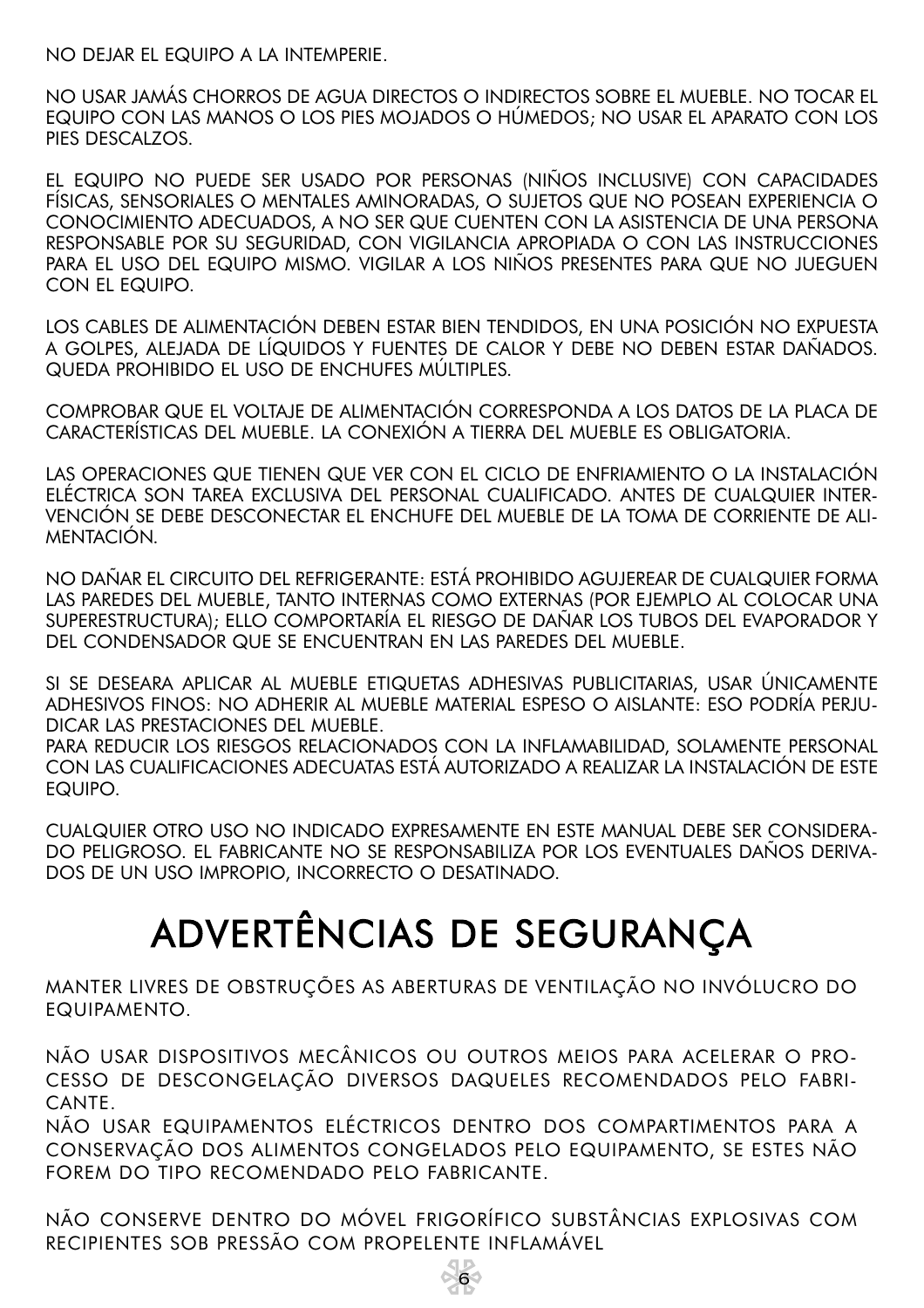É EXPRESSAMENTE PROIBIDO EXPOR PRODUTOS FARMACÊUTICOS E GARRAFAS OU EMBALAGENS DE VIDRO, POIS ESTES PODERIAM ROMPER-SE, TORNANDO-SE PERIGO-SOS.

A REMOÇÃO DE PROTECÇÕES OU DE PAINÉIS QUE REQUEREM O USO DE FERRAMEN-TAS PARA SEREM REMOVIDOS É RESERVADA EXCLUSIVAMENTE AO PESSOAL QUALIFI-CADO, ESPECIALMENTE A REMOÇÃO DA COBERTURA DO QUADRO ELÉCTRICO.

NÃO DEIXAR QUE O EQUIPAMENTO FIQUE EXPOSTO A AGENTES ATMOSFÉRICOS.

NUNCA UTILIZAR JACTOS DE ÁGUA DIRECTOS OU INDIRECTOS NO MÓVEL. NÃO TOCAR O EQUIPAMENTO COM MÃOS OU PÉS MOLHADOS OU HÚMIDOS; NÃO USAR O EQUIPAMENTO COM OS PÉS DESCALÇOS.

O EQUIPAMENTO NÃO É DESTINADO A SER UTILIZADO POR PESSOAS (CRIANÇAS INCLUÍDAS) CUJAS CAPACIDADES FÍSICAS, SENSORIAIS OU MENTAIS SEJAM REDUZI-DAS, OU COM FALTA DE EXPERIÊNCIA OU DE CONHECIMENTO, A MENOS QUE NÃO SE BENEFICIARAM, POR INTERMÉDIO DE UMA PESSOA RESPONSÁVEL PELA SUA SEGU-RANÇA, DE UMA SUPERVISÃO OU DE INSTRUÇÕES RELATIVAS AO EQUIPAMENTO. AS CRIANÇAS DEVEM SER SUPERVISIONADAS DE MODO QUE NÃO BRINQUEM COM O EQUIPAMENTO.

OS CABOS DE ALIMENTAÇÃO DEVEM ESTAR BEM ESTENDIDOS, EM UMA POSIÇÃO NÃO EXPOSTA A EVENTUAIS CHOQUES, NÃO DEVEM ESTAR PRÓXIMOS DE LÍQUIDOS OU ÁGUA E DE FONTES DE CALOR, NÃO DEVEM SER DANIFICADOS. É PROIBIDO O USO DE FICHAS MULTIPLAS.

CERTIFICAR-SE DE QUE A TENSÃO DE ALIMENTAÇÃO CORRESPONDA AOS DADOS DA PLACA DO MÓVEL. É OBRIGATÓRIO EFETUAR A LIGAÇÃO DO MÓVEL À TERRA.

AS OPERAÇÕES QUE ENVOLVERÃO O CICLO DE REFRIGERAÇÃO OU O SISTEMA ELÉCTRICO, DEVEM SER EFECTUADAS EXCLUDIVAMENTE POR PESSOAL QUALIFICADO, E ANTES DE CADA INTERVENÇÃO DEVE-SE DESLIGAR A FICHA DO MÓVEL DA TOMADA ELÉCTRICA DE ALIMENTAÇÃO

NÃO DANIFICAR O CIRCUITO REFRIGERANTE: EM TODO CASO, É PROIBIDO FURAR AS PAREDES TANTO INTERNAS QUANTO EXTERNAS DO MÓVEL (POR EXEMPLO, PARA APLI-CAR UMA PRATELEIRA); CORRE-SE O RISCO DE DANIFICAR OS TUBOS DO EVAPORA-DOR E DO CONDENSADOR, INSERIDOS NAS PAREDES DO MÓVEL.

CASO DESEJAR APLICAR NO MÓVEL ETIQUETAS ADESIVAS PUBLICITÁRIAS, USAR EXCLUSIVAMENTE FOLHAS FINAS, NÃO APLICAR NAS PAREDES EXTERNAS DO MÓVEL MATERIAL ESPESSO E ISOLANTE: ISSO PODE COMPROMETER OS DESEMPENHOS DO MÓVEL.

A FIM DE REDUZIR OS RISCOS LIGADOS À INFLAMABILIDADE, A INSTALAÇÃO DESTE EQUIPAMENTO NÃO DEVE SER EFECTUADA A NÃO SER POR PESSOAL ADEQUADA-MENTE QUALIFICADO.

QUALQUER OUTRO USO QUE NÃO ESTIVER INDICADO EXPLICITAMENTE NESTE MANUAL DEVE SER CONSIDERADO PERIGOSO E O FABRICANTE NÃO PODERÁ ASSU-MIR NENHUMA RESPONSABILIDADE EM RELAÇÃO A EVENTUAIS DANOS CAUSADOS POR USO IMPRÓPRIO, INCORRECTO OU NÃO-RACIONAL.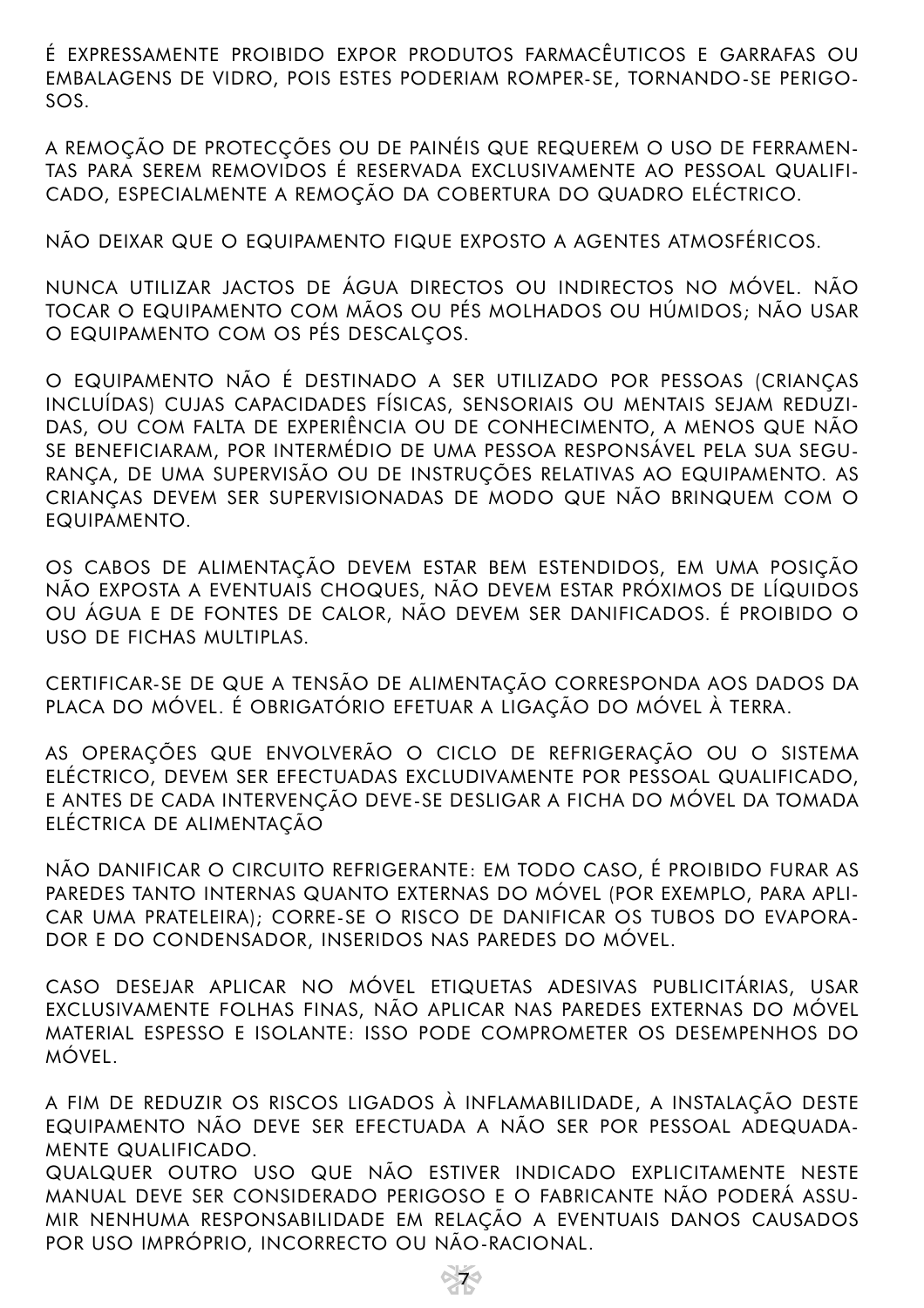#### Modello/Modèlè/Model Modell/Modelo/Modelo CROCODILE 2

Fabbricante/Constructeur Manufacturer/Hersteller/Fabricante/Fabricante

COSTAN spa - Via degli Alpini 14 - 32020 Limana (BL) - ITALIA Tel. 0437/9681 Telefax 0437/967434

ITALIANO 8 FRANÇAIS 13 ENGLISH 18 DEUTSCH 23 ESPANOL <u>\_\_\_\_\_\_\_\_\_\_</u> 28 PORTUGUÊS 33

#### INTRODUZIONE - INTRODUCTION - INTRODUCTION - EINLEITUNG - INTRODUCCIÓN - INTRODUÇÃO



Il presente manuale è stato realizzato in modo semplice e razionale affinché leggendolo conosciate a fondo il vostro mobile CROCODILE 2. Si raccomanda di leggere attentamente il contenuto e di conservarlo unitamente al mobile. Il costruttore declina ogni responsabilità per danni causati a persone o cose dovuti alla mancata osservanza delle avvertenze contenute in questo manuale. Qualsiasi persona utilizzi questo mobile dovrà leggere il presente manuale d'uso.

Le présent livret d'instructions a été réalisé de façon simple et rationelle, pour que Vous puissiez connaître à fond votre meuble CROCODILE 2. On

recommande de lire attentivement son contenu et de le conserver avec le meuble. Le constructeur décline toutes responsabilités pour d'éventuelles dommages dus au manque d'observance des avertissements et indications contenues dans ce manuel. Quiconque utilise ce meuble, doit en tous les cas lire ce manuel avant de le mettre en marche.

The present booklet has been formulated in a simple and rational way, in order for the reader to get deeply acquainted with his CROCODILE 2 showcase. Please, read it carefully and keep it with the machine. The manufacturer assumes no responsibility for any personal injury or property damage which may be caused by non-compliance with the instructions contained in this booklet. Whoever operates the machine must have read this manual beforehand.

Die vorliegende Gebrauchsanweisung ist einfach zu lesen und gut verständlich, so daß Sie Ihr CROCODILE 2 - Kühlmöbel von Grund auf kennenlernen können. Lesen Sie die Gebrauchsanweisung sorgfältig durch und bewahren Sie diese beim Kühlmöbel auf. Der Hersteller lehnt jede Verantwortung ab für Schäden an Dingen und Personen, die auf die Nichtbeachtung der in dieser Gebrauchs- und Bedienungsanweisung enthaltenen Anleitungen zurückzuführen sind. Jede Person, die das Kühlmöbel betreiben will, muß vorher diese Gebrauchs- und Bedienungs-anweisung lesen.

El presente manual ha sido realizado de manera simple y racional para que leyéndolo Ud. pueda conocer a fondo su mueble refrigerado CROCODILE 2. Se recomienda leerlo atentamente y conservarlo junto a la máquina. El constructor no se responsabiliza por los daños a personas u objetos, que puedan ser ocasionados por incumplimiento de las prescripciones contenidas en el presente manual. Quienquiera que emplee este aparato deberá leer el presente manual de uso.

O presente manual foi realizado de modo simples e racional, a fim de que, ao ser lido, permita conhecer totalmente o vosso móvel refrigerado CROCODILE 2. Recomenda-se ler atentamente seu conteúdo e conservá-lo sempre junto ao móvel. O fabricante nega qualquer responsabilidade relativa a danos causados a pessoas ou coisas que seja devido ao não respeito das advertências contidas neste manual. Todas as pessoas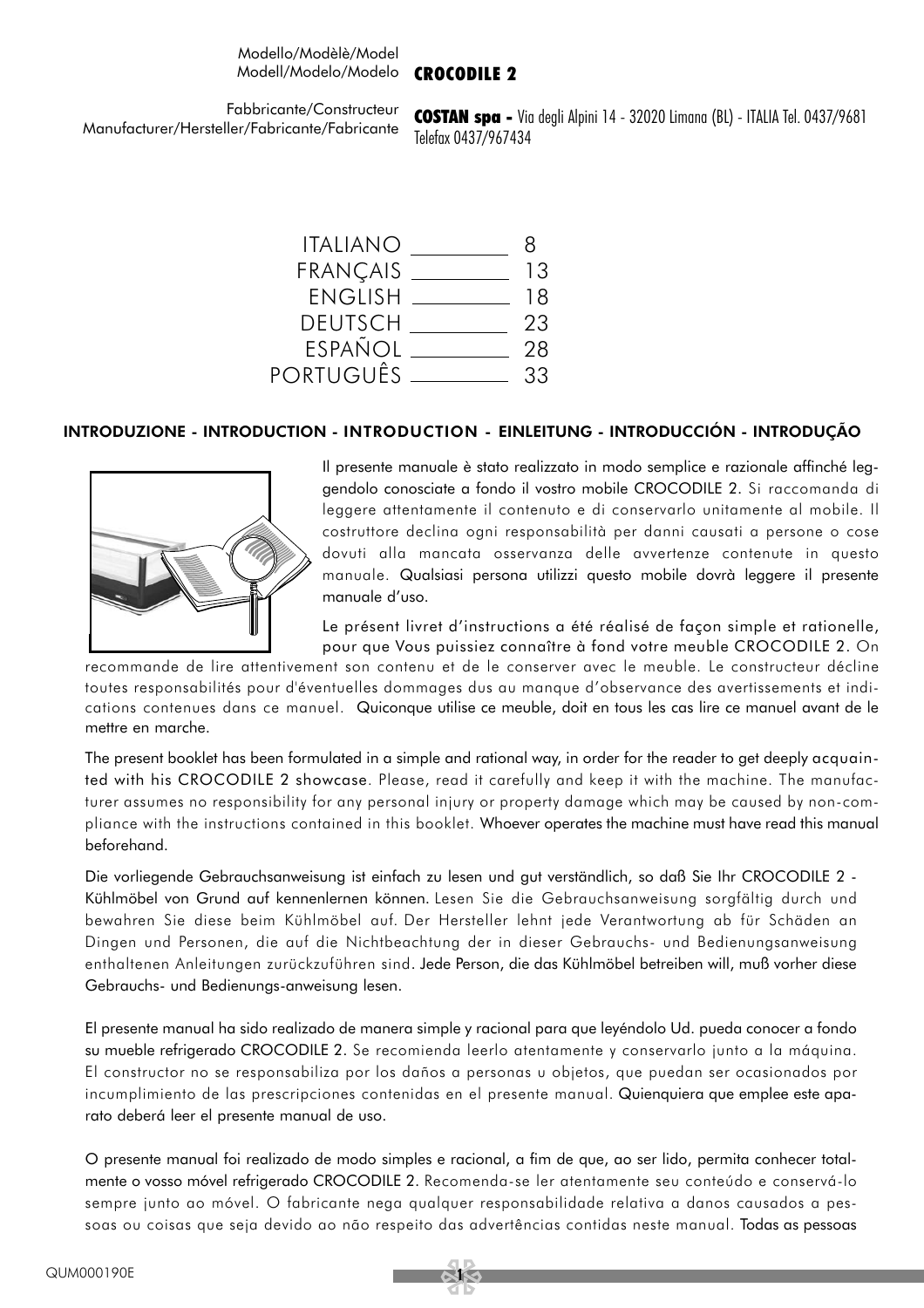





Attenzione: non rimuovere per nessun motivo gli scorrevoli in vetro. Il mobile è progettato per funzionare esclusivamente con gli scorrevoli montati.

Caution: never remove the glass sliders. The cabinet was designed to only work with the sliders on.

Attention: ne pas enlever les vitres coulissantes pour aucune raison. Le meuble a été projété pour fonctionner seulement avec les vitres montées.

Achtung: auf keinen Fall die Schiebescheiben aus Glas entfernen. Das Möbel ist auschließlich für den Betrieb mit Schiebescheiben konzipiert.



BATTICARRELLO (OPTIONAL) Pare-chocs (en option) Bumper rail (optional) Wagenstoßleiste (auf Wunsch) Paragolpes (optativo)

*fig. 3*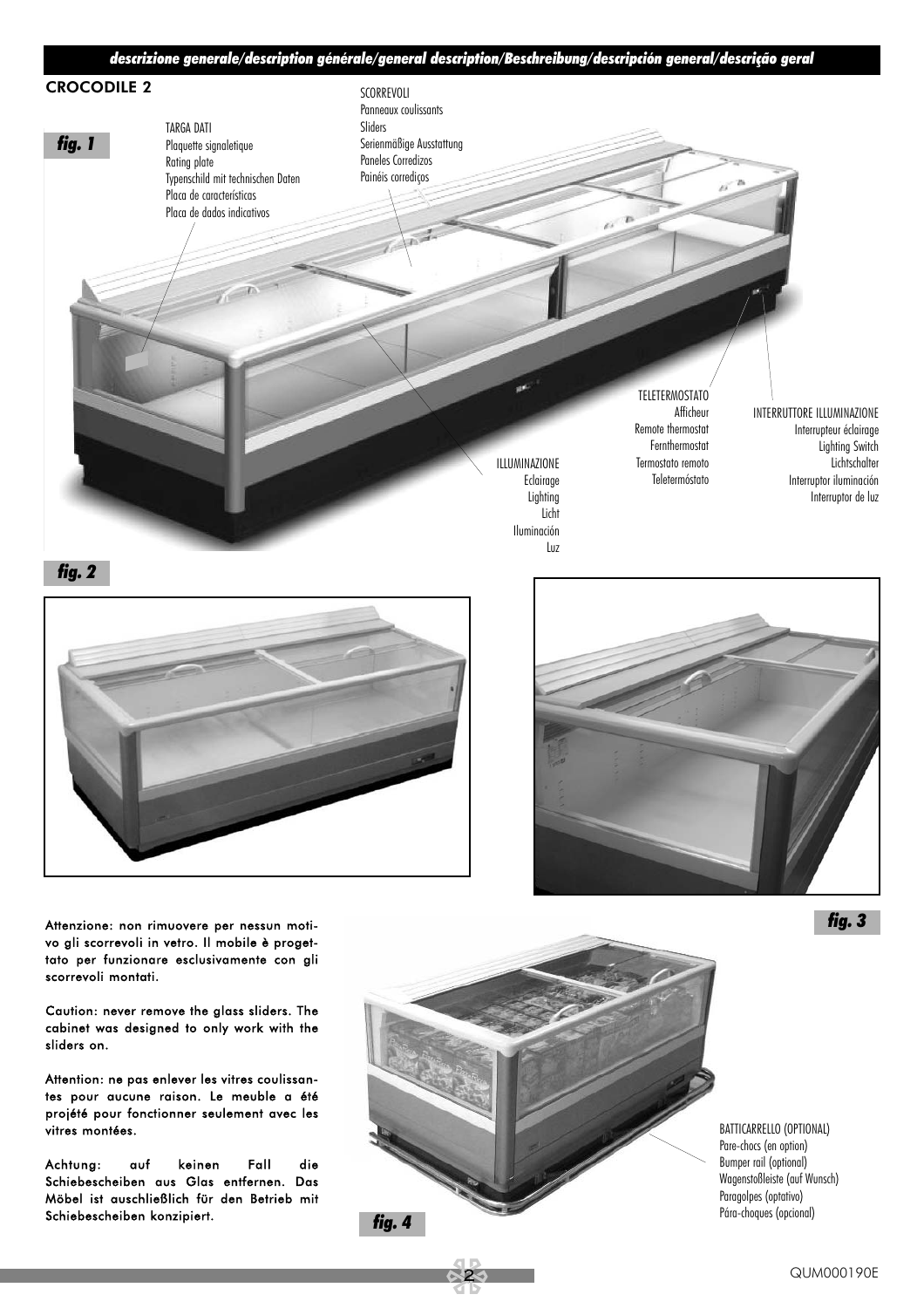CROCODILE 2 LG300 W. BUMPER RAIL





CROCODILE 2 HG400 W. BUMPER RAIL







CROCODILE 2 LG300 W/O BUMPER RAIL CROCODILE 2 HG400 W/= BUMPER RAIL



#### CROCODILE 2 BACK TO BACK



LUNGHEZZE/longueurs/lengths/Längen/longitudes/comprimentos:

1880 - 2500 - 3750 mm + mobile di testa/tête de gondole/ head case/ Kopfmöbel/ mueble de cabeza/ móvel de cabeceira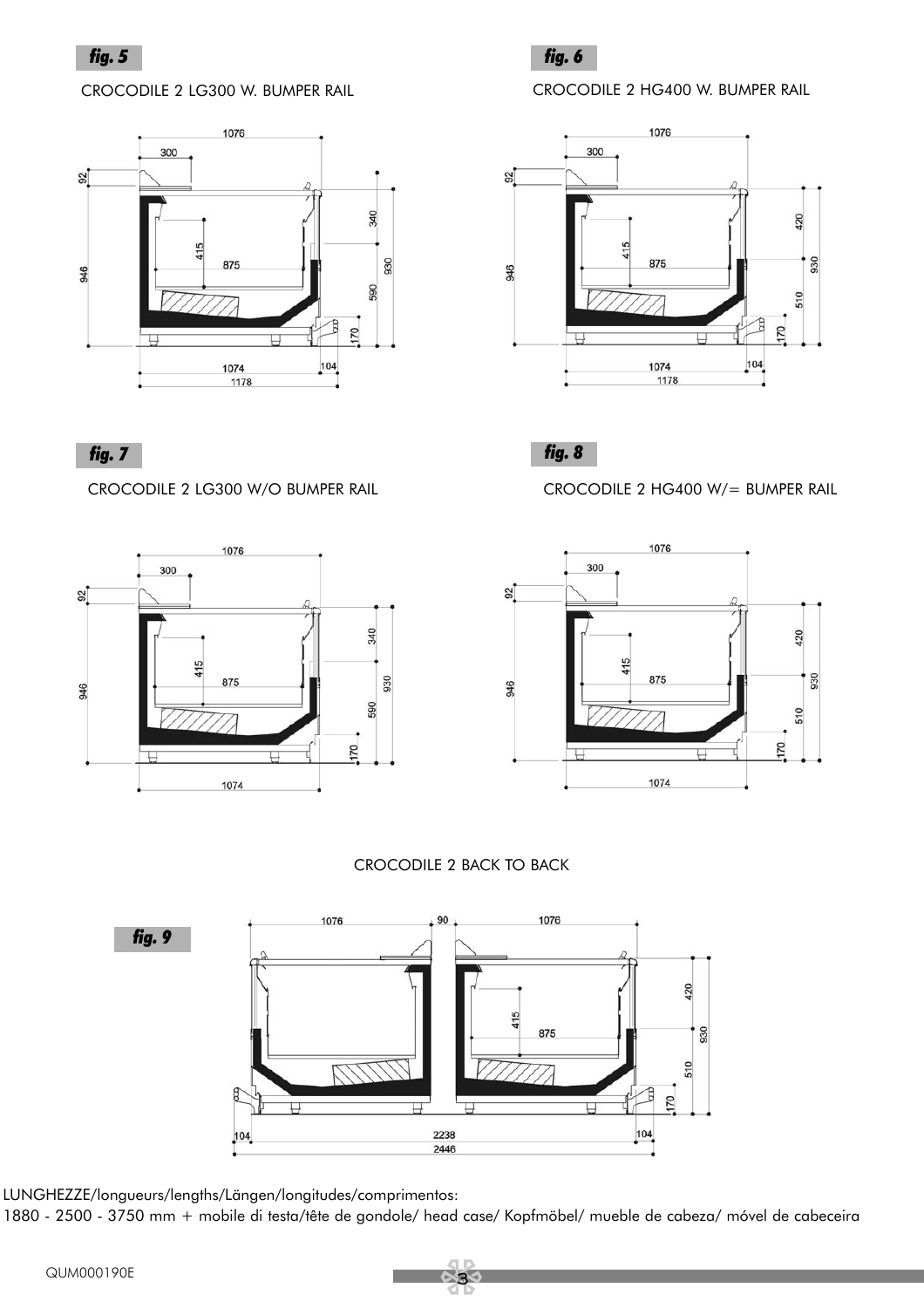*tab. I*



*fig. 10*

*PUNTI DI SOLLEVAMENTO/ Points de lévage/Lifting points Ansatzpunkte für Hubkarren/Puntos para el levantamiento Pontos de levantamento*



| PESI DEL MOBILE<br>Poids du meuble<br>Weight of the case<br>Gewichte des Möbels<br>Pesos del mueble<br>Pesos do móvel |      | PESO NORMALE<br>Sans emballage<br>Normal weight<br>Nenngewicht<br>Sin embalaje<br>Sem embalagem<br>(kg) | <b>PESO IMBALLATO</b><br>Avec emballage<br>Packed weight<br>Gewicht mit<br>Verpackung<br>Con embalaje<br>Com embalagem<br>(kg) | <b>SPALLA</b><br>Joues<br>Lateral<br>end<br>Seitenteil<br>Lateral<br>Lateral |  |
|-----------------------------------------------------------------------------------------------------------------------|------|---------------------------------------------------------------------------------------------------------|--------------------------------------------------------------------------------------------------------------------------------|------------------------------------------------------------------------------|--|
| <b>CROCODILE</b><br>2                                                                                                 | 1880 | 250                                                                                                     | 290                                                                                                                            |                                                                              |  |
|                                                                                                                       | 2500 | 360                                                                                                     | 400                                                                                                                            | 40/60                                                                        |  |
|                                                                                                                       | 3750 | 570                                                                                                     | 600                                                                                                                            |                                                                              |  |
| M. TESTA<br>Tête de gondole/Head<br>case/Kopfmöbel/M.<br>cabecera/M. cabeceira                                        |      | 320                                                                                                     | 370                                                                                                                            |                                                                              |  |

PER LE DIMENSIONI DELL'IMBALLO CONSIDERARE UN AUMENTO DI 150 mm PER LARGHEZZA, LUNGHEZZA E ALTEZZA. POUR LES DIMENSIONS DE L'EMBALLAGE IL FAUT CONSIDÉRER 150mm EN PLUS EN LARGEUR, LONGUEUR ET HAUTEUR. CONSIDER AN INCREASE OF 150mm IN WIDTH, LENGTH AND HEIGHT TO ALLOW FOR PACKING DIMENSIONS. ADDIEREN SIE ZU DEN NORMALEN AUSMAßEN DES MÖBELS (LÄNGE, BREITE, HÖHE) JEWEILS 150 MM FÜR DIE VERPACKTEN MÖBEL. DEBIDO A LAS DIMENSIONES DEL EMBALAJE, CONSIDERAR 150mm MÁS DE ANCHO, LARGO Y ALTO. DEVIDO AS DIMENSÕES DA EMBALAGEM, CONSIDERAR 150mm MAIS DE LARGURA, COMPRIMENTO E ALTURA.

*condizioni ambientali/conditions milieu ambiant/ambient conditions/Verhältnisse am Aufstellungsort condiciones ambientales/condições ambientais*





| tab. II | TIPO DI LOCALE/Type d'espace/Type of<br>room/Aufstellungsraum/Tipo de ambiente/Tipo de lugar                             | CHIUSO/FERME'/CLOSED<br>GESCHLOSSEN<br>CERRADO/FECHADO |  |
|---------|--------------------------------------------------------------------------------------------------------------------------|--------------------------------------------------------|--|
|         | TEMPERATURA/Température/Temperature/Temperatur<br>Temperatura                                                            | $25^{\circ}$ C                                         |  |
|         | UMIDITA' RELATIVA/Humidité relative/Relative<br>humidity/Relative Luftfeuchtigkeit<br>Humedad relativa/Humidade relativa | 60 %                                                   |  |
|         | ILLUMINAZIONE/Eclairage/Lighting/<br>Beleuchtung/Iluminacion/Iluminacao                                                  | $600 \text{ lx}$                                       |  |

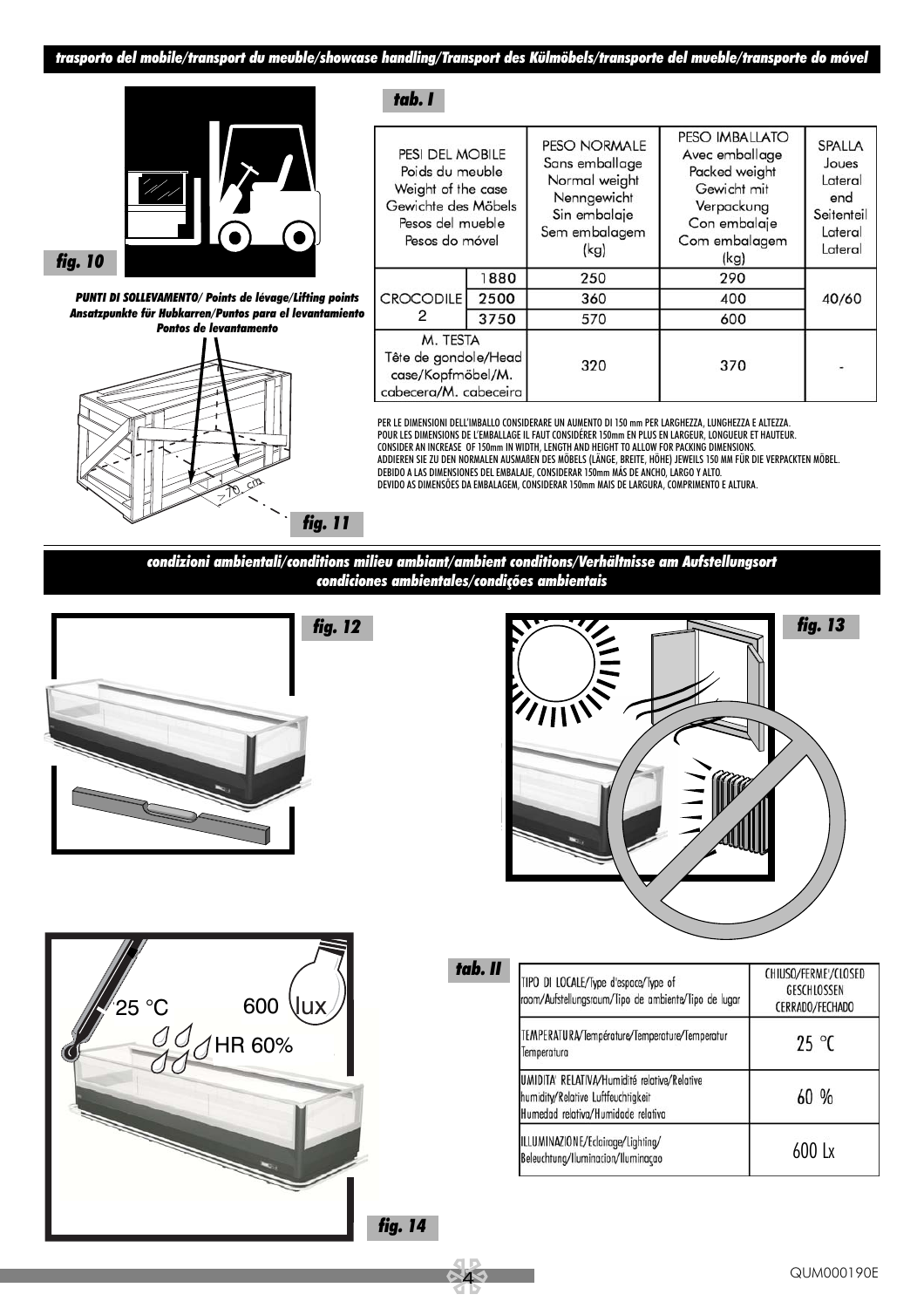*tab. III*

| manufactured by-Costan S.p.A.-32020-Limana-Italy                                                                           | SN  <br>إاسم<br>REF                                                                                                                   |
|----------------------------------------------------------------------------------------------------------------------------|---------------------------------------------------------------------------------------------------------------------------------------|
| Nennleistung<br>Rated<br>Assigné<br>Nominale<br>Nominal                                                                    | Kältemittel<br>Refrigerant<br>$5-6$<br>Refrigerant<br>Refrigerante<br>Refrigerante                                                    |
| Abtauung<br>Detrosting<br>З<br><b>Dégivrage</b><br>Sbrinamento<br>Descongelamiento                                         | Klimaklasse<br>Climate class<br>$\mathbf{7}$<br>$3 - 25^{\circ}C/60\%$ R.H.<br>Classe dimatique<br>Classe dimatica<br>Clase climática |
| Heitzungssystem<br>Healing systems<br>2<br><b>Systems chauffants</b><br>Sistemi di riscaldamento<br>Sistema de calefacción | Isolationsgas (Blähgas)<br>Insualtion blowing gas<br>Agent moussant d'isolation<br>Gas espandente isolamento<br>Agente espumante      |
| 4                                                                                                                          | Index Protection<br><b>Index Protection</b><br><b>Index Protection</b><br>Index Protection<br>Index Protection                        |
| Read operator's manual<br>available at<br>www.eplarefrigeration.com<br>or calling +39 0437 968379                          |                                                                                                                                       |
|                                                                                                                            | tab. III                                                                                                                              |

- 1) Tensione nominale / Rated voltage/Tension nominale
- 2) Potenza nominale / Rated output / Puissance nominale<br>3) Potenza in sbrinamento / Output when defrosting /Puiss
- Potenza in sbrinamento / Output when defrosting /Puissance en dégivrage
- 4) Potenza delle lampade / Lamp power / Puissance des lampes
- 5) Numero del fluido refrigerante / Refrigerant fluid number / Numéro du fluide frigorigène
- 6) Massa del fluido refrigerante per ciascun circuito / Mass of refrigerant fluid for each circuit /Masse du fluide fri gorigène pour chaque circuit
- 7) Classe climatica, temperatura e umidità relativa della classe climatica di riferimento / Climate class, temperatu re and relative humidity for the reference climate class / Classe climatique, température et humidité relative de la classe climatique de référence



*TARGA DATI INDICATIVI plaquette signalétique rating plate Typenschild mit technischen Daten placa de características placa de dados indicativos*

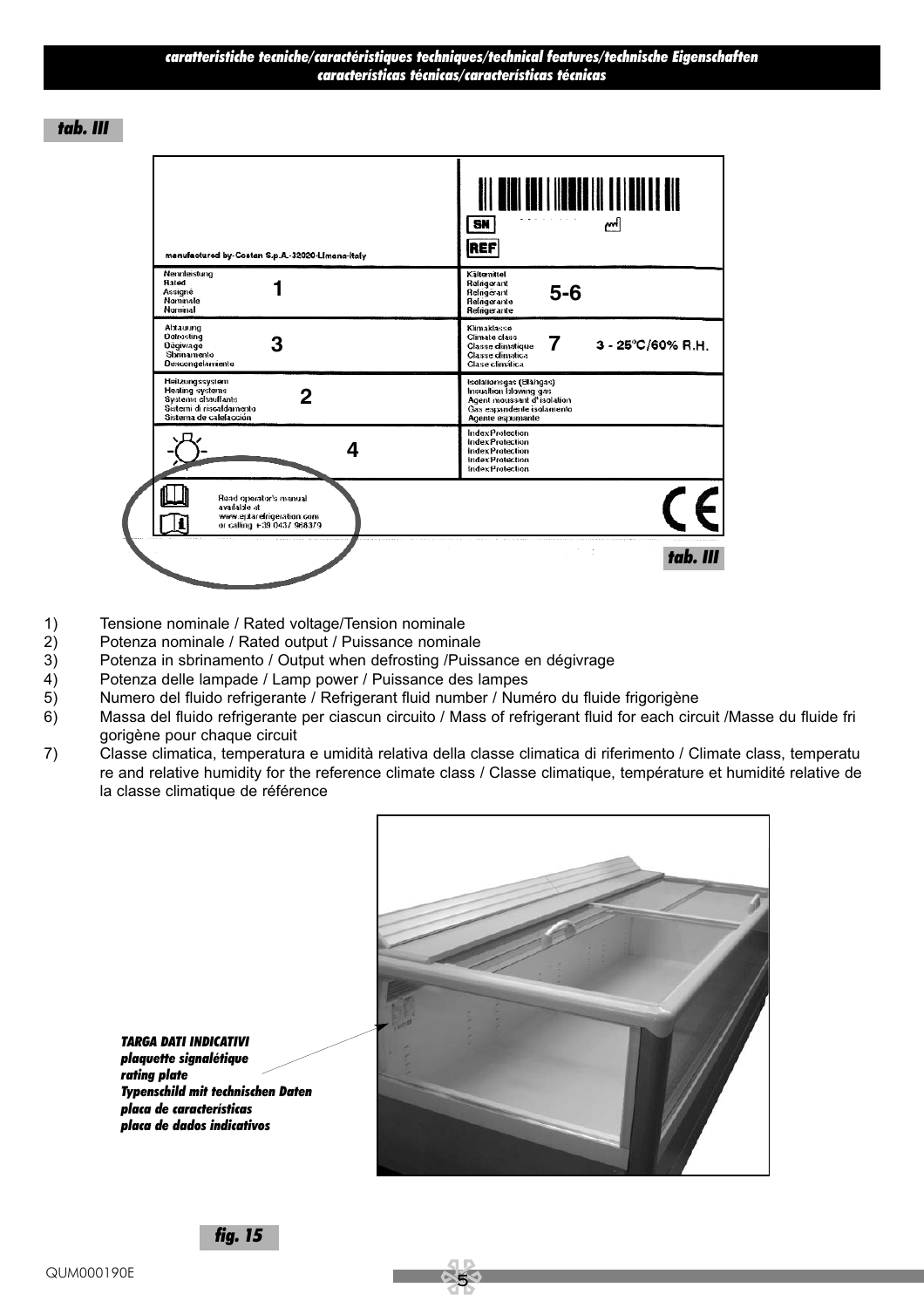#### *manutenzione ordinaria/entretien ordinaire/ordinary maintenance/Wartung des Möbels mantenimiento ordinario/manutenção ordinária*





*fig. 17*



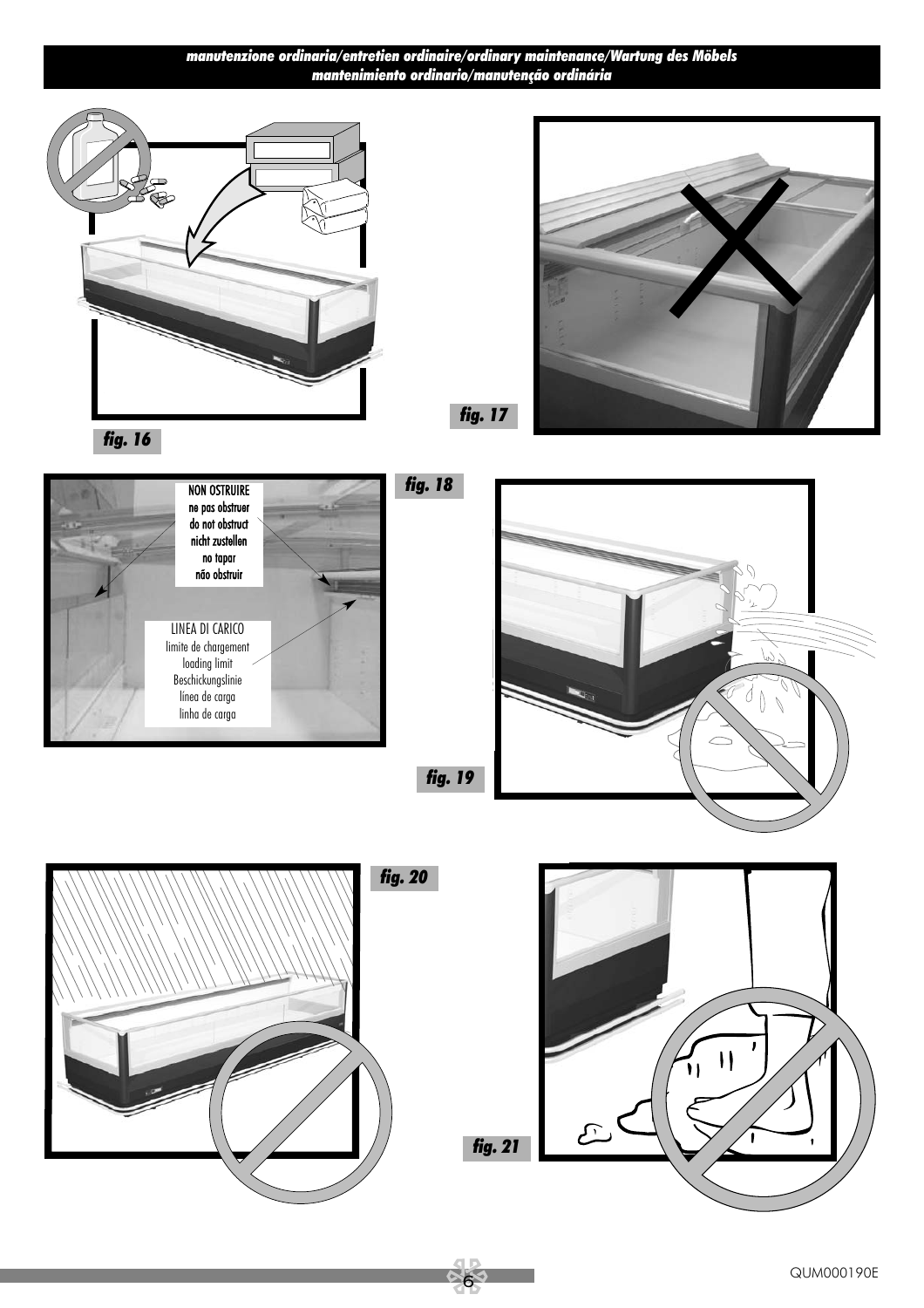#### *manutenzione ordinaria/entretien ordinaire/ordinary maintenance/Wartung des Möbels mantenimiento ordinario/manutenção ordinária*

*fig. 22*





# 2

#### PULIZIA VETRI - GLASS CLEANING NETTOYAGE DES VERRES



Rimuovere la maniglia. Remove the handle. Enlever la poignée.

Sul binario, rimuovere il sistema di bloccaggio del vetro posteriore. Remove the blocking system on the rail. Sur la voie, enlever le système de blocage du verre postérieur.

Tirare il vetro posteriore per una pulizia completa su entrambi i lati. Pull the back glass for cleaning on both sides. Tirer le verre postérieur pour un nettoyage complète sur les deux les côtés.



7 QUM000190E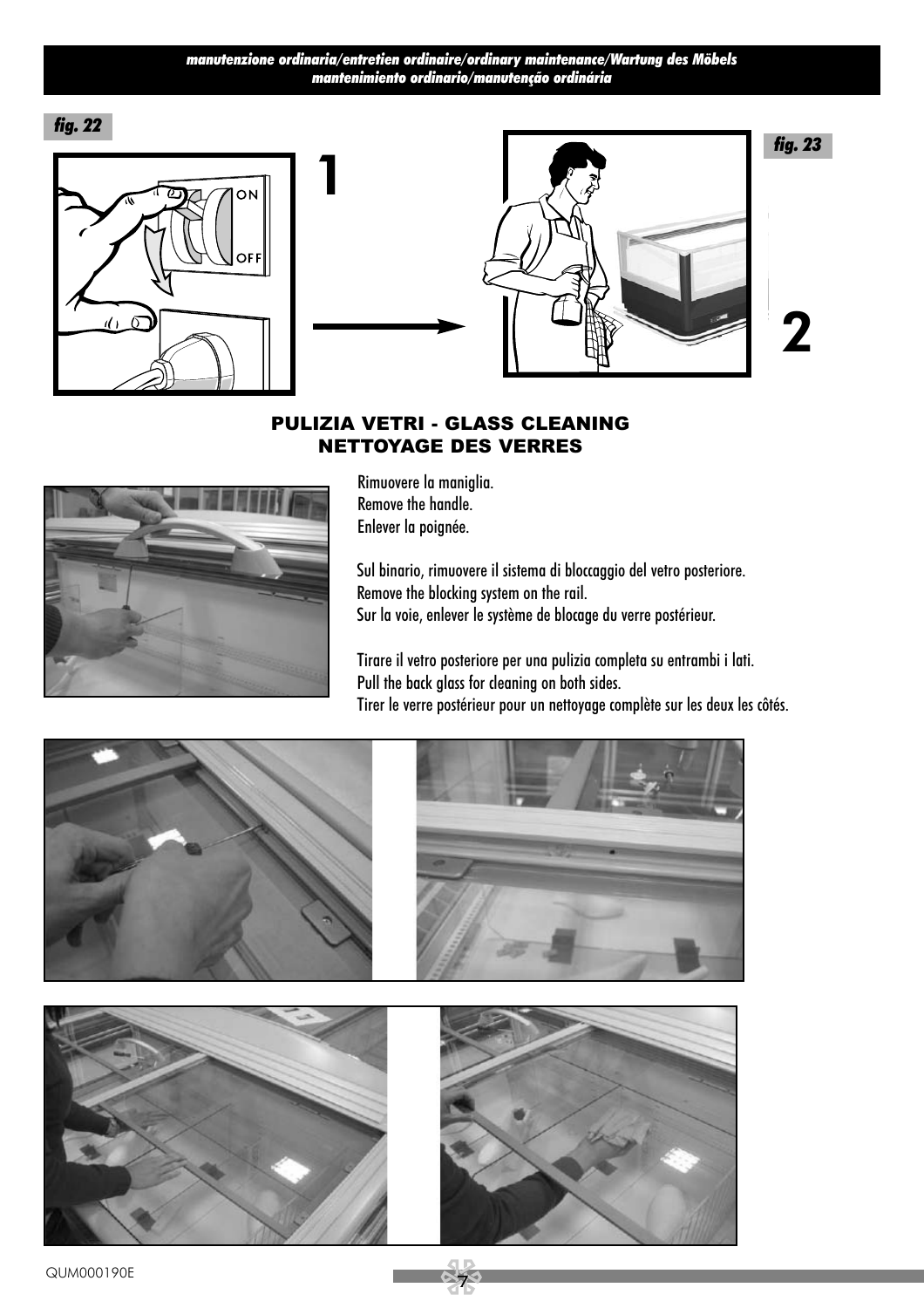#### *1. DESCRIZIONE DEL MOBILE*

I mobili CROCODILE 2 sono progettati per la conservazione di prodotti gelati e surgelati nelle versioni a bassa temperatura (classe L) e per la conservazione di prodotti freschi preconfezionati nelle versioni a temperatura normale (classe M). E' previsto in due larghezze e in due diverse lunghezze, con diverse estetiche e possibilità così come evidenziato nelle caratteristiche generali, complete di dimensioni, illustrate dai disegni 1 - 2 - 3 - 4 - 5 - 6 - 7 - 8 - 9 a pag. 2 e 3. I pesi del mobile, vuoto ed imballato, sono riportati nella tabella I a pag. 4. E' disponibile una vasta gamma di accessori optional per rendere il mobile ancora più funzionale. Rivolgersi al servizio di assistenza unico autorizzato anche all'eventuale montaggio.

#### *2. TRASPORTO DEL MOBILE*

Il mobile è contenuto in uno specifico imballo provvisto di pedana per la movimentazione con carrelli a forca. Qualora si debba trasportare l'apparecchiatura utilizzare esclusivamente l'apposita pedana o una equivalente; utilizzare un carrello elevatore a mano oppure elettrico idoneo al trasporto di questi mobili e con capacita' di sollevamento sufficiente (vedi pag. 4 - fig. 10/11 e tab. I). Le operazioni di movimentazione devono essere svolte dal servizio di assistenza tecnica autorizzato.

#### *3. RICEZIONE ED IMMAGAZZINAMENTO*

Prima di prendere in consegna il mobile dal trasportatore, controllare le condizioni dell'imballo. Se il medesimo presenta danni evidenti all'esterno, può darsi che anche il mobile abbia subito delle conseguenze. In tal caso sballate la macchina in presenza del trasportatore stesso e firmate, con riserva, il relativo documento di consegna. Eventuali danni dovuti al trasporto o ad errato stoccaggio non sono da attribuire alla casa costruttrice del mobile. Le operazioni di sballaggio sono riservate al servizio di assistenza tecnica autorizzato. La temperatura di immagazzinamento deve essere compresa fra -25°C e +55°C, l'umidità dell'aria deve essere compresa fra 30% e 95%. Il banco deve essere posto al riparo da sole e intemperie.

#### *4. INSTALLAZIONE E CONDIZIONI AMBIENTALI*

L'apparecchio non può essere collocato in ambienti nei quali vi è presenza di sostanze gassose esplosive. L'apparecchio non può essere usato all'aria aperta e non deve mai essere esposto alla pioggia.

Prima di collegare il mobile accertarsi che i dati di targa corrispondano alle caratteristiche della rete elettrica a cui deve essere collegato (vedi pag. 5 - fig. 15 e tab. III). Per un corretto funzionamento del mobile verificare che venga collocato su un pavimento livellato (vedi pag. 4 - fig 12), che non sia in prossimità di fonti di calore e/o di radiazione solare diretta nonché di porte, finestre, ventilatori e bocche di aerazione con velocità superiore a 0,2 m/s (vedi pag.4 - fig.13) e che vi sia lo spazio frontale necessario per permettere l'uso da parte della clientela. Non lasciare esposto l'apparecchio agli agenti atmosferici (fig. 20) L'ambiente nel quale verrà posto il mobile dovrà essere conforme a quanto indicato a pag. 4 - fig. 14 e tab. II.

L'installazione del mobile deve essere eseguita esclusivamente dal servizio tecnico COSTAN, il quale dispone dei relativi manuali di installazione.

#### *5. COLLEGAMENTO ELETTRICO*

IMPORTANTE: A MONTE DEL MOBILE (escluse le versioni master/slave che già lo montano al loro interno) DEVE ESSERE INSTALLATO UN INTERRUTTORE SEZIONATORE OMNIPOLARE CON DISTANZA MINI-MA DEI CONTATTI DI 3 mm E CON POTERE DI INTERRUZIONE ADEGUATO (vedi fig. 22). La posizione dell'interruttore sezionatore deve essere tale da poter essere facilmente azionato dall'operatore in una situazione di EMERGENZA (distanza massima 3 m). Istruire chiunque usi il mobile sulla posizione di questo interruttore.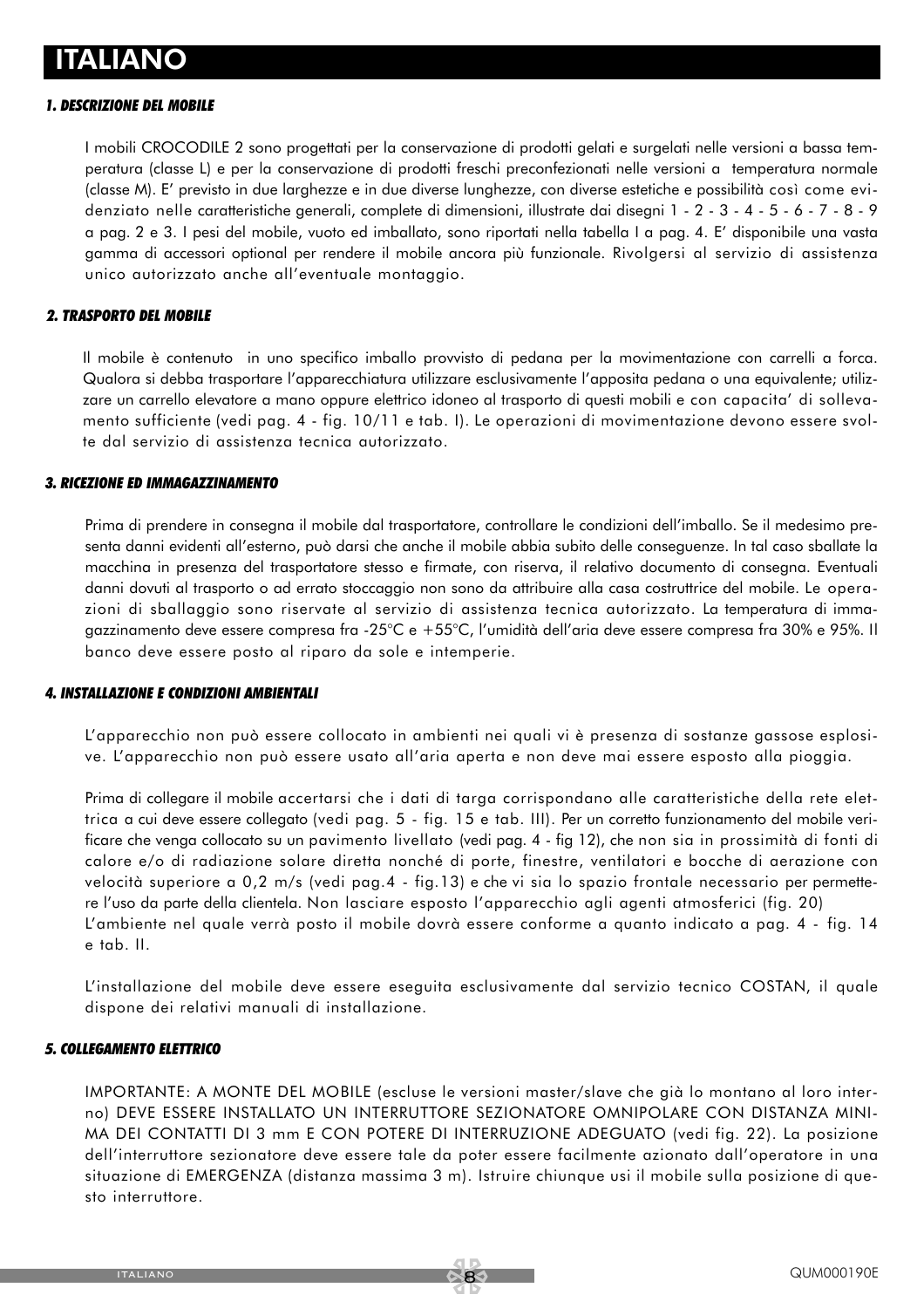L'installazione deve essere effettuata secondo le istruzioni del costruttore, da personale professionalmente qualificato e conformemente alle norme sugli impianti elettrici vigenti nei singoli Paesi. Un'errata installazione può causare danni a persone, animali o cose, nei confronti dei quali il costruttore non può essere considerato responsabile.

Accertarsi che la tensione di alimentazione corrisponda ai dati di targa del mobile, inoltre considerare che le variazioni massime della tensione di alimentazione consentite sono del +/-6%.

IMPORTANTE : E' OBBLIGATORIO COLLEGARE IL MOBILE A TERRA. Il costruttore declina ogni responsabilità qualora questa norma anti infortunistica non venga rispettata. Nel caso in cui il mobile debba essere installato lontano dalla fonte di energia elettrica, prevedere un allacciamento in conformità alle Norme vigenti.

IL COSTRUTTORE DECLINA OGNI RESPONSABILITA' PER EVENTUALI DANNI A PERSONE O COSE PRO-VOCATI DA UNA ERRATA INSTALLAZIONE.

#### *6. CARATTERISTICHE TECNICHE*

l'impianto elettrico a bordo macchina è composto da apparecchiature di protezione e controllo opportunamente inserite nella parte inferiore del mobile. Gli schemi e le distinte relative accompagnano in un'apposita busta chiusa in plastica il presente manuale di istruzioni e vanno conservati unitamente allo stesso. I dati tecnici del mobile, riportati anche sulla targhetta dati posta all'interno del mobile (vedi fig. 15 a pag. 5) sono indicati nella tabella III a pag. 5. Il livello sonoro generato dal funzionamento del mobile è inferiore a 70 dB(A). Il mobile non provoca vibrazioni dannose.

SI DICHIARA CHE L'APPARECCHIATURA E' CONFORME A D.L. DEL 25/01/1992 N° 108 ATTUAZIONE DELLA DIRETTIVA CEE 89/109 CONCERNENTE I MATERIALI E GLI OGGETTI DESTINATI A VENIRE A CONTATTO CON PRODOTTI ALIMENTARI.

SI DICHIARA CHE IL MOBILE È IDONEO A CONSERVARE I PRODOTTI SURGELATI IN CONFORMITÀ ALLE DISPOSIZIONI DELLA LEGGE 30/04/42 N° 283 E SUCCESSIVE MODIFICHE E AL D.M. 29/01/81 G.U. DEL 26/03/81 N° 85.

Gli interventi sul termostato sono riservati esclusivamente al personale tecnico di assistenza.

#### *7. CARICAMENTO DEL PRODOTTO*

Dare tensione all'apparecchiatura agendo sull'interruttore sezionatore generale a parete. A questo punto il mobile inizia il ciclo di raffreddamento. Dopo circa 2 ore dalla messa in funzione è possibile caricare il mobile con le derrate da esporre già raffreddate alla loro temperatura di conservazione. IL MOBILE E' REGOLATO IN FABBRI-CA PER FORNIRE LE PRESTAZIONI PREVISTE.

Nel caricamento delle derrate alimentari prestare la massima attenzione a:

• che il carico sia omogeneo sia per dimensione che per qualità delle derrate;

• che non superi la linea di carico e non ostruisca il corretto flusso dell'aria refrigerata (vedi fig.18 a pag. 6).

#### *8. USO DEL MOBILE*

Il mobile è stato progettato e realizzato esclusivamente per l'esposizione di derrate alimentari gelate e surgelate nella versione bassa temperatura (classe L) e di prodotti freschi preconfezionati nella versione a temperatura normale (classe M). Il mobile è atto a conservare la temperatura del prodotto e non ad abbatterla; le derrate, quindi, devono essere introdotte al suo interno SOLO SE GIÀ RAFFREDDATE ALLE LORO RISPETTIVE TEMPE-RATURE DI CONSERVAZIONE. Per cui, prodotti che abbiano subito un riscaldamento, non devono mai essere introdotti nel banco. Per la movimentazione di derrate gelate e surgelate utilizzare guanti imbottiti.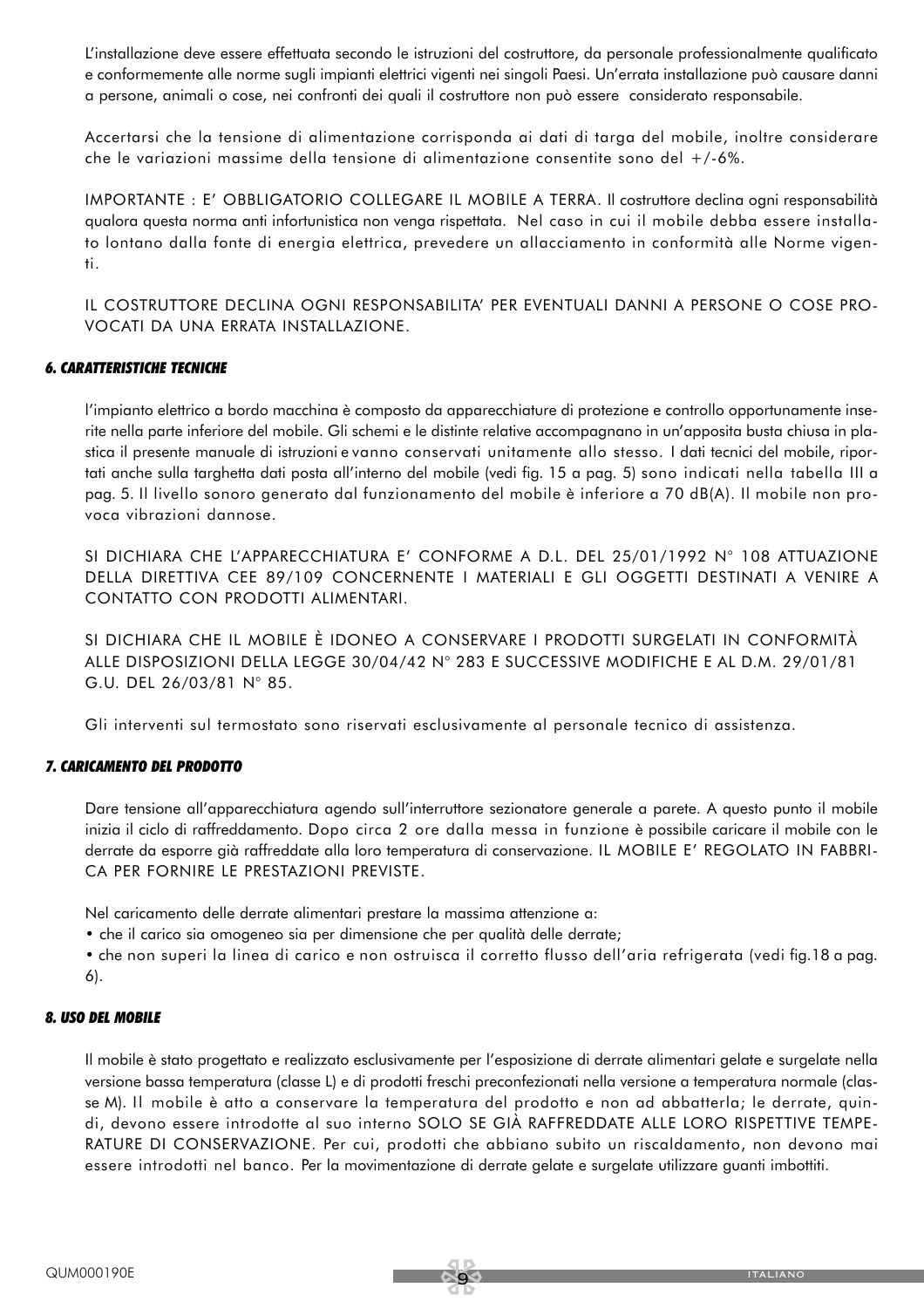Per un migliore funzionamento del banco vi raccomandiamo inoltre:

- caricare il prodotto come indicato al punto precedente;
- Non lasciare mai aperti o socchiusi gli scorrevoli superiori in vetro (fig. 17). Si RACCOMANDA di verificare frequentemente che tutti gli scorrevoli siano chiusi: eviterete inutili consumi di energia e formazioni di brina sulle pareti ottenendo nel contempo una migliore conservazione dei prodotti esposti.

#### DESCRIZIONE DEI COMANDI

I mobili CROCODILE 2 portano montato di serie sulla base una mascherina con alloggiato un lontantermometro/teletermostato che visualizza la temperatura all'interno del banco e ne permette il controllo attraverso gli appositi tasti.

Queste regolazioni sono riservate esclusivamente al personale di assistenza.

SBRINAMENTO DEI MOBILI

La durata ed il numero di sbrinamenti sono regolati direttamente in fabbrica. Questa regolazione non va modificata dall'utente per nessun motivo.

I mobili sono sempre dotati di sifone per il collegamento alla rete di smaltimento acqua (DA ESEGUIRSI ESCLUSIVA-MENTE A CURA DEL SERVIZIO DI ASSISTENZA TECNICA AUTORIZZATO CHE INSTALLA IL MOBILE).

#### *9. DIVIETI E PRESCRIZIONI*

SI FA ESPRESSO DIVIETO Dl ESPORRE PRODOTTI FARMACEUTICI E BOTTIGLIE O IMBALLI IN VETRO, in quanto potrebbero rompersi e divenire pericolosi (fig. 16).

Non togliere le protezioni o pannellature che richiedono l'uso di utensili per essere rimosse. IN PARTI-COLARE NON RIMUOVERE LA COPERTURA DEL QUADRO ELETTRICO.

#### Attenzione: non rimuovere per nessun motivo gli scorrevoli in vetro. Il mobile è progettato per funzionare esclusivamente con gli scorrevoli montati.

Non lasciare esposto l'apparecchio agli agenti atmosferici (fig. 20)

Non utilizzate mai getti d'acqua diretti o indiretti sul mobile (fig. 19). Non toccare l'apparecchio con mani e piedi bagnati o umidi, non usare l'apparecchio a piedi nudi (fig. 21).

Non salire in alcun modo sul batticarrello dei mobili.

OGNI ALTRO USO NON ESPLICITAMENTE INDICATO IN QUESTO MANUALE E' DA CONSIDERARSI PERICOLOSO ED IL COSTRUTTORE NON PUO' ESSERE RITENUTO RESPONSABILE PER EVENTUALI DANNI DERIVANTI DA USO IMPROPRIO, ERRONEO ED IRRAGIONEVOLE.

#### *10. MANUTENZIONE ORDINARIA\*

ATTENZIONE! PRIMA Dl QUALSIASI OPERAZIONE Dl MANUTENZIONE E PULIZIA RISERVATE ALL'UTEN-TE, TOGLIERE TENSIONE ALLA MACCHINA TRAMITE L'INTERRUTTORE SEZIONATORE GENERALE A PARE-TE (fig.22)

IMPORTANTE: assicurarsi una buona visibilità nella zona di intervento, eventualmente servendosi di una ulteriore fonte di illuminazione. Prestare inoltre attenzione alle parti calde o in movimento contrassegnate con l'apposito simbolo. E' consigliato l'uso di guanti da lavoro.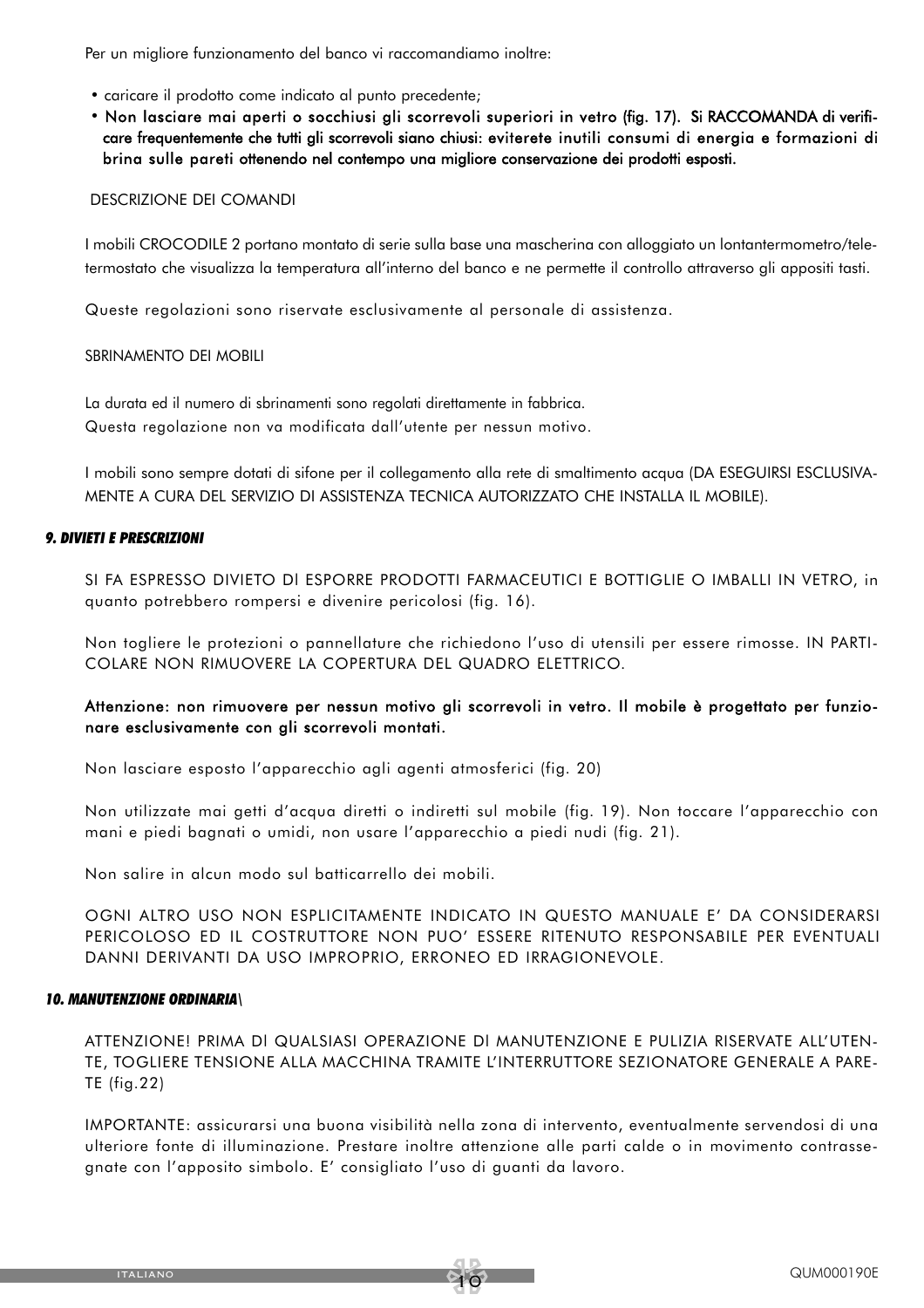#### PULIZIA DEL MOBILE

1) Pulire con cadenza settimanale tutte le parti esterne del mobile utilizzando esclusivamente acqua tiepida e sapone o detergente neutro di uso domestico diluito in acqua. Asciugare il tutto con cura servendosi di uno straccio morbido. Non utilizzare assolutamente prodotti infiammabili o abrasivi come alcool, acetone o solventi. NON USARE MAI GETTI D'ACQUA PER LA PULIZIA DEL MOBILE (fig. 19). Per le superfici in vetro usare unicamente prodotti per la pulizia dei vetri. Non è consigliabile usare acqua in quanto può depositare calcare sulla superficie del vetro. Per la pulizia degli scorrevoli seguire le istruzioni riportate a pagina 7.

2) Pulire con cadenza mensile tutte le parti interne del mobile seguendo le medesime indicazioni riportate al punto precedente. Per la pulizia delle parti interne è inoltre necessario agire come di seguito descritto:

- · Togliere la tensione elettrica al banco tramite l'interruttore sezionatore generale a parete (fig. 22).
- · Svuotare il banco, stoccando tutti i prodotti in celle o refrigeratori atti a mantenerne la temperatura di conservazione.
- · Attendere che l'interno del banco abbia raggiunto la temperatura ambiente.
- · Pulire accuratamente l'interno del banco con acqua tiepida e sapone neutro, quindi asciugare con cura con un panno morbido.
- · Dopo aver controllato attentamente che l'interno del banco sia completamente asciutto, rimettere in funzione l'apparecchio ridando tensione al banco.
- · Dopo circa un paio d'ore caricare nuovamente il prodotto.

3) Ogni tre mesi procedere allo sbrinamento del banco per permettere lo scioglimento del ghiaccio che si può essere formato sulle alette dell'evaporatore impedendone il corretto funzionamento. Agire come indicato per la pulizia della parti interne al punto 2, ma in questo caso si dovrà prevedere un tempo di attesa più lungo per permettere il completo scioglimento del ghiaccio.

Qualsiasi operazione di manutenzione non prevista ai punti precedenti, va effettuata dai centri di assistenza autorizzati dai nostri rivenditori o da personale qualificato.

#### *11. SITUAZIONI DI EMERGENZA*

- 1) Il mobile non parte o si arresta:
- Verificare che non vi sia una situazione di black-out elettrico;
- Controllare che l'interruttore generale a parete sia acceso.

Nel caso l'interruzione elettrica non dipendesse da questi motivi chiamare immediatamente il più vicino centro di assistenza e procedere allo svuotamento completo ed allo stoccaggio immediato del prodotto in celle o refrigeratori atti a mantenerne la temperatura di conservazione.

2) Il mobile non raffredda a sufficienza:

- Verificare che il condensatore sia pulito e che sia in grado di svolgere la sua funzione di scambio di calore; nel caso le alette siano ostruite da polvere o impurità procedere ad un'accurata pulizia (vedi parag. 10);
- Controllare che il caricamento del mobile sia corretto;
- Se il mobile non viene fatto sbrinare da più di tre mesi è necessario eseguire quest'operazione per poi riprendere il funzionamento normale (vedi parag. 10 punto 3);
- Controllare che il mobile non sia in vicinanza di fonti di calore o di correnti d'aria;
- Controllare tramite una livella la planarità del mobile. Verificare che le condizioni ambientali siano conformi a quanto indicato a pagina 3.

Se il mancato raffreddamento persistesse rivolgersi al più vicino centro di assistenza.

IN CASO DI FUGA DI GAS O DI INCENDIO, non sostare con la testa nel vano se questo non è stato prima opportunamente aerato. Scollegare il mobile agendo sull'interruttore generale a monte dell'apparecchiatura (fig. 22). NON USARE ACQUA PER SPEGNERE LE FIAMME MA SOLO ESTINTORI A SECCO.

#### 3) Il mobile è rumoroso:

• Controllare che viti e bulloni siano perfettamente chiusi.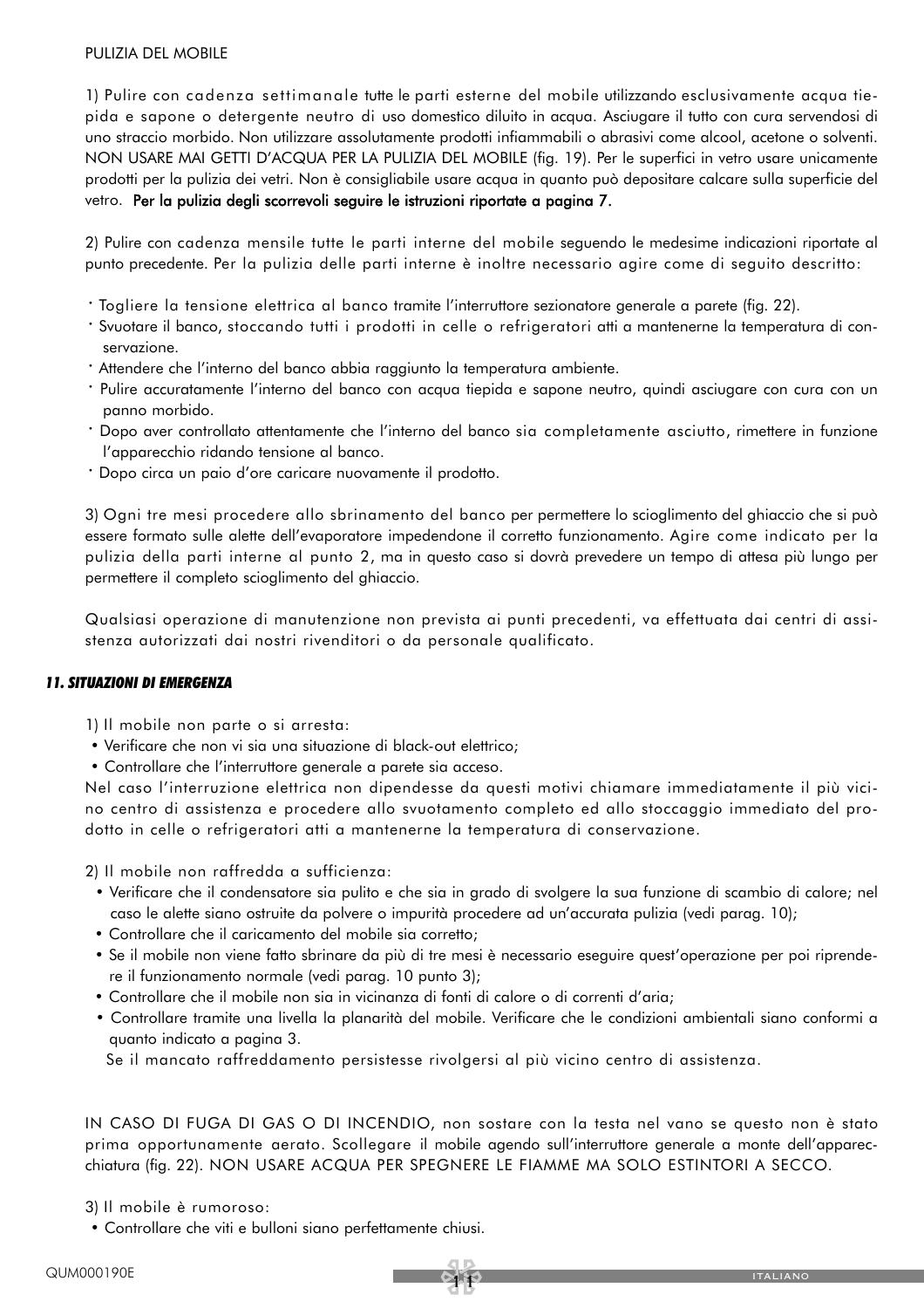• Controllare, tramite una livella che il mobile sia ben livellato.

Se il disturbo persistesse rivolgersi al più vicino centro di assistenza.

#### *12. ASSISTENZA TECNICA*

Qualora si rendesse necessario l'intervento del personale tecnico di assistenza contattare immediatamente il fornitore presso il quale è stato acquistato il mobile. Qualora vi fosse la necessità di usare pezzi di ricambio fare sempre riferimento al servizio tecnico di assistenza: chiedere ed accertarsi che vengano utilizzati ricambi originali. La rete di filiali in Italia ed Europa, a cui eventualmente rivolgersi, è riportata sul retro di questo manuale.

#### *13. SMANTELLAMENTO, ELIMINAZIONE DEL MOBILE.*

In conformità alle norme per lo smantellamento dei rifiuti vigenti nei singoli paesi e per il rispetto dell'ambiente in cui viviamo, vi preghiamo di dividere le parti del mobile in modo da poterle smaltire separatamente od eventualmente recuperare opportunamente. Tutte le parti componenti la macchina non sono assimilabili ai rifiuti solidi urbani fatta eccezione per le parti metalliche che comunque non figurano tra i rifiuti speciali per la maggior parte dei paesi europei. I COMPONENTI DEL CIRCUITO Dl REFRIGERAZIONE NON DEVONO ESSERE TAGLIATI E/O SEPA-RATI MA DEVONO ESSERE PORTATI INTEGRI IN CENTRI SPECIALIZZATI PER IL RECUPERO DEL GAS REFRIGERANTE.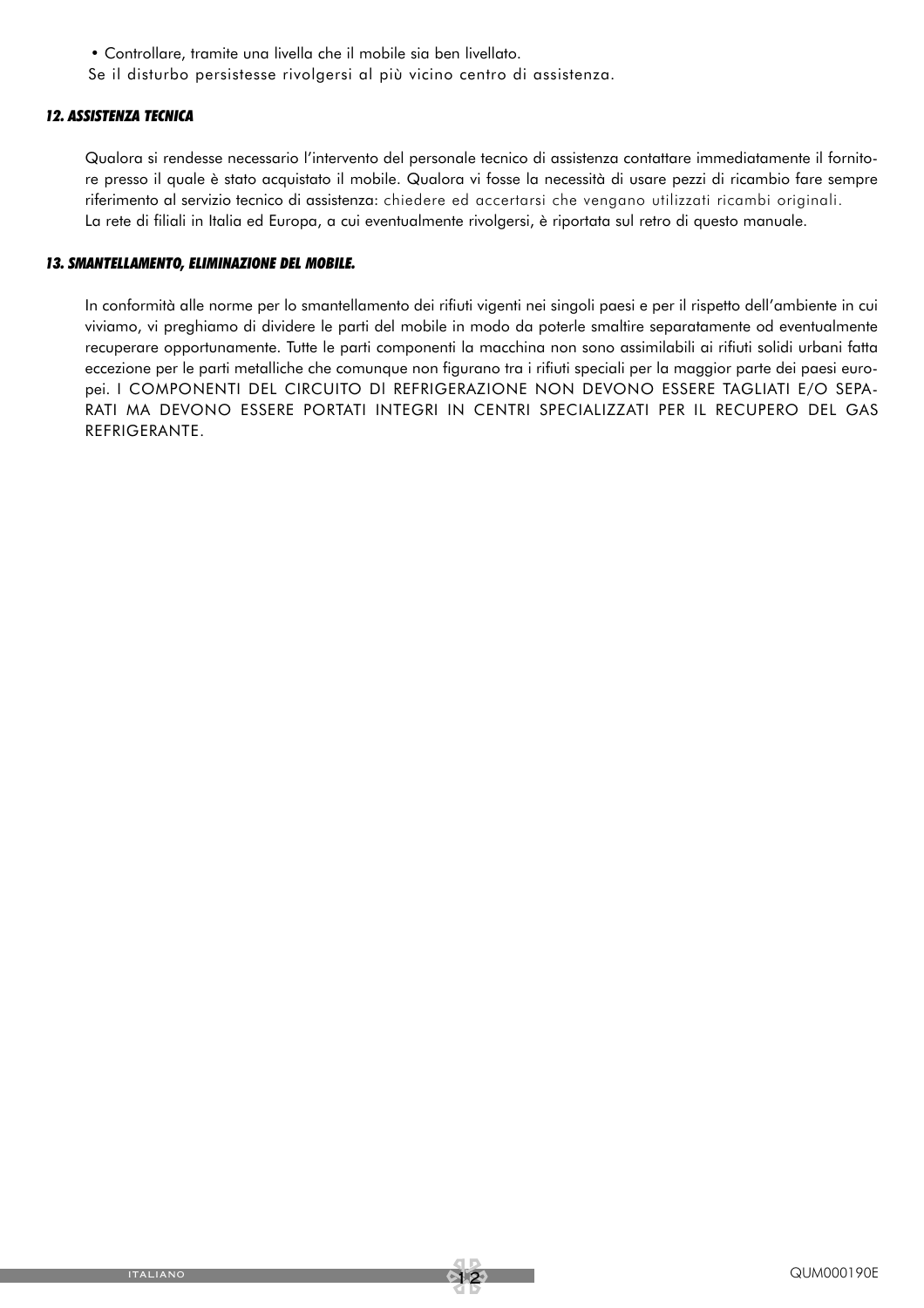## FRANÇAIS

#### *1. DESCRIPTION DU MEUBLE*

Les meubles CROCODILE 2 sont projetés pour la conservation de crèmes glacées et produits surgelés dans les versions à basse température (classe L) et pour la conservation de denrées fraîches pré confectionnées dans les versions à température positive (classe M). Ils sont fournis en deux largeurs et deux longueurs différentes, avec des différentes esthétiques et avec les possibilités et dimensions illustrées dans les dessins 1- 2 - 3 - 4 - 5 - 6 - 7 - 8 - 9 aux pages 2 et 3. Les poids des meubles, vides et emballés sont reportés dans le tableau I à la page 4. Une vaste gamme d'accessoires est à disposition sur demande afin de rendre le meuble encore plus fonctionnel. Veuillez appeler le service après vente autorisé aussi pour l'éventuel montage.

#### *2. TRANSPORT DU MEUBLE*

Le meuble est emballé et pourvu de base en bois qui en permet le déplacement par chariots élévateurs. Dans le cas qu'il faille transporter le meuble, il faut utiliser exclusivement sa base en bois ou une équivalente; utiliser un chariot élévateur à la main ou électrique capable de transporter ces meubles (voir page 4 - fig. 10/11 et tab.I). Les opérations de déplacement doivent être faites par le service après vente autorisé.

#### *3. RÉCEPTION ET STOCKAGE*

Avant de confirmer la réception du meuble au transporteur, contrôler les conditions de l'emballage. S'il présente des endommagements évidents sur l'extérieur, il est possible qu'aussi le meuble soit endommagé. En ce cas il faut procéder au déballage devant le transporteur et signer, avec réserve, le document de livraison. Des éventuels dommages dus au transport ou à un stockage erroné ne peuvent en aucun cas être attribués au constructeur. Les opérations de déballage sont réservées au service après vente autorisé. La température de stockage doit être comprise entre -25°C et + 55°C, l'humidité doit être comprise entre 30% et 95%. Le meuble doit être placé à l'abris du soleil et des intempéries.

#### *4. INSTALLATION ET CONDITIONS MILIEU AMBIANT*

L'appareil ne peut pas être placé en ambiances dans lesquelles soient présents des gaz explosifs. Le meuble ne peut pas être utilisé en dehors du magasin et ne doit pas être exposé à la pluie.

Avant de connecter le meuble s'assurer que les données sur la plaquette technique correspondent aux caractéristiques du réseau électrique auquel il doit être branché (voir page 5 - fig. 15 et tab. III). Pour un fonctionnement correct du meuble il faut vérifier qu'il soit posé sur un sol bien mis à niveau (voir page 4 - fig 12), qu'il ne soit pas proche de sources de chaleur et/ou de radiations solaires directes, de portes, de fenêtres, de ventilateurs et de sorties d'aération (voir page 4 - fig.13) et que l'espace frontal nécessaire afin de permettre son utilisation de la part de la clientèle soit présent.

Le milieu ambiant dans lequel sera placé le meuble doit être conforme à ce qui est indiqué à la page 4 - fig. 14 et tableau II.

Le meuble doit être installé exclusivement par le service après vente COSTAN, qui dispose des relatifs manuels d'installation.

#### *5. CONNEXION ÉLECTRIQUE*

IMPORTANT: EN AMONT DU MEUBLE (à l'exception des versions master/slave qui sont fournies avec) DOIT ÊTRE INSTALLÉ UN INTERRUPTEUR DISJONCTEUR OMNIPOLAIRE AYANT UNE DISTANCE MINI-MUM ENTRE SES CONTACTS DE 3 mm ET UN POUVOIR COUPANT ADÉQUAT (voir fig. 22). La position de l'interrupteur disjoncteur doit permettre facilement son actionnement de la part de l'opérateur en quelconque situation d'ÉMERGENCE (distance maximum 3 m). Instruire quiconque utilise le meuble sur la position de cet interrupteur.

<u>त्राज्</u>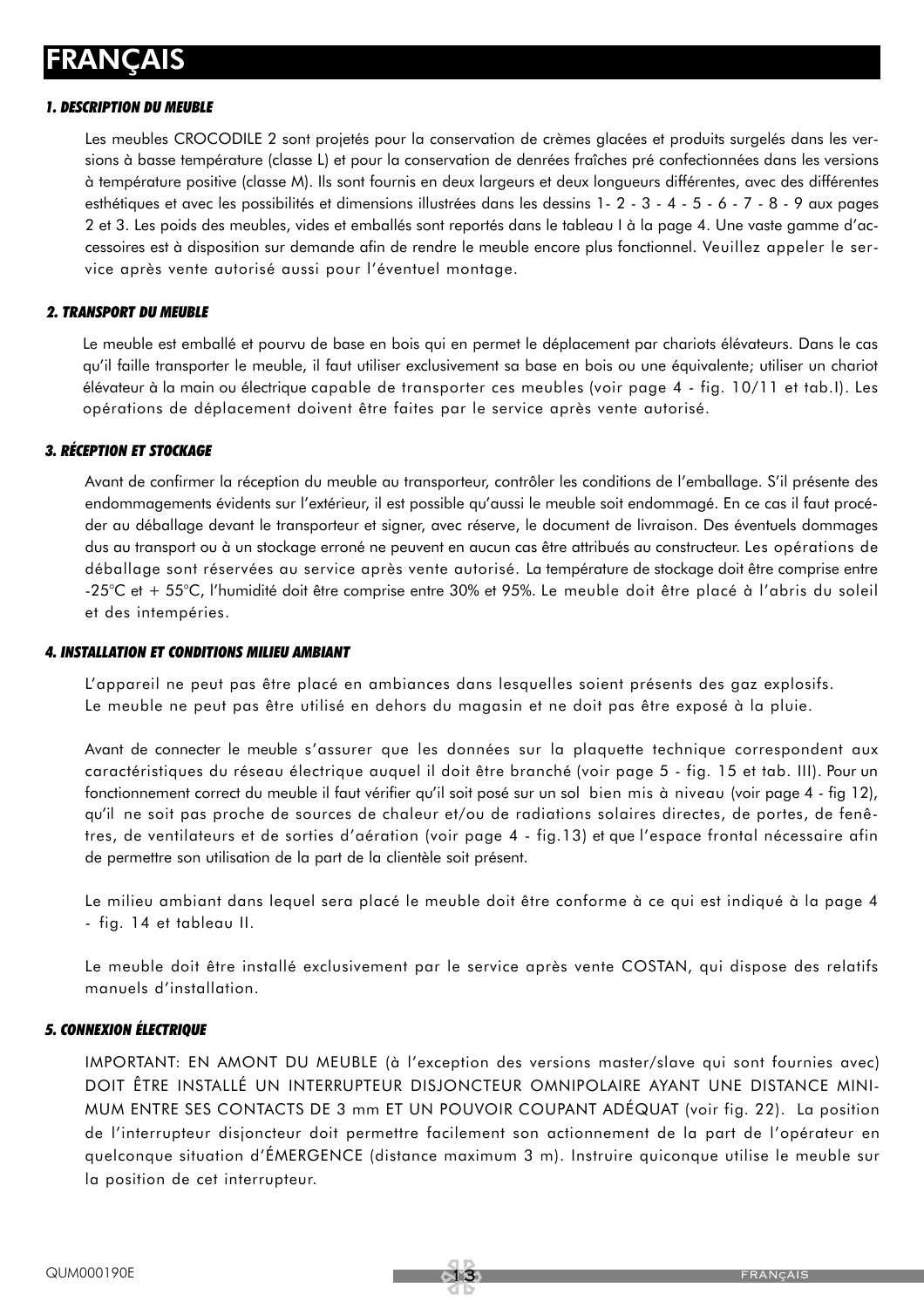L'installation doit être effectuée suivant les instructions du constructeur, par du personnel professionnellement qualifié et conformément aux normes en vigueur sur les installations électriques. Une installation erronée peut causer des dommages aux personnes, animaux et choses, desquels le constructeur ne peut en aucun cas être considéré responsable.

S'assurer que la tension d'alimentation corresponde aux données de la plaquette technique. En outre il faut considérer que les variations maximum de la tension d'alimentation doivent être du ±6%.

IMPORTANT: IL EST OBLIGATOIRE DE CONNECTER LE MEUBLE À LA TERRE. Le constructeur décline toutes responsabilités si cette norme de sécurité n'était pas respectée. Dans le cas que le meuble doive être installé loin de la source d'énergie électrique, prévoir un branchement conforme aux normes en vigueur.

LE CONSTRUCTEUR DÉCLINE TOUTES RESPONSABILITÉS POUR D'ÉVENTUELS BLÈSSEMENTS AU PER-SONNES OU DOMMAGES AU CHOSES, CAUSÉS PAR UNE INSTALLATION ERRONÉE.

#### *6. CARACTÉRISTIQUES TECHNIQUES*

L'installation électrique à l'intérieur du meuble est composée par des éléments de protection et de contrôle, assemblés adéquatement et situés dans la partie inférieure du meuble. Les schémas et les listes relatives sont livrées dans une enveloppe fermée en plastique unis à ce manuel d'instructions et doivent être conservés avec. Les données techniques du meuble sont indiquées dans la plaquette technique à l'intérieur du meuble (voir fig. 15 à la page 5) et dans le tableau III à la page 5. Le niveau de bruit généré par le fonctionnement du meuble est inférieure à 70 dB $_{(A)}$ . Le meuble ne cause aucune vibration nuisible.

ON DÉCLARE QUE LE MEUBLE EST CONFORME AU D.L. DU 25/01/1992 N° 108 EN ACTIVATION DE LA DIRECTIVE CEE 89/109 CONCERNANT LES MATÉRIAUX ET LES OBJETS DESTINÉS À ÊTRE EN CON-TACT AVEC DES PRODUITS ALIMENTAIRES.

ON DÉCLARE QUE LE MEUBLE EST APTE À CONSERVER LES PRODUITS SURGELÉS CONFORMÉMENT AUX DISPOSITIONS DE LA LOI 30/04/42 N°283 ET MODIFICATIONS ET AU D.M. 29/01/81 G.U. DU 26/03/81 N°85.

Le réglage du thermostat est réservé pour le personnel technique du service après vente.

#### *7. CHARGEMENT DU PRODUIT*

Mettre sous tension l'appareil en allumant l'interrupteur général à parois. Donc le cycle de réfrigération commence. Après à peu près 2 heures de la mise en marche il est possible de charger le meuble avec les denrées à conserver se trouvant déjà à leurs températures de conservation. Le meuble est réglé à l'usine pour fournir les prestations prévues.

Pendant le chargement des denrées alimentaires faire attention à:

• que le chargement soit homogène soit par dimension que genre de denrées;

• ne jamais dépasser la limite de chargement et ne pas obstruer le passage d'air réfrigéré (voir fig.18 à la page 6).

#### *8. UTILISATION DU MEUBLE*

Le meuble a été projeté et produit exclusivement pour l'exposition de crèmes glacées et produits surgelés dans la version à basse température (classe L) et de denrées alimentaires fraîches préconfectionnées dans la version pour température positive (classe M). Le meuble est apte à conserver la température du produit mais pas à la refroidir. Les denrées alimentaires doivent donc être introduites à son intérieur SEULEMENT SI DÉJÀ FROIDES AUX TEMPÉRATURES DE CONSERVATION. A cet effet des produits qui ont subi un réchauffement ne doivent en aucun cas être introduits dans le meuble. Pour le chargement et déplacement des produits, veuillez utiliser des gants de protection.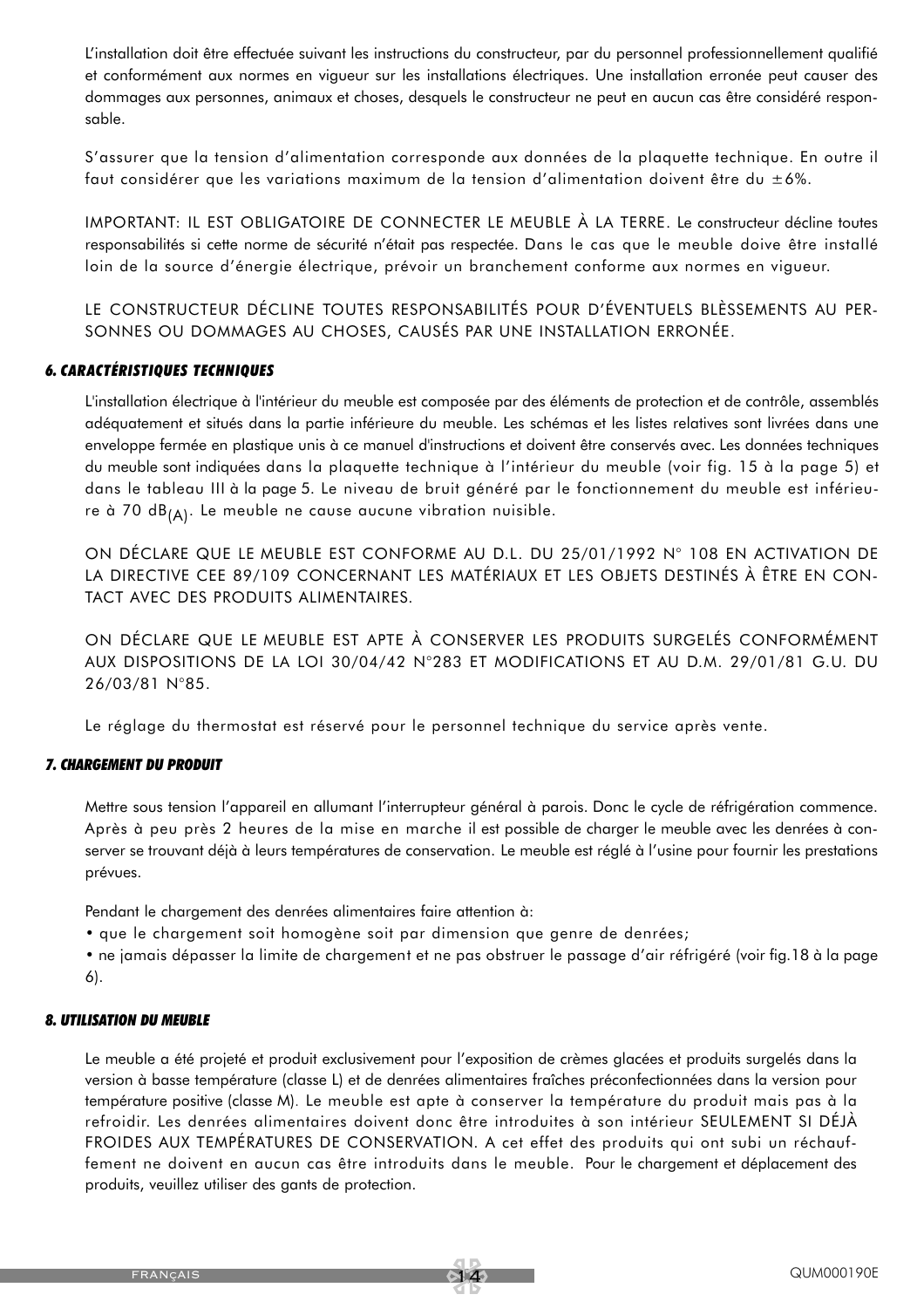Pour un meilleur fonctionnement du meuble veuillez agir comme suit:

- Charger le produit comme indiqué dans le paragraphe précédent.
- Ne jamais laisser les vitrages coulissants supérieurs (fig. 17) ouverts ou entrouverts. Nous recommandons de vérifier fréquemment que tous les vitrages coulissants soient fermés: vous éviterez d'inutiles consommations d'énergie et la formation de givre sur les parois obtenant par là même une meilleure conservation des produits exposés.

#### DESCRIPTION DES CONTRÔLES

VERSIONS INTEGRAL LINE: la base des meubles Crocodile 2 des versions INTEGRAL LINE avec groupe logé a un panneau contenant un téléthermomètre/téléthermostat qui affiche la température à l'intérieur du meuble et en permet le contrôle par des touches.

Ces réglages sont réservés exclusivement au personnel du service après vente.

Il est interdit d'enlever la protection de la zone du groupe et du cadre électrique.

Les meubles CROCODILE 2 montent un panneau contenant un téléthermomètre/téléthermostat qui affiche la température à l'intérieur du meuble et en permet le contrôle par des touches.

Ces réglages sont réservés exclusivement au personnel du service après vente.

#### DÉGIVRAGE DES MEUBLES

La durée et le nombre des dégivrages sont réglés directement à l'usine. Ce réglage ne devra jamais être modifié par l'utilisateur.

Les meubles sont toujours pourvus de siphon pour le branchement au réseau d'écoulement des eaux (QUI DOIT ÊTRE EFFECTUÉ EXCLUSIVEMENT PAR LE SERVICE TECHNIQUE APRÈS VENTE AUTORISÉ QUI INSTALLE LE MEUBLE)

#### *9. INTERDICTIONS ET PRESCRIPTIONS*

IL EST INTERDIT D'INTRODUIRE DES PRODUITS PHARMACEUTIQUES OU BOUTEILLES ET EMBALLAGES EN VERRE DANS LE MEUBLE (fig.16), car ils pourraient se casser et devenir dangereux.

Ne pas enlever les protections ou panneaux pour lesquels il est nécessaire d'utiliser des outils. EN PAR-TICULIER, NE PAS ENLEVER LA COUVERTURE DU CADRE ÉLECTRIQUE.

#### Attention: ne pas enlever les vitres coulissantes pour aucune raison. Le meuble a été projété pour fonctionner seulement avec les vitres montées

Ne pas laisser le meuble exposé aux agents atmosphériques (fig. 20).

Ne jamais utiliser des jets d'eau directs ou indirects sur le meuble (fig. 19). Ne pas toucher le meuble avec mains et pieds mouillés ou humides, ne pas l'utiliser à pieds nus (fig. 21).

Ne jamais monter sur le pare-chocs du meuble.

CHAQUE UTILISATION NON SPÉCIFIÉE DANS LE PRÉSENT MANUEL, EST À CONSIDÉRER DANGEREUSE ET LE CONSTRUCTEUR NE PEUT EN AUCUN CAS ÊTRE RESPONSABLE POUR DES ÉVENTUELS ENDOM-MAGEMENTS, QUI PEUVENT SE PRODUIRE PAR UNE UTILISATION NON-CONFORME, ERRONÉE ET NON RAISONNABLE.

15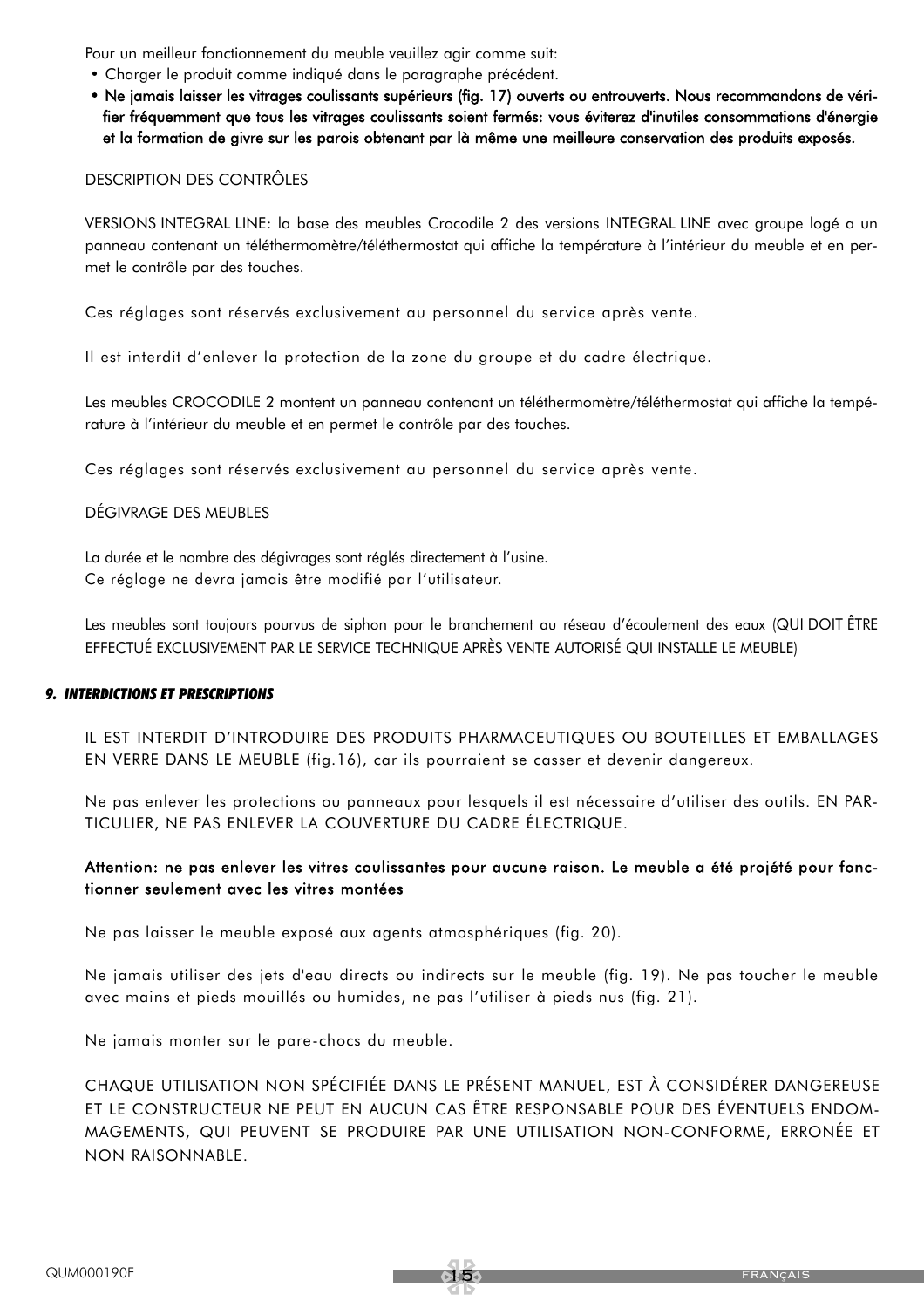#### *10. ENTRETIEN ORDINAIRE*

AVANT DE QUELCONQUE OPÉRATION DE NETTOYAGE ET D'ENTRETIEN RÉSERVÉ À L'UTILISATEUR DÉBRANCHER LE COURANT EN ÉTEIGNANT LE DISJONCTEUR GÉNÉRAL À PAROIS (fig.22)

IMPORTANT: Pendant les opérations d'entretien ou de nettoyage il faut avoir une bonne visibilité dans la zone d'intervention et si nécessaire se servir d'une source lumineuse additionnelle. Faire attention aux parties chaudes et en mouvement signalées avec l'étiquette appropriée. Il est opportun d'employer des gants de protection.

#### NETTOYAGE DU MEUBLE

1) Chaque semaine nettoyer avec soin toutes les parties extérieures du meuble en utilisant exclusivement de l'eau tiède et du savon neutre domestique dilué. Essuyer soigneusement avec un chiffon doux. Ne jamais utiliser des produits abrasifs ou inflammables comme alcool, acétone ou des solvants. NE JAMAIS UTILISER DES JETS D'EAU POUR LE NETTOYAGE DU MEUBLE (fig. 19). Pour les surfaces en verre, utiliser uniquement des produits pour le nettoyage des vitres. Il n'est pas conseillé d'utiliser de l'eau, car elle laisse des traces de calcaire sur la vitre. Pour la propreté des coulissants suivre les instructions reportées à la page 7.

2) Chaque mois nettoyer toutes les parties intérieures du meuble selon les indications du paragraphe précédent. Pour le nettoyage des parties intérieures il faut aussi suivre les instructions ci-dessous:

- · Débrancher le courant sur le disjoncteur à parois (fig.22).
- · Vider le meuble en stockant tous les produits dans des chambres ou réfrigérateurs aptes à maintenir leur température de conservation.
- · Attendre que le meuble ait rejoint la température ambiante.
- · Nettoyer soigneusement l'intérieur du meuble avec de l'eau tiède et du savon neutre et bien essuyer avec un chiffon doux.
- · Après avoir vérifié avec attention que l'intérieur du meuble soit complètement sec, remettre en marche le meuble en allumant le disjoncteur à parois.
- · Après à peu près deux heures recharger le meuble avec le produit.
- 3) Chaque trois mois il faut dégivrer le meuble pour permettre à la glace qui peut s'être formée de se fondre. Procéder selon les indications fournies pour le nettoyage des parties intérieures au point 2, mais dans ce cas il faudra prévoir une attente plus longue pour permettre à la glace de se fondre complètement.

Quelconque opération d'entretien non prévue aux points précédents, doit être effectuée par les centres de service après vente autorisés.

#### *11. SITUATIONS D'ÉMERGENCE*

- 1) Le meuble ne démarre pas ou s'arrête:
- Vérifier que le courant ne manque pas;
- Contrôler que l'interrupteur général à parois soit allumé.

Dans le cas que l'interruption électrique ne dépende pas d'une de ces raisons, veuillez appeler de suite le service après vente autorisé, vider complètement le meuble et stocker les produits dans des réfrigérateurs aptes à les conserver.

2) Le meuble ne refroidit pas suffisamment:

- Vérifier que le condenseur soit propre et qu'il soit capable d'échanger correctement la chaleur; dans le cas qu'il soit obstrué par poussière ou impuretés, veuillez procéder à son nettoyage (voir section 10).
- Contrôler que le chargement du meuble soit correct.
- Si le meuble n'a pas été dégivré depuis plus que trois mois, il faut le dégivrer pour ensuite reprendre le fonctionnement normal (voir par. 10, point 3).
- Contrôler que le meuble ne soit pas près de sources de chaleur ou de courants d'air;

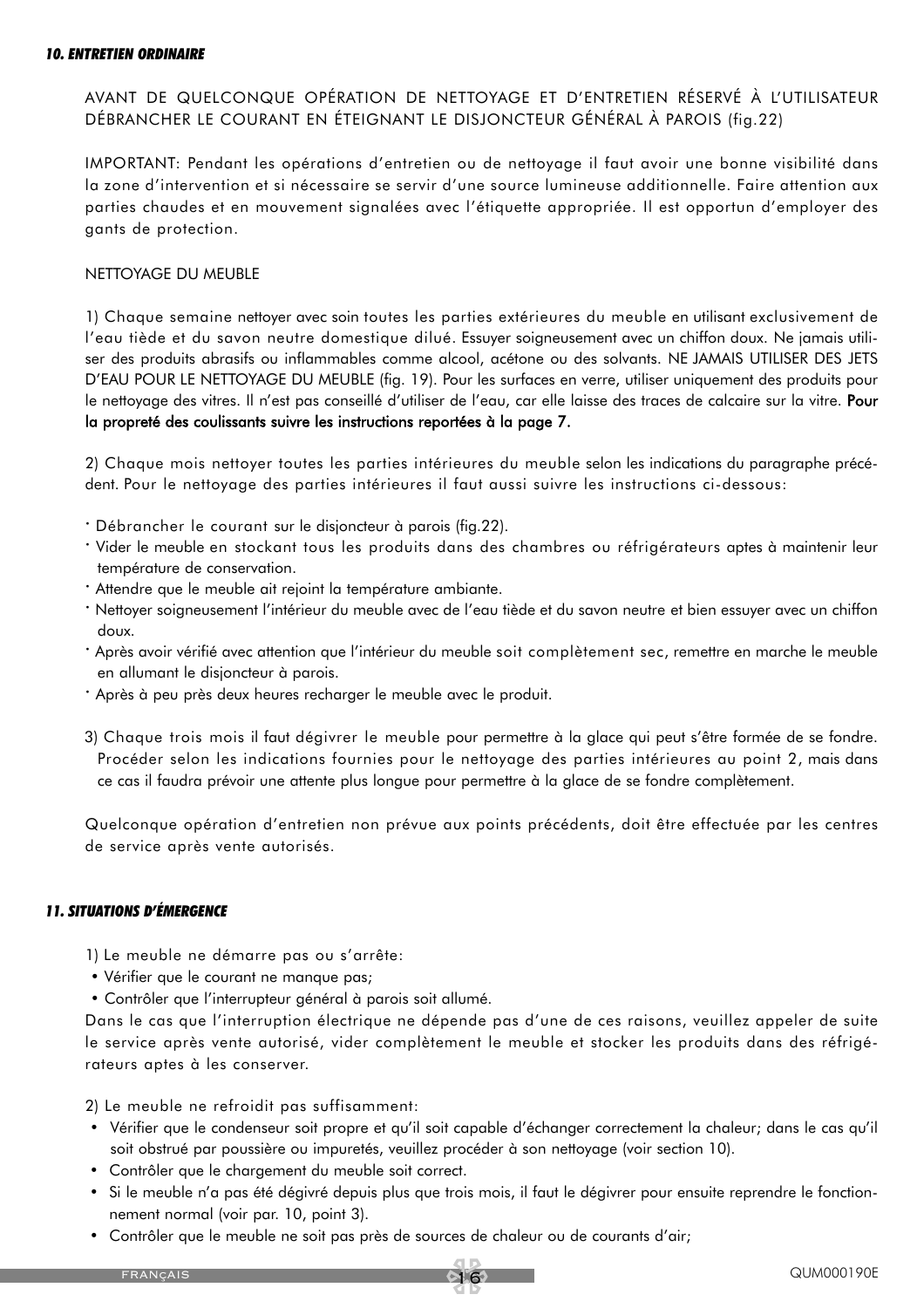• Contrôler avec un niveau à bulle que le meuble soit parfaitement mis à niveau et que les conditions du milieu ambiant soient conformes à celles indiquées à la page 3 de ce manuel.

Si le manque de réfrigération persiste, veuillez appeler le service après vente autorisé le plus proche.

EN CAS DE FUITE DE GAZ OU D'INCENDIE, ne pas entrer dans la pièce si celle-ci n'a pas été aérée parfaitement, Débrancher le meuble du courant en éteignant le disjoncteur en amont du meuble (fig. 22). NE PAS UTILISER DE L'EAU POUR ÉTEINDRE LES FLAMMES MAIS SEULEMENT DES EXTINCTEURS À SEC.

3) Le meuble est bruyant:

- Contrôler que les vis et boulons soient parfaitement serrés.
- Contrôler avec un niveau à bulle que le meuble soit parfaitement mis à niveau.
- Si le problème persiste veuillez appeler le service après vente autorisé le plus proche.

#### *12. SERVICE APRÈS VENTE*

Dans le cas ou l'intervention du personnel technique du service après vente soit nécessaire, contacter immédiatement votre fournisseur du meuble. Dans le cas ou il est nécessaire d'utiliser des pièces détachées veuillez toujours vous référer au service technique après vente: demander et s'assurer que seulement des pièces originales soient utilisées. Le réseau de filiales en Italie et Europe pour toutes questions, est reporté sur le dos de ce manuel.

#### *13. MISE HORS DE SERVICE ET ÉLIMINATION DU MEUBLE*

En conformité avec les normes pour l'élimination des déchets en vigueur dans votre pays et pour le respect du milieu ambiant dans lequel nous vivons, nous vous prions de séparer les parties de la machine de façon à pouvoir les éliminer séparément et/ou les recycler opportunément. Toutes les parties qui composent le meuble ne sont pas assimilables aux déchets urbains, exception faite pour les parties métalliques, qui de toute façon ne figurent pas parmi les déchets spéciaux selon la majorité des pays Européens. LES COMPOSANTS DU CIRCUIT DE RÉFRIGÉRATION NE DOIVENT PAS ÊTRE COUPÉS ET/OU SÉPARÉS. ILS DOIVENT ÊTRE APPORTÉS ABSOLUMENT INTÈGRES À DES CENTRES SPÉCIALISÉS POUR LA RÉCUPÉRATION DU GAZ DE RÉFRIGÉRATION.

<u>त्राज्</u>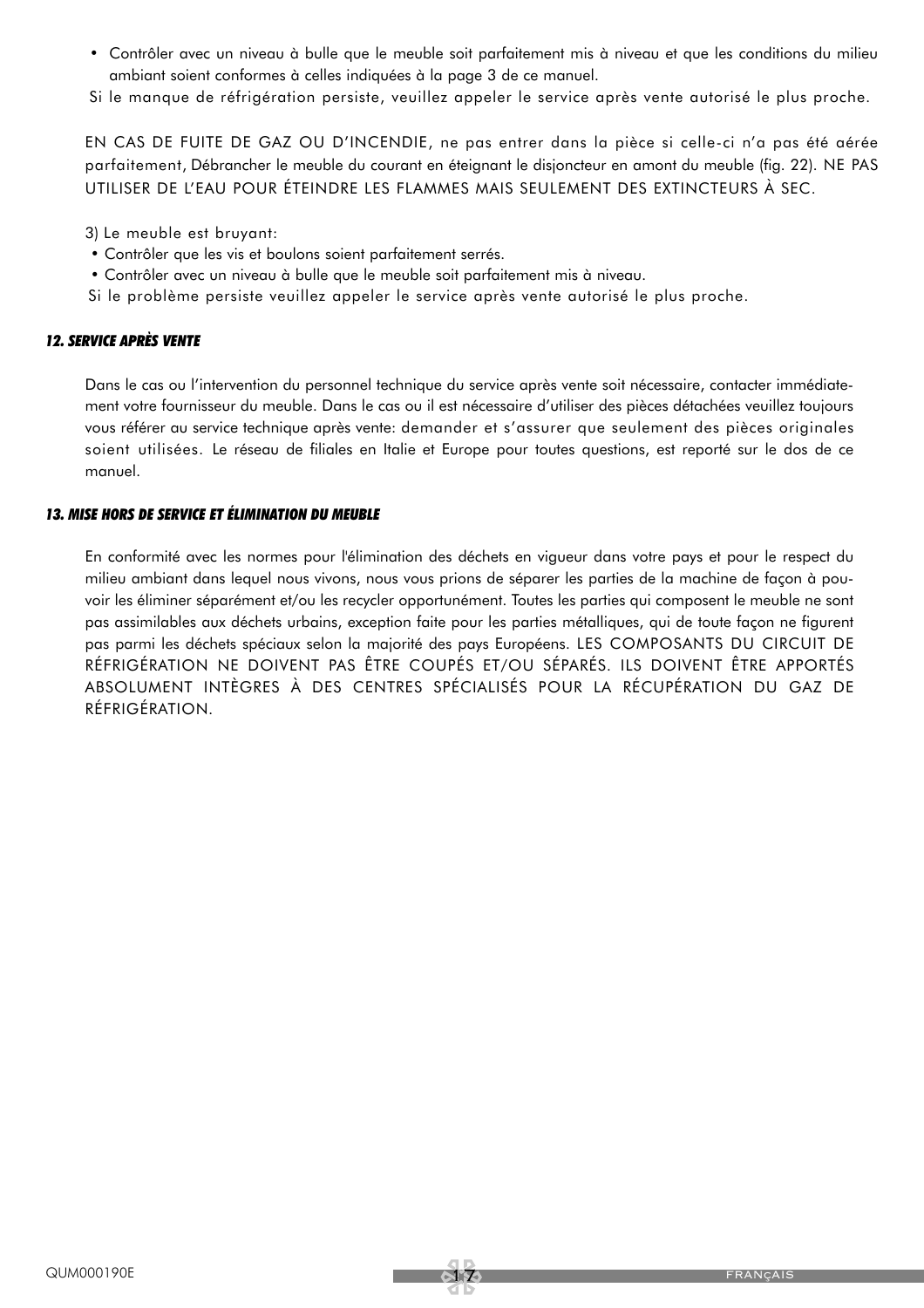## ENGLISH

#### *1. DESCRIPTION*

The low-temperature version of the CROCODILE 2 showcase is meant for the preservation of ice-creams and frozen food (class L), whereas its positive-temperature version is for the preservation of fresh pre-packed food (class M). CROCODILE 2 display cases are available in two different widths and lengths, in various aesthetic styles and with different possibilities, as set forth in the main features section, which clearly illustrates dimensions too in drawings 1, 2 , 3, 4, 5, 6, 7, 8, 9 on pages 2 and 3. As for weights, packing included and excluded and packing sizes, see table I on page 4. A wide variety of optional accessories is also available for enhanced functions. To this respect, contact the authorised after-sales service only.

#### *2. TRANSPORTATION*

The cabinet is contained in a crated package that enables transportation by the use of fork lift trucks. Handle the machine on its own pallet or on a similar platform; use a fork lift truck, either manual or electric, provided it is adequate for handling such appliances and it has the requisite lifting capacity (see page 4 - figs. 10/11 and table I). Handling is reserved for the authorised after-sales service.

#### *3. DELIVERY AND STORAGE*

Prior to accepting the case from the carrier, check the conditions of the package. If it is showing visible damage, the machine too may have suffered some consequences. If so, unpack the machine in the presence of the carrier and sign, under qualification, the delivery bill. The manufacturer disclaims all liability for damage caused by transportation or incorrect handling during storage. Unpacking is reserved for the authorised after-sales service. Storing temperature must be between -25°C and +55°C, air humidity between 30% and 95%. Keep the case away from direct sunlight and from the elements.

#### *4. INSTALLATION AND AMBIENT CONDITIONS*

The cabinet must not be installed in premises containing explosive gas substances. It can neither be used in the open nor exposed to rain.

Prior to connecting the cabinet, make sure that the rating plate data correspond to the characteristics of the existing electrical system (see page 5 - fig. 15 tab. III). For correct operation, the machine must be placed on a level floor (see page 4 - fig 12), far from sources of heat and/or direct sunlight, doors, windows, fans or ventilation outlets (see page 4 - fig.13). It must be granted a reasonable free front area for customer service.

The room where the appliance is installed must comply with the requirements set forth on page 4, fig. 14 and tab. II.

The installation of the display case is restricted to COSTAN technical after-sales service, who are in possess of the relevant installation manuals.

#### *5. ELECTRICAL CONNECTION*

IMPORTANT: AHEAD OF THE CABINET (excluding the master/slave versions, which are already equipped with it) THERE MUST BE A MULTIPOLAR CUTOFF SWITCH WITH CONTACTS SPACING AT LEAST 3 mm AND WITH THE ADEQUATE CIRCUIT-BREAKING POWER (see fig. 22). The position of the cutoff switch must enable its actuation in any EMERGENCY situation (maximum distance 3 m). Show the position of the cutoff switch to any prospective operator.

The refrigerator must be installed by professionally qualified personne and in accordance with the instructions provided by the manufacturer and with local regulations. Incorrect installation may cause harm to persons, animals and

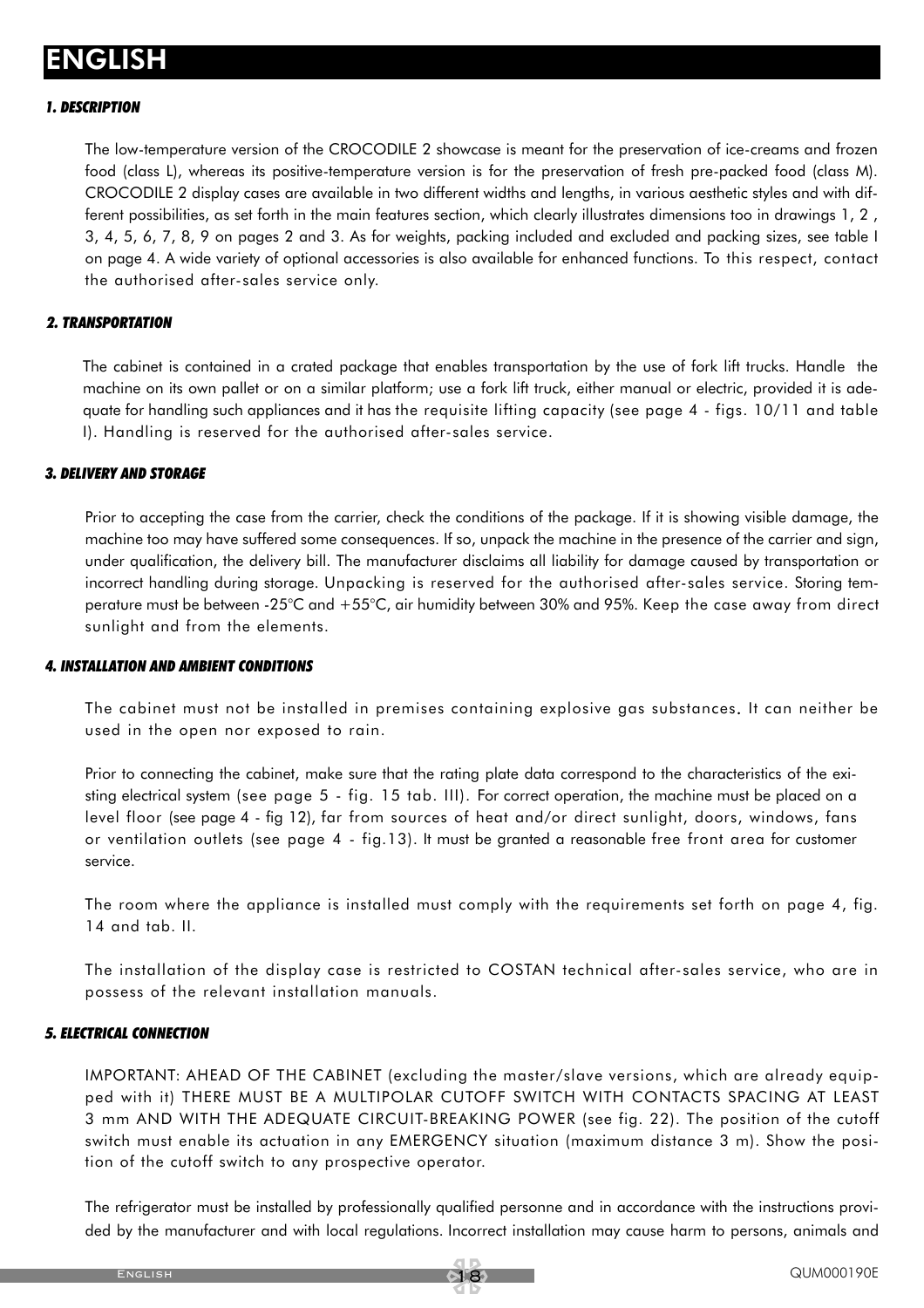property. The manufacturer assumes no responsibility for such damages.

Make sure that power supply voltage corresponds to the values appearing on the rating plate of the refrigerator. Consider also that the maximum allowable power voltage variation is +/-6%.

IMPORTANT: THE REFRIGERATOR MUST BE PROPERLY EARTHED. The manufacturer disclaims all responsibility for damage resulting from non-observance of this safety principle. If the refrigerator must be installed far from the power point, make certain that the connection complies with the standards in force.

THE MANUFACTURER DISCLAIMS ALL RESPONSIBILITY FOR ANY PERSONAL INJURY OR PROPERTY DAMAGE ARISING FROM INCORRECT INSTALLATION.

#### *6. TECHNICAL SPECIFICATIONS*

The built-in electrical installation is composed of control and safety devices lodged in the base of the appliance. The wiring diagrams and settings lists are contained in a sealed plastic envelope together with the present booklet. Keep such documents with this booklet. The technical data, which are also reported on the rating plate inside the display case (see fig. 15 on page 5) are shown on table III, page 5. The sound level generated by the running refrigerator is below 70  $dB_{(A)}$ . The refrigerator generates no harmful vibrations.

WE HEREBY DECLARE THAT THE SHOWCASE AT ISSUE COMPLIES WITH D.L. (DECREE LAW) DATED 25/JAN/1992 N° 108 AS EXECUTING ECC DIRECTIVE 89/109 ON MATERIALS AND OBJECTS FIT FOR CONTACT WITH EDIBLES.

WE HEREBY DECLARE THAT THE SHOWCASE AT ISSUE IS ADEQUATE FOR THE PRESERVATION OF FROZEN PRODUCTS IN COMPLIANCE WITH LAW No. 283 DATED 30/APRIL/42 AND SUBSEQUENT AMENDMENTS, AND DECREE LAW OF 29/JAN/81 PUBLISHED IN THE OFFICIAL GAZETTE dated 26/MARCH/81 No. 85.

Thermostat adjustment is restricted to the technical after-sales service only.

#### *7. LOADING PRODUCTS*

Switch the cabinet on through the wall cutoff switch. As soon as the cabinet is on it will start its cooling cycle. Allow about two hours before loading any products, which must already be at their preservation temperature. THE CABI-NET IS FACTORY-REGULATED FOR THE ANTICIPATED PERFORMANCE.

When loading products make certain that:

• they are similar in size and type;

• the load limit line is not exceeded and products do not hamper correct cool air circulation (see fig. 18, page 6).

#### *8. USE*

The showcase was designed and manufactured exclusively for the display of ice-creams and frozen food in its lowtemperature version (class L), of pre-packed fresh food in its positive temperature version (class M). Its function is preserving food temperature, not lowering it. Therefore, when introduced, THE FOODSTUFFS MUST BE AT THEIR CONSERVATION TEMPERATURE. Do not load foods that have undergone heating. Use padded gloves when handling ice-creams and frozen food.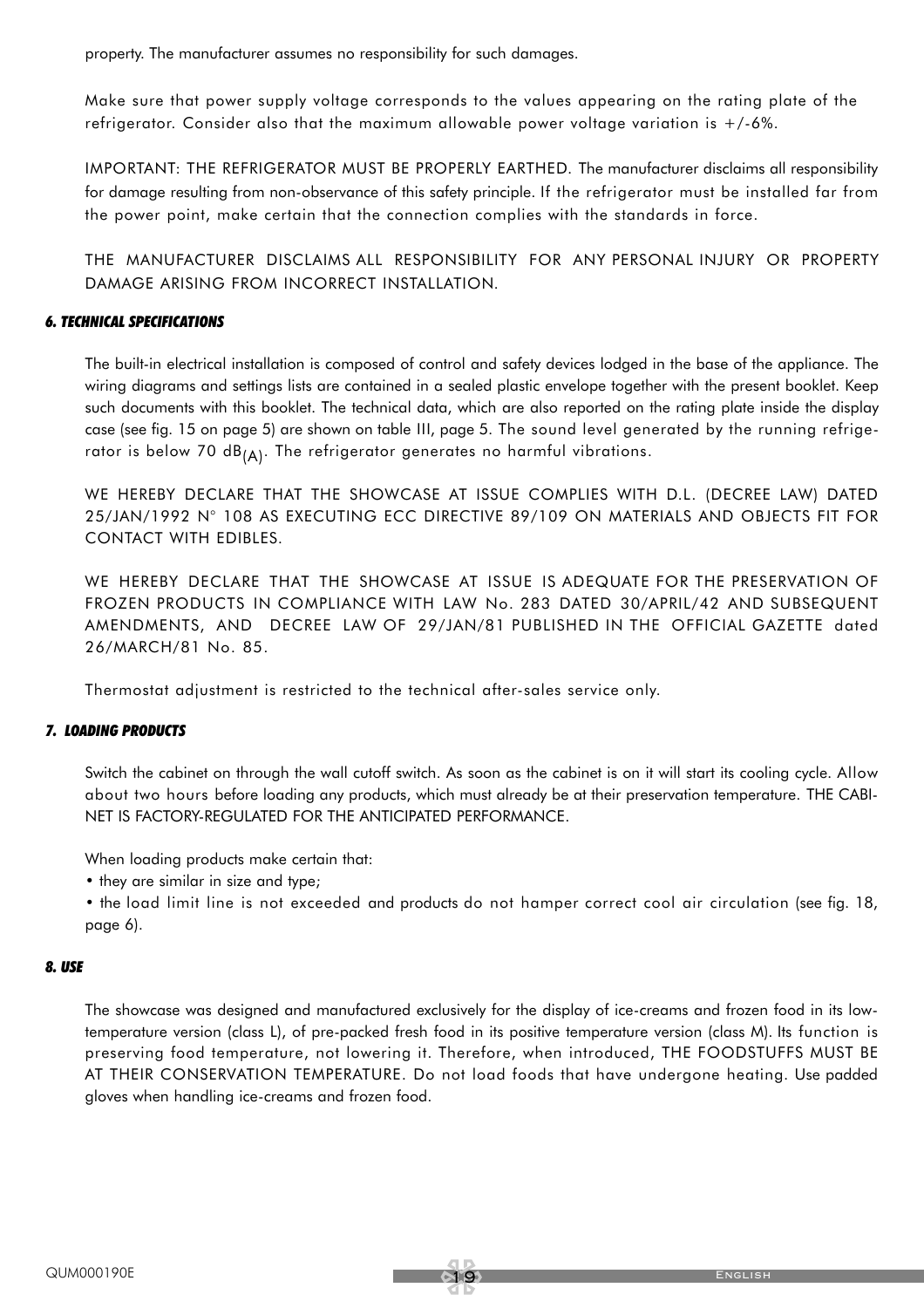For best cabinet operation we recommend:

- loading the products as explained in the preceding section;
- Never leave upper glass sliders open or ajar (fig. 17). It is advisable to often check that all sliders are closed: you will thus avoid unnecessary energy consumption and frost build-ups on the walls and you will also allow better foods preservation.

#### DESCRIPTION OF CONTROLS

The Crocodile 2 display cases have a control panel in the base. This control panel lodges a remote thermometer/remote thermostat for temperature display and control through appropriate keys.

Temperature regulation is restricted to the after-sales personnel.

Do not remove the panel protecting of the electric control board for no reason whatsoever.

#### DEFROSTING

The number and duration of defrosts of the cases are factory-set.

The user must never alter defrost adjustment.

The cases are supplied as including a U-trap for their connection to the sewer system (WHICH MUST BE CARRIED OUT BY THE AFTER-SALES SERVICE IN CHARGE OF INSTALLATION).

#### *9. PRESCRIPTIONS AND RESTRICTIONS*

KEEPING PHARMACEUTICAL PRODUCTS, GLASS BOTTLES OR FLASKS IN THE DISPLAY CASE IS STRICTLY FORBIDDEN as they could get broken and entail a safety hazard (fig. 16).

Do not remove covers or panels when it requires the use of tools. DO NOT REMOVE THE ELECTRIC CONTROL BOARD COVER.

Do not expose the display case to atmospheric agents (fig. 20).

#### Caution: never remove the glass sliders. The cabinet was designed to only work with the sliders on.

Do not spill water directly or indirectly on the display case (fig. 19). Do not touch the machine with damp or wet hands or feet; do not use it while barefoot (fig. 21).

Do not step on the bumper rail.

ANY OTHER USE NOT EXPLICITLY MENTIONED IN THIS BOOKLET MUST BE CONSIDERED AS HAZAR-DOUS. THE MANUFACTURER DISCLAIMS ALL LIABILITY FOR ANY DAMAGE RESULTING FROM IMPRO-PER, INCORRECT OR UNREASONABLE USE.

#### *10. ORDINARY MAINTENANCE*

ATTENTION! BEFORE MAINTENANCE OR CLEANING, DISCONNECT THE REFRIGERATOR FROM THE POWER SUPPLY USING THE WALL MAIN CUTOFF SWITCH (fig. 22).

IMPORTANT: During maintenance or cleaning operations, be sure that the light in the working area is sufficient. If necessary, use an additional source of light. Mind also the hot and moving parts marked with the relevant symbol. The use of heavy-duty gloves is recommended.

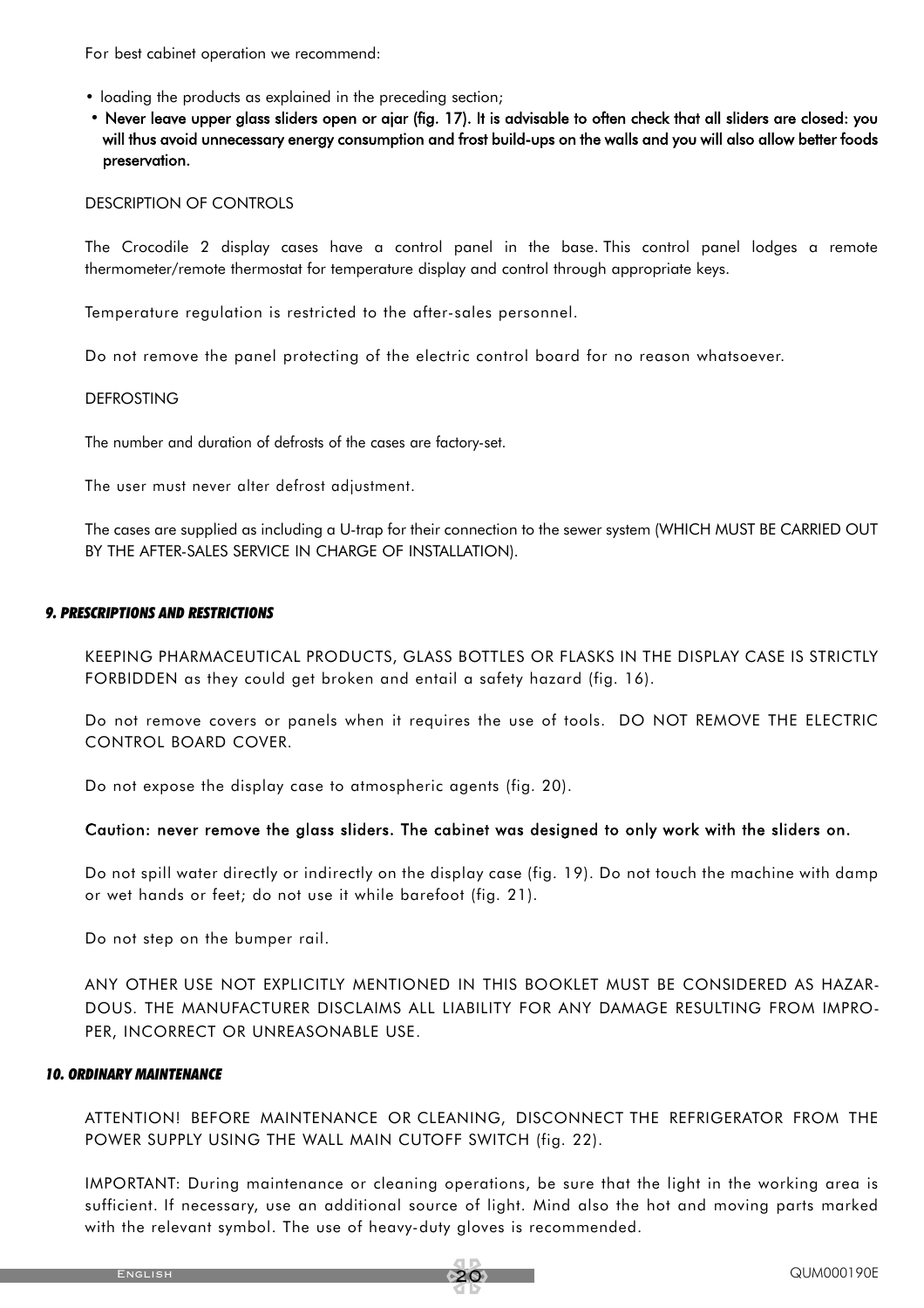#### CLEANING THE CABINET

1) Every week clean the outer surfaces of the display case with mild soap or detergent in lukewarm water only. Wipe carefully with a soft cloth. Never clean it using inflammable or scouring agents alcohol, acetone or solvents. NEVER CLEAN THE DISPLAY CASE BY THE USE OF WATER JETS (fig. 19). Clean glass surfaces using glass-cleaning products only. The use of water is not recommended here, as it may cause scale to build up. For the cleaning of the sliding glass covers follow the instructions brought to page 7.

2) Every month clean the cabinet's inside surfaces following the instructions provided in the preceding item and those indicated herebelow:

- · Disconnect the cabinet from the power mains by the wall main cutoff switch (fig. 22).
- · Empty the appliance, store its content in coldrooms or refrigerators that are adequate for keeping the requisite preservation temperature.
- · Wait until the display case has reached ambient temperature.
- · Clean the appliance inside using mild soap in lukewarm water and then wipe carefully with a soft cloth.
- · After having carefully checked that the cabinet is completely dry, reassemble it and switch it on.
- · Allow a couple of hours before loading the products back again.ser.

3) Defrost the display case every three months to let the ice that may have formed between the evaporator fins melt, since frost may otherwise prevent correct operation. Proceed according to the instructions for cleaning the inside surfaces, item 2, but allow a longer wait time for the ice to melt completely.

Any maintenance operation not dealt with above, must be carried out by the authorised after-sales service or by qualified personnel.

#### *11. EMERGENCY SITUATIONS*

- 1) The cabinet will not start or will not keep on working:
- There may be a general black-out;
- The wall main switch may be off.

If power failure is not due to the above causes, call the nearest after-sales service immediately, empty the display case and store the foods in coldrooms or refrigerators that may ensure preservation temperature.

2) The display case will not cool properly:

- The condenser may be dirty and therefore unable to exchange heat. If it is obstructed by dust or dirt, clean thoroughly as explained in section 10.
- Make sure that the product load is correct.
- If the display case has not been defrosted for longer than 3 months, defrost and clean it before starting normal operation (see section 10, item 3).
- Make sure that the case is not exposed to sources of heat or draught.
- Check that the display case is perfectly horizontal by the use of a spirit level and that ambient conditions comply with the requirements of page 3.

Should insufficient cooling persist, resort to the nearest after-sales service.

IN CASE OF A GAS LEAK OR FIRE, do not breathe inside the room that houses the cabinet before having aired it properly. Turn the cabinet off by the main switch ahead (see fig. 22). DO NOT USE WATER BUT ONLY DRY EXTINGUISHERS TO PUT OUT THE FIRE.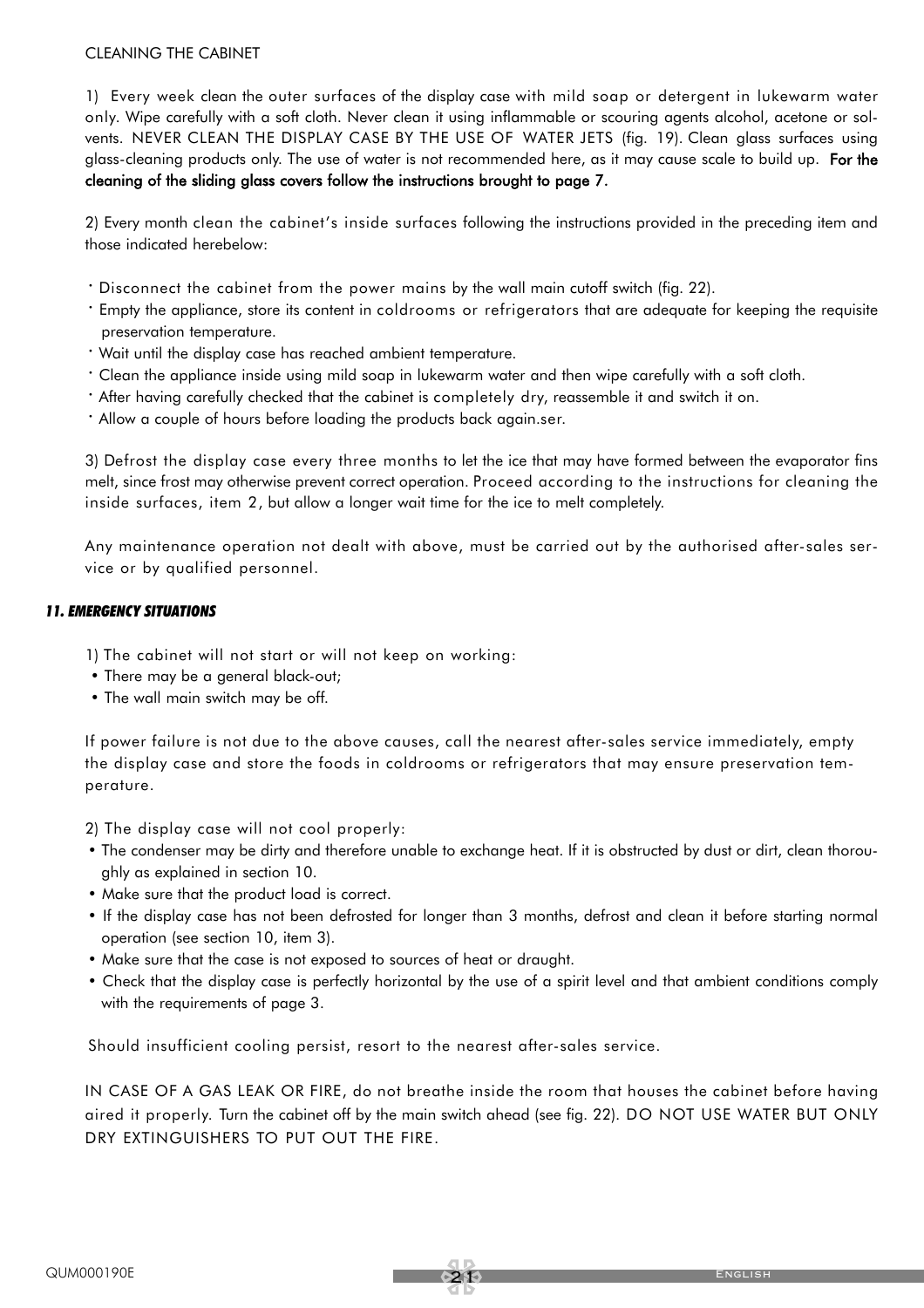- 3) The cabinet operates noisily:
- Make sure that screws and bolts are closed tight.
- Check that the display case is perfectly horizontal by the use of a spirit level.

Should the inconvenience persist, resort to the nearest after-sales service.

#### *12. AFTER-SALES SERVICE*

Should it be necessary to resort to technical assistance, contact your sales person immediately. If spare parts are needed, always refer to your after-sales service: insist on the use of original spare parts. Scroll the Italian and European network of branch offices on the back of this manual for addresses and phone numbers.

#### *13. DISMANTLING AND DISPOSAL*

Please, for the sake of the environment, sort the parts and materials composing the cabinet in accordance with the waste disposal provisions in force in your country, so that they can be properly disposed of or recycled. All its parts cannot be treated as solid urban waste, except for the metal parts, which nevertheless are not considered as special waste by most European countries. THE PARTS COMPOSING THE REFRIGERATING CIRCUIT MUST NOT BE SEVERED OR SEPARATED BUT DELIVERED INTACT TO A CENTRE SPECIALISED IN RECYCLING REFRIGERANT GAS.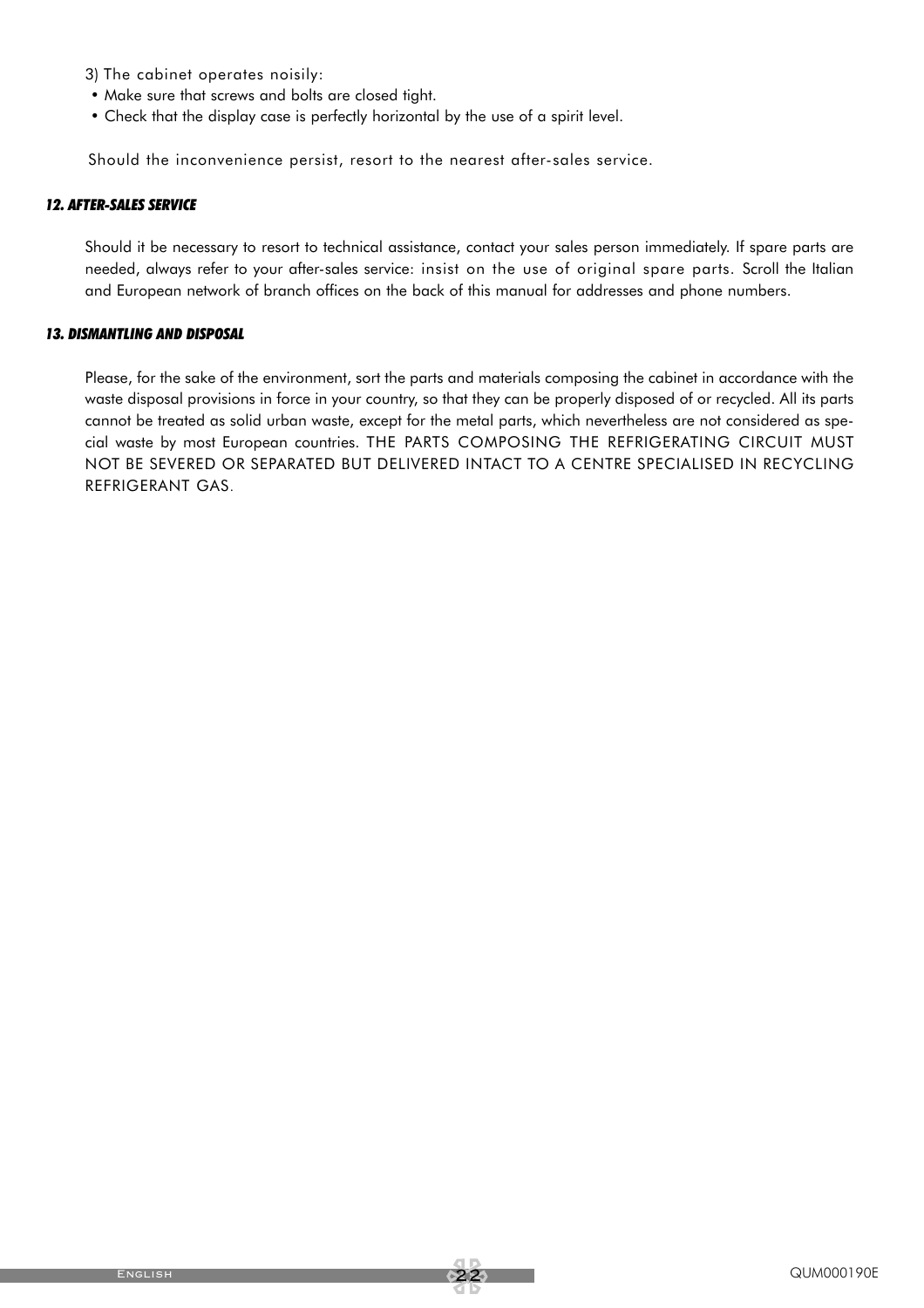### DEUTSCH

#### *1. BESCHREIBUNG DES KÜHLMÖBELS*

Die CROCODILE 2-Kühlmöbel sind in der Ausführung mit Minustemperaturen (Klasse L) für die Aufbewahrung und Auslage von Eiskrem und Tiefkühlkost und in der Ausführung mit Temperaturen im Normalbereich (Klasse M) für vorverpackte Frischwaren vorgesehen.Das Möbel ist in zwei verschiedenen Breiten und zwei verschiedenen Längen verfügbar und kann je nach Bedarf individuell gestaltet und ausgestattet werden; wie dies in den Abbildungen 1, 2, 3, 4, 5, 6, 7, 8 und 9, auf Seite 2 - 3, ersichtlich ist. Die unterschiedlichen Gewichte des Möbels mit oder ohne Verpackung sind in der Tabelle 1, Seite 4 angegeben. Verschiedene Zubehöre (gegen Mehrpreis erhältlich) stehen zur Verfügung, um das Kühlmöbel noch funktionstüchtiger zu gestalten. Wenden Sie sich bitte an den bevollmächtigten Kundendienst.

#### *2. TRANSPORT DES KÜHLMÖBELS*

Das Kühlmöbel wird in einer Verpackung mit Holzgestell angeliefert und kann mit einem Gabelstapler gehandhabt werden. Für den Transport des Kühlmöbels ist das dafür vorgesehene Gestell oder ein geeigneter Ersatz zu verwenden. Ei-nen für den Transport des Kühlmöbels geeigneten Handhubkarren oder Elektrohubkarren mit der nötigen Hubleistung ver-wenden (siehe Seite 4 - Abb. 10 und 11 und Tabelle I). Jeglicher Transport oder Standortwechsel des Kühlmöbels ist von einem autorisierten Kundendienst durchzuführen.

#### *3. ÜBERNAHME UND LAGERUNG*

Vor Übernahme des Kühlmöbels vom Spediteur ist zu überprüfen, ob die Verpackung unversehrt ist. Falls die Verpakkung außen beschädigt sein sollte, kann auch das Möbel eventuell Schaden genommen haben. Packen Sie in diesem Fall das Kühlmöbel im Beisein des Fahrers aus und unterschreiben Sie den Lieferschein mit Vorbehalt. Auf Transport oder falsche Lagerung zurückzuführende Schäden können nicht dem Hersteller zur Last gelegt werden. Überlassen Sie das Auspacken dem bevollmächtigten Kundendienst.

Die Temperatur im Lagerraum muß zwischen -25°C und + 55°C liegen und die Luftfeuchtigkeit zwischen 30 und 95%. Das Kühlmöbel darf nicht der Sonne bzw. Witterung ausgesetzt werden.

#### *4. INSTALLATION UND RAUMVERHÄLTNISSE*

Das Kühlmöbel darf nicht in Räumen aufgestellt werden, in denen Substanzen aufbewahrt werden, die explodieren können. Das Möbel darf nicht im Freien verwendet oder der Witterung ausgesetzt werden.

Vor Anschluß des Kühlmöbels ist zu überprüfen, ob die Angaben auf dem Geräteschild mit den Werten der zur Verfügung stehenden Stromleitung übereinstimmen (siehe Seite 15, Abb.15 und Tab.III). Um einen einwandfreien Möbelbetrieb zu gewährleisten, ist das Kühlmöbel auf einem ebenen Fußboden aufzustellen (siehe Seite 4 - Abb.12), wobei unbedingt zu vermeiden ist, es in der Nähe von Hitzequellen, Türen, Fenstern, Ventilatoren und Lüftungsöffnungen aufzustellen oder einer direkten Sonneneinstrahlung auszusetzen (siehe Seite 4 - Abb.13). Weiterhin ist sicherzustellen, daß dem Kunden frontseitig genügend Platz für ein bequemes Bedienen zur Verfügung steht.

Die Möbel sind entsprechend ISO 23953 für eine maximale Umgebungstemperatur und relative Luftfeuchtigkeit entsprechend der Tabelle II und Abb. 14 Seite 4 ausgelegt.

Das Kühlmöbel darf nur vom technischen COSTAN-Kundendienst Installiert werden, der im Besitz der dazu nötigen Handbücher ist.

#### *5. ELEKTROANSCHLUSS*

WICHTIG: VOR DEM KÜHLMÖBEL (außer Master/Slave-Ausführungen, die schon damit ausgestattet sind) IST UNBEDINGT EIN AUF DIE HÖCHSTE LEISTUNGSAUFNAHME AUSGELEGTER SICHERUNGSAU-TOMAT ANZUBRINGEN (siehe Abb.22), dessen Kontakte sich um mindestens 3 mm voneinander trennen. Der Trennschalter muß unmittelbar in der Nähe des Kühlmöbels angebracht werden (höchstens 3m

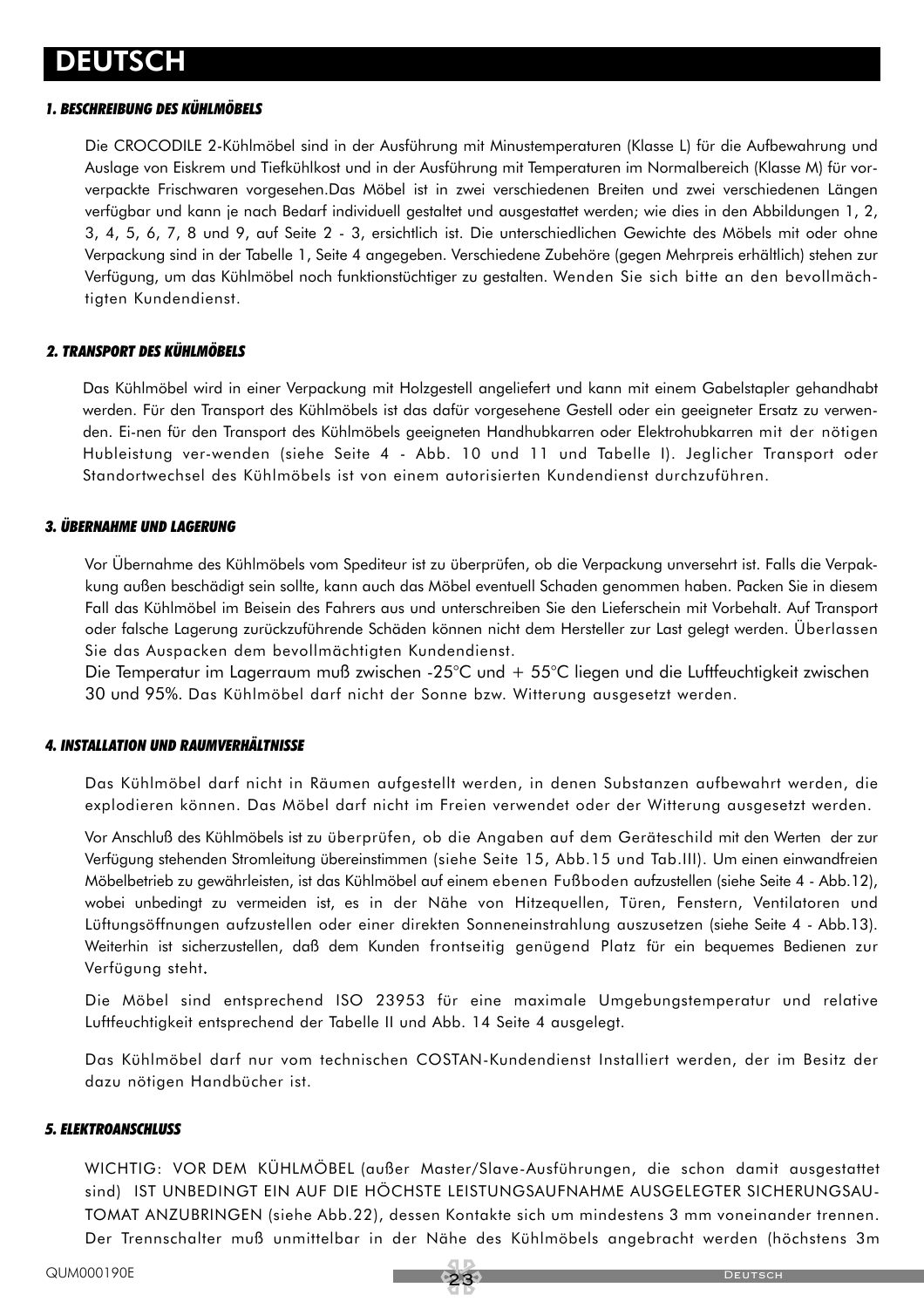Abstand) und muß IM NOTFALL vom Betreiber leicht betätigt werden können. Jedermann, der das Kühlmöbel bedient, muß über die Position des Schalters unterrichtet werden.

Das Kühlmöbel muß von Fachkräften gemäß den Angaben des Herstellers installiert werden und dabei den örtlich geltenden Vorschriften für elektrische Anlagen entsprechen. Eine falsche Installation kann Schäden an Personen, Tieren und Dingen verursachen, für die der Hersteller auf keinen Fall zur Rechenschaft gezogen werden kann.

Vergewissern Sie sich, daß die Versorgungsspannung mit den Angaben auf dem Geräteschild übereinstimmt, wobei zu beachten ist, daß die Netzspannung höchstens um ± 6% von ihrem Nennwert abweichen darf.

WICHTIG: DAS KÜHLMÖBEL MUSS GEERDET WERDEN. Der Hersteller lehnt bei Nichtbeachtung dieser Unfallverhütungsvorschrift jegliche Haftung ab. Falls das Kühlmöbel in einer gewissen Entfernung von der Netzsteckdose installiert werden soll, müssen Sie sich vergewissern, daß der Elektroanschluß gemäß den geltenden Vorschriften ausgeführt wird.

DER HERSTELLER KANN NICHT FÜR SCHÄDEN AN PERSONEN ODER GEGENSTÄNDEN VERANTWOR-TLICH GE-MACHT WERDEN, DIE AUF EINE FALSCHE INSTALLATION ZURÜCKZUFÜHREN SIND.

#### *6. TECHNISCHE EIGENSCHAFTEN*

Elektrische Anlage: die im Kühlmöbel eingebauten Schutzeinrichtungen und Schaltelemente der elektrischen Anlage befinden sich im unteren Bottichbereich. Stromlaufpläne und dazugehörige Ersatzteillisten sind gemeinsam mit diesem Handbuch in einer Plastiktüte eingeschweißt und sind zusammen aufzubewahren. Die in der Tabelle III, Seite 5, enthaltenen technischen Daten sind ebenfalls auf dem Geräteschild angegeben, das sich an der Innenseite des Möbelbottichs befindet (siehe Abb.15, Seite 5). Der Geräuschpegel bei Möbelbetrieb liegt unter 70dB (A). Das Kühlmöbel verursacht keine schädlichen Vibrationen.

HIERMIT WIRD BESTÄTIGT, DASS DAS KÜHLMÖBEL DER GESETZESBESTIMMUNG 25/01/1992 NR. 108 IN DURCHFÜHRUNG DER EG-RICHTLINIE 89/109 BEZÜGLICH MATERIALIEN UND DINGEN, DIE MIT LEBENSMITTELN IN BERÜHRUNG KOMMEN, ENTSPRICHT.

HIERMIT WIRD BESTÄTIGT, DASS DAS KÜHLMÖBEL DER GESETZESBESTIMMUNG 30/04/42 NR. 283 UND DESSEN ÄNDERUNGEN UND IN DURCHFÜHRUNG DER D.M. 29/01/01 G.U. VOM 26/03/81 NR. 85 BEZÜGLICH DER AUFBEWAHRUNG VON TIEFKÜHLKOST, ENTSPRICHT.

Eingriffe am Thermostaten dürfen nur vom Kundendienstpersonal durchgeführt werden.

#### *7. BESCHICKEN DES KÜHLMÖBELS MIT WAREN*

Nach erfolgter Installation des Kühlmöbels (vom Kundendienst durchzuführen) kann das Möbel durch das Bedienen des Trennschalters an der Wand eingeschaltet werden. Nun beginnt das Kühlverfahren. Nach ungefähr 2 Stunden kann das Kühlmöbel mit Lebensmitteln beschickt werden, die schon die geforderte Lagertemperatur besitzen. DAS KÜHL-MÖBEL WIRD WERKSEITIG FÜR DEN VORGESEHENEN BETRIEB EINGESTELLT.

Beim Beschicken des Möbels mit Lebensmitteln ist unbedingt darauf zu achten, daß:

• die im Möbel befindlichen Lebensmittel gleiche Packungsgröße und Qualität besitzen;

• die Beschickungsgrenze nicht überschritten wird und die Lüftungsschlitze, aus denen die gekühlte Luft strömt, nicht verdeckt werden (siehe Abb.18, Seite 6).

#### *8. GEBRAUCHSANWEISUNG*

Das Kühlmöbel wurde so geplant und hergestellt, daß es für die Aufbewahrung und Auslage von Eiskrem und Tiefkühl-kost in der Ausführung mit Temperaturen im Minusbereich (KlasseL) und für vorverpackte Frischwaren in der Ausführung mit Temperaturen im Normalbereich (Klasse M) geeignet ist. Das Möbel behält die Temperatur der Lebensmittel bei, kann sie aber nicht weiter senken. Deshalb darf das Möbel nur mit solchen Lebensmitteln beschickt werden, DIE SCHON DIE GEFORDERTE LAGERTEMPERATUR BESITZEN. Deshalb dürfen Lebensmittel, die sich erwärmt haben, nicht im Möbel gelagert werden. Verwenden Sie gefütterte Handschuhe bei der Handhabung gefrorener Lebensmittel.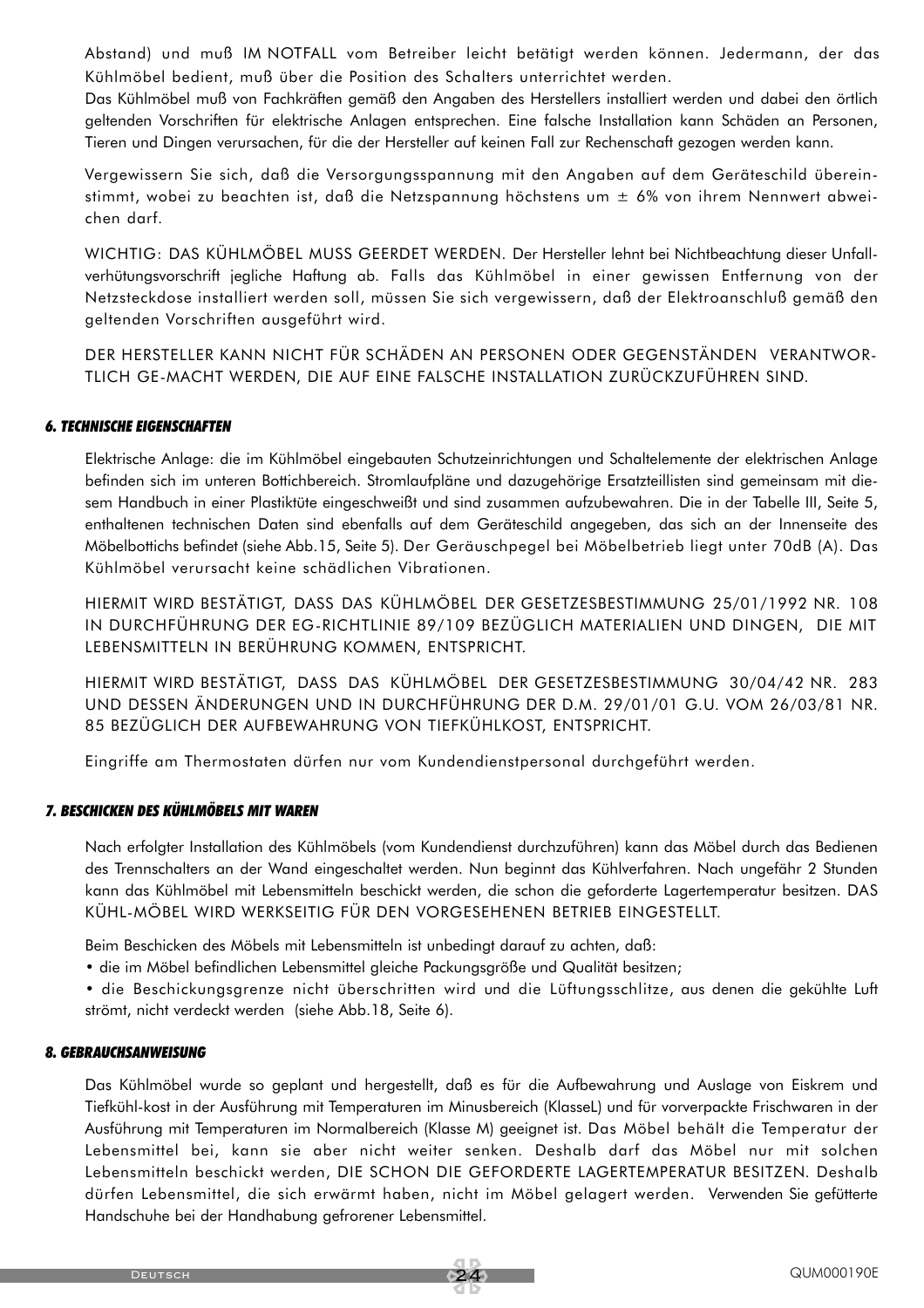Für einen einwandfreien Betrieb, empfiehlt es sich außerdem:

- das Möbel gemäß den Anweisungen im Punkt 7 zu beschicken;
- Die oberen Schiebescheiben niemals offen oder halb offen lassen (Abb. 17). Es empfiehlt sich, regelmäßig zu überprüfen, dass alle Schiebescheiben geschlossen sind: dadurch werden ein unnötiger Energieverlust und die Frostbildung an den Wänden vermieden und gleichzeitig wird eine optimalere Aufbewahrung der ausgestellten Lebensmittel garantiert.

#### BEDIENUNGSELEMENTE

Die CROCODILE 2-Kühlmöbelsind auf der rückwärtigen Schalterblende serienmäßig mit einem Fernthermometer/Fernther-mostat für die Überwachung der Betriebstempe-ratur im Möbel ausgestattet. Die im Möbel gewünschte Temperatur kann an den Tasten entsprechend eingestellt werden.

Die Temperatureinstellung darf nur von einem Kundendienstechniker vorgenommen werden.

Es ist strikt verboten, die Schutzabdeckung des Kühlaggregats und des Elektrokastens zu entfernen.

DIESE EINSTELLUNG DARF UNTER KEINEN UMSTÄNDEN VOM BENUTZER VERÄNDERT WER-DEN.

#### ABTAUUNG DES MÖBELS

Die Crocodile 2 Möbel sind mit einem Siphon ausgestattet, das an einen Bodenabfluß anzuschließen ist (AUSSCHLIESSLICH VOM KUNDENDIENSTPERSONAL DURCHZU-FÜHREN, DAS DIE INSTALLATION DES MÖBELS VORNIMMT).

#### *9. VORSCHRIFTEN UND VERBOTE*

ES DÜRFEN AUF KEINEN FALL ARZNEIMITTEL, GLASFLASCHEN ODER GLASBEHÄLTER IM KÜHLMÖBEL EINGELAGERT WERDEN, da diese zerbrechen und damit eine Gefahrenquelle darstellen können (Abb.16).

Schutzabdeckungen und Verkleidungen, die nur mit Hilfe eines Werkzeugs abmontiert werden können, dürfen nicht entfernt werden. INSBESONDERE DARF AUF KEINEN FALL DIE ABDECKUNG DES ELEKTRI-SCHEN SCHALT-KASTENS ENTFERNT WERDEN.

Das Kühlmöbel NICHT der Witterung aussetzen (Abb.20).

#### Achtung: auf keinen Fall die Schiebescheiben aus Glas entfernen. Das Möbel ist auschließlich für den Betrieb mit Schiebescheiben konzipiert.

Das Kühlmöbel niemals mit einem direkten Wasserstrahl ab- oder bespritzen (Abb.19). Das Kühlmöbel nicht mit nassen oder feuchten Händen oder Füßen berühren; das Möbel nicht barfuß bedienen (Abb.21).

Nicht auf die Wagenstoßleiste steigen.

JEDER ANDERE GEBRAUCH DES KÜHLMÖBELS, DER IN DIESEM HANDBUCH NICHT AUSDRÜCKLICH ERWÄHNT IST, MUSS ALS GEFÄHRLICH BETRACHTET WERDEN, WOBEI DER HERSTELLER FÜR SOLCHE SCHÄDEN NICHT HAFTET, DIE AUF UNSACHGEMÄSSE, FALSCHE ODER UNVERNÜNFTIGE HANDHA-BUNG DES KÜHLMÖBELS ZURÜCKZU-FÜHREN SIND.

#### *10. NORMALE WARTUNG*

ACHTUNG! VOR BEGINN DER REINIGUNGS- UND WARTUNGSARBEITEN IST UNBEDINGT DIE ELEKTRI-SCHE STROMVERSORGUNG AM SICHERUNGSAUTOMAT VOR DEM KÜHLMÖBEL ZU UNTERBRECHEN (Abb.22).

25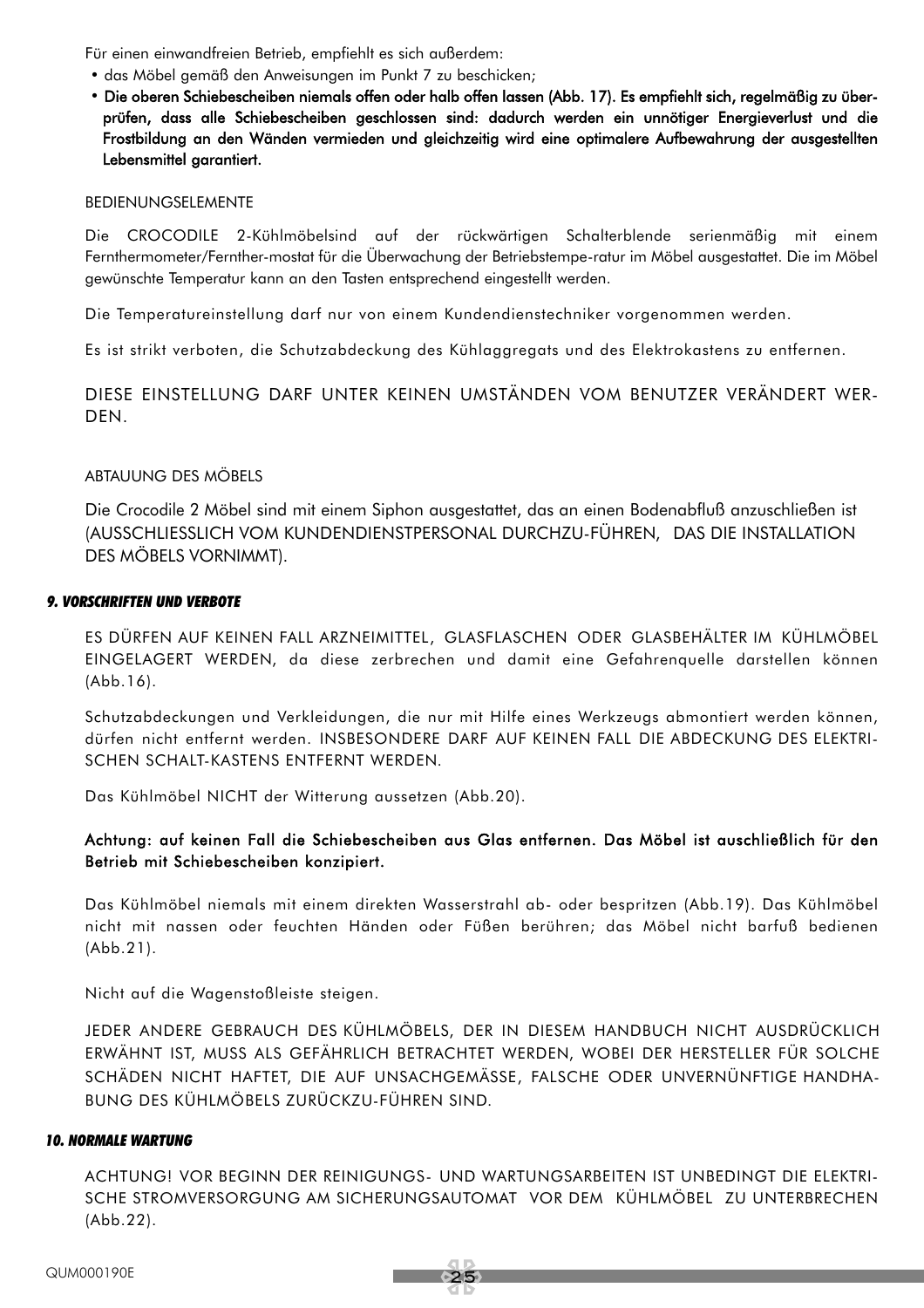WICHTIG: Vergewissern Sie sich, daß die Arbeitsstelle während der Reinigung oder Wartung ausreichend beleuchtet ist. Falls nötig, verwenden Sie eine zusätzliche Lichtquelle. Meiden Sie heiße oder bewegliche Einbau-teile (diese sind mit Symbolen gekennzeichnet). Benutzen Sie bitte Arbeitshandschuhe.

#### REINIGUNG DES KÜHLMÖBELS

1) Die Außenseiten des Kühlmöbels einmal wöchentlich unter Verwendung von neutraler Seife oder in Wasser ver-dünntem Haushaltsreinigungsmittel und lauwarmem Wasser säubern. Danach mit einem weichen Tuch gut trockenreiben. Auf keinen Fall Scheuermittel oder feuergefährliche Erzeugnisse für die Reinigung verwenden. NIEMALS EINEN DIREKTEN WASSERSTRAHL FÜR DIE REINIGUNG DES MÖBELS BENUTZEN (Abb.19). Glasflächen nur mit einem speziell für Glas geeigneten Reinigungsmittel putzen. Verwenden Sie dafür kein Wasser, da es Kalkspuren hinterlassen könnte. Für die Sauberkeit der Deckungen aus Glas den Ausbildungen von Seite 7 folgen.

2) Die Innenseiten des Kühlmöbels einmal monatlich wie im Punkt 1) beschrieben reinigen. Außerdem ist bei der Reini-gung der Innenseiten des Bottichs wie folgt vorzugehen:

- · Schalten Sie die Stromversorgung am Hauptschalter vor dem Kühlmöbel aus (Abb.22).
- · Räumen Sie das Kühlmöbel ganz aus und lagern Sie alle Produkte so lange bei geeigneter Temperatur in einer (Tief-) Kühltruhe oder einem (Tief-) Kühlraum.
- · Warten Sie, bis das Kühlmöbel die Raumtemperatur erreicht hat.
- · Waschen Sie die Innenflächen des Bottichs sorgfältig mit lauwarmem Wasser und neutraler Seife ab, und wischen Sie sie danach mit einem weichen Tuch gut trocken.
- · Warten Sie, bis die Innenflächen des Bottichs vollständig trocken sind, bevor Sie das Möbel wieder einschalten.
- · Nach etwa 2 Stunden kann das Kühlmöbel wieder mit Produkten beschickt werden.

3) Alle 3 Monate sollte das Kühlmöbel abgetaut werden, um die Eisschicht auftauen zu lassen, die sich eventuell an den Verdampferlamellen gebildet hat und die den einwandfreien Betrieb des Kühlmöbels beeinträchtigen könnte. Gehen Sie dabei wie in Punkt 2) beschrieben vor, wobei jedoch eine längere Stillstandzeit des Möbels vorzusehen ist, bis das Eis völlig geschmolzen ist.

Wartungsarbeiten, die im vorliegenden Handbuch nicht erwähnt sind, dürfen nur vom dazu bevollmächtigten Kundendienst oder von qualifiziertem Personal durchgeführt werden.

#### *11. HINWEISE FÜR DAS VORGEHEN BEI BETRIEBSSTÖRUNGEN*

- 1) Das Kühlmöbel schaltet sich nicht ein oder schaltet sich aus:
- Überprüfen Sie, ob die Stromversorgung unterbrochen ist;
- Überprüfen Sie, ob der Trennschalter vor dem Möbel eingeschaltet ist.

Liegt die Störung nicht an einem der oben erwähnten Gründe, ist sofort der nächstgelegene Kundendienst zu verständigen. Das Kühlmöbel muß unbedingt ganz ausgeräumt werden und die Lebensmittel in geeigneten (Tief-) Kühltruhen oder (Tief-) Kühlräu-men zwischengelagert werden, um Schäden durch Antauen zu vermeiden.

2) Das Kühlmöbel kühlt nicht genügend:

- Überprüfen Sie, ob der Verflüssiger sauber ist und seine Funktion als Wärmeaustauscher zufriedenstellend erfüllt, wobei eventuell vorhander Staub oder Schmutz von den Lamellen zu entfernen ist (siehe Abschnitt 10).
- Stellen Sie sicher, daß das Möbel korrekt beschickt wurde.
- Wenn das Kühlmöbel seit längerem nicht mehr abgetaut worden ist (über 3 Monate), ist es abzutauen und zu säubern, um danach seinen einwandfreien Betrieb wieder aufnehmen zu können (siehe Abschnitt 10, Punkt 3).
- Stellen Sie sicher, daß das Möbel nicht einer ungewohnten Hitzequelle oder einem Luftzug ausgesetzt ist.
- Überprüfen Sie mit einer Wasserwaage, ob das Kühlmöbel ganz waagrecht steht, und stellen Sie sicher, daß die

Raumverhältnisse denen auf Seite 3 entsprechen.

Bei anhaltender Störung ist der nächstgelegene Kundendienst zu verständigen.

BEI GASAUSSTRÖMUNG ODER FEUER darf man den Raum erst dann betreten, wenn er gelüftet wurde.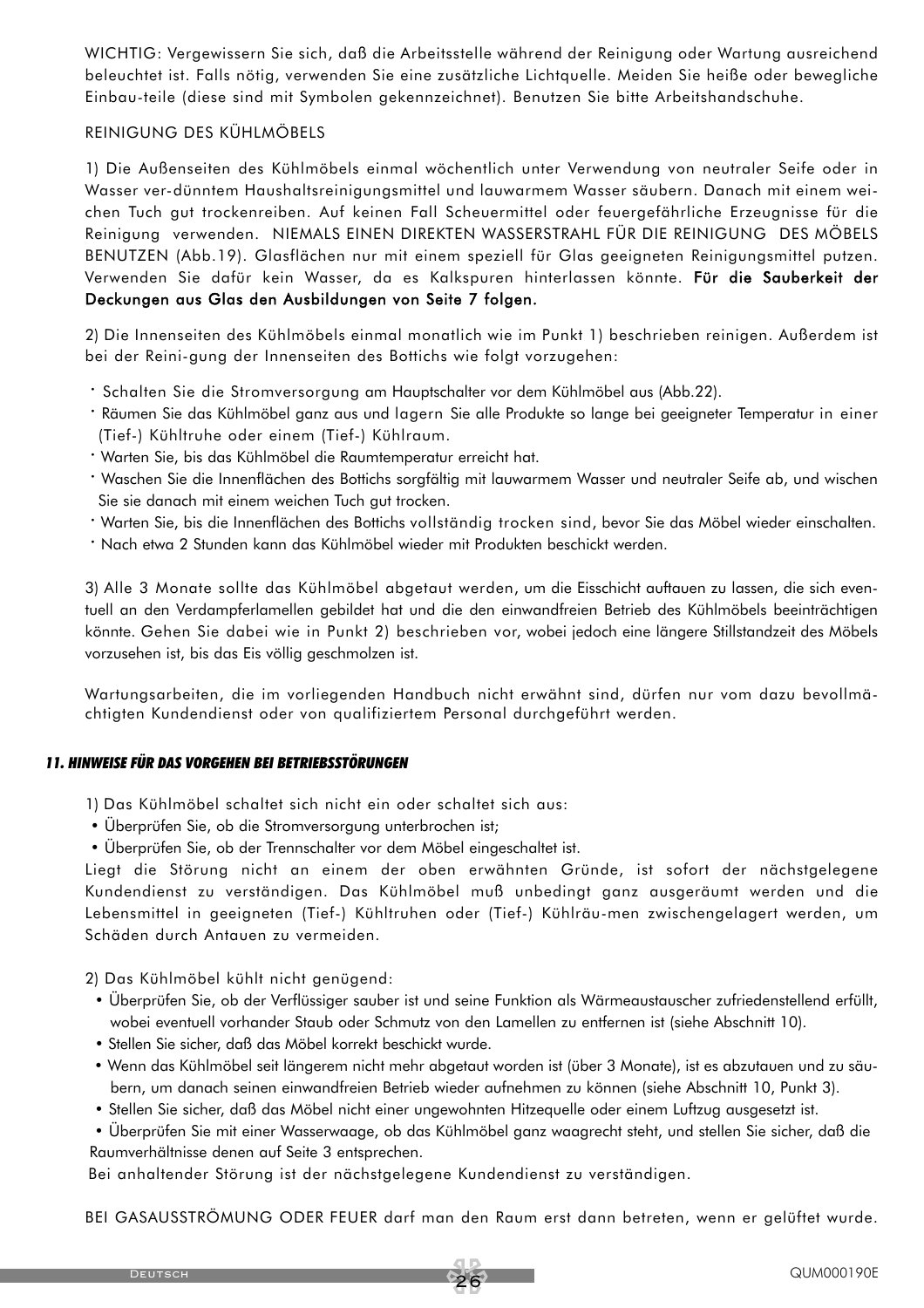Die Strom-zufuhr durch das Bedienen des Hauptschalters vor dem Möbel ausschalten (Abb.22). KEIN WASSER, SONDERN SPEZIELLE FEUERLÖSCHER MIT TROCKENMITTELN ZUM FEUERLÖSCHEN VERWENDEN.

- 2) Der Kühlmöbelbetrieb ist zu laut:
- Überprüfen Sie, ob alle Schrauben und Muttern gut festgezogen sind.
- Überprüfen Sie mit einer Wasserwaage, ob das Kühlmöbel ganz waagrecht steht.
- Bei anhaltender Störung ist der nächstgelegene Kundendienst zu verständigen.

#### *12. KUNDENDIENST*

Falls Sie einen Kundendienst brauchen, wenden Sie sich bitte an Ihren Lieferanten , bei dem Sie das Kühlmöbel gekauft haben. Bei Bedarf an Ersatzteilen wenden Sie sich bitte an den Kundendienst: Verlangen Sie originale Ersatzteile und vergewissern Sie sich, daß nur solche verwendet werden. Auf der Rückseite dieses Handbuches finden Sie Adressen und Tele-fonnummern der italienischen und europäischen Niederlassungen, mit denen Sie eventuell Kontakt aufnehmen können.

#### *13. ABBAU UND BESEITIGUNG DES KÜHMÖBELS*

Die verschiedenen Materialien gemäß den in ihrem Land geltenden Umweltschutzgesetzen getrennt entsorgen. Das Kühlmöbel kann in seine Einzelteile zerlegt und nach Materialien getrennt entsorgt oder rückgewonnen "recycled" werden. Die einzelnen Kühlmöbelteile sind nicht als normaler Abfall zu betrachten, wovon nur die Teile aus Metall eine Ausnahme bilden, da in den meisten europäischen Ländern Metall nicht als Sondermüll gilt.

DER KÜHLKREISLAUF DARF NICHT IN SEINE EINZELTEILE ZERLEGT UND/ODER BESCHÄDIGT WERDEN, SONDERN IST KOMPLETT UND UNBESCHÄDIGT ZU SPEZIELLEN SAMMELSTELLEN ZU BRINGEN, DIE FÜR DIE RÜCKGEWINNUNG VON KÜHLMITTELN ZUSTÄNDIG SIND.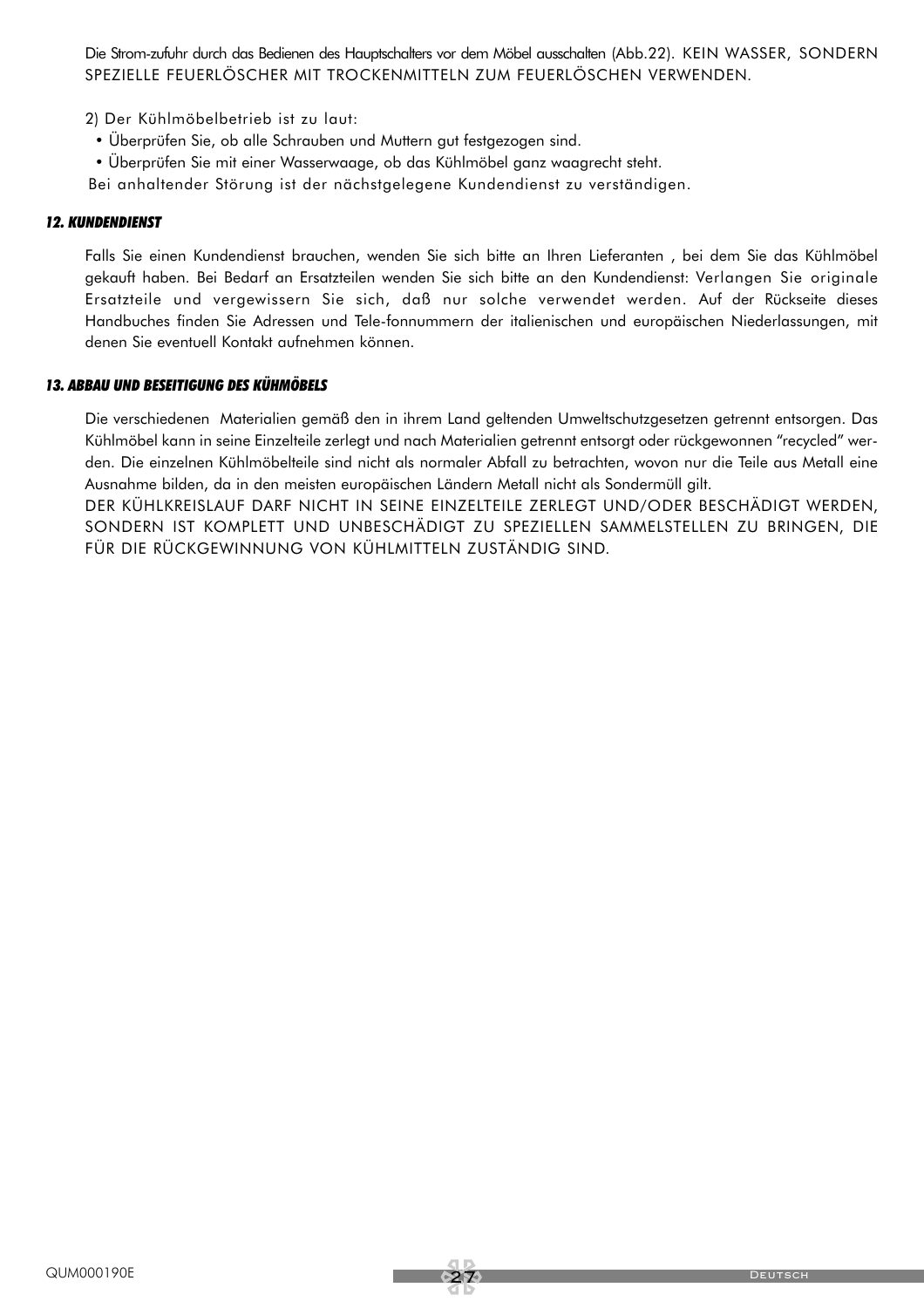### **ESPAÑOL**

#### *1. DESCRIPCIÓN DEL MUEBLE*

Los muebles CROCODILE 2 han sido proyectados para la conservación de productos helados y congelados en las versiones de baja temperatura (clase L) y para la conservación de productos frescos empaquetados en las versiones de temperatura positiva (clase M). Se ofrecen en dos anchos y en dos longitudes distintas, con las diferentes estéticas y posibilidades expresadas en las características generales y las dimensiones ilustradas en los diseños 1 - 2 - 3 - 4 - 5 - 6 - 7 - 8 - 9 de las págs. 2 y 3. Los pesos de los muebles, con y sin embalaje, al igual que las dimensiones del embalaje, aparecen en la tabla I de pág. 4. Para una mayor funcionalidad del mueble, es posible adquirir una amplia gama de accesorios opcionales. Para esto y para el eventual montaje consultar al servicio de asistencia autorizado.

#### *2. TRANSPORTE DEL MUEBLE*

El mueble viene en un específico embalaje con paleta de carga para su desplazamiento con carros elevadores de horquilla. Si se lo debe transportar, usar exclusivamente su paleta de carga o una equivalente; utilizar un carro elevador manual o eléctrico adecuado para el transporte de tales muebles y con suficiente capacidad de carga (ver pág. 4 - fig. 10/11 y tab. I). Las operaciones de desplazamiento se le reservan al servicio de asistencia técnica autorizado.

#### *3. ENTREGA Y ALMACENAMIENTO*

Al recibir el mueble del transportista, controlar si el embalaje presenta daños evidentes en su exterior. En caso afirmativo, es posible que también el mueble haya sufrido algún daño, y por lo tanto se aconseja firmar con reserva la boleta de entrega. Los posibles daños debidos al traslado o a un depósito inapropiado no se le pueden atribuir a la casa constructora de la máquina. Las operaciones de desembalaje se le reservan al servicio de asistencia técnica autorizado. La temperatura del depósito debe estar comprendida entre -25°C y +55°C, con humedad del aire entre 30% y 95%. Almacenar en un sitio reparado del sol y de la intemperie.

#### *4. INSTALACIÓN Y CONDICIONES AMBIENTALES*

El mueble no puede ser colocado en ambientes en que haya sustancias gaseosas explosivas. No se lo puede usar al aire libre ni se lo debe exponer a la lluvia.

Antes de efectuar el conexionado, comprobar que los datos de la placa correspondan con las características de la red eléctrica a la que se conectará el mueble (ver pág. 5 - fig. 15 y tab. III). Para que el mueble funcione correctamente se recomienda verificar que esté colocado sobre un piso bien nivelado (ver pág. 4 - fig 12), que no esté cerca de fuentes de calor y/o de radiaciones solares directas, de puertas, ventanas, ventiladores o bocas de aireación (ver pág. 4 - fig.13) y que disponga del espacio frontal necesario para permitir su uso por parte de la clientela.

El ambiente en que se coloca el mueble debe satisfacer los requisitos indicados en la pág. 4 - fig. 14 y tab. II.

El mueble debe ser instalado exclusivamente por parte del servicio técnico post-venta COSTAN, el cual posee los manuales de instalación correspondientes.

#### *5. CONEXIÓN ELÉCTRICA*

IMPORTANTE: (exceptuando las versiones master/slave que ya lo poseen en su interior) ANTES DEL MUEBLE HAY QUE INSTALAR UN INTERRUPTOR DISYUNTOR MULTIPOLAR CON UNA DISTANCIA MÍNI-MA ENTRE LOS CONTACTOS DE 3 mm Y CON CAPACIDAD CORTACIRCUITOS ADECUADA (ver fig. 22). La posición del interruptor disyuntor debe permitir su accionamiento por parte del operador en cualquier situación de EMERGENCIA (distancia máxima 3 m). Comunicar a los encargados la posición del

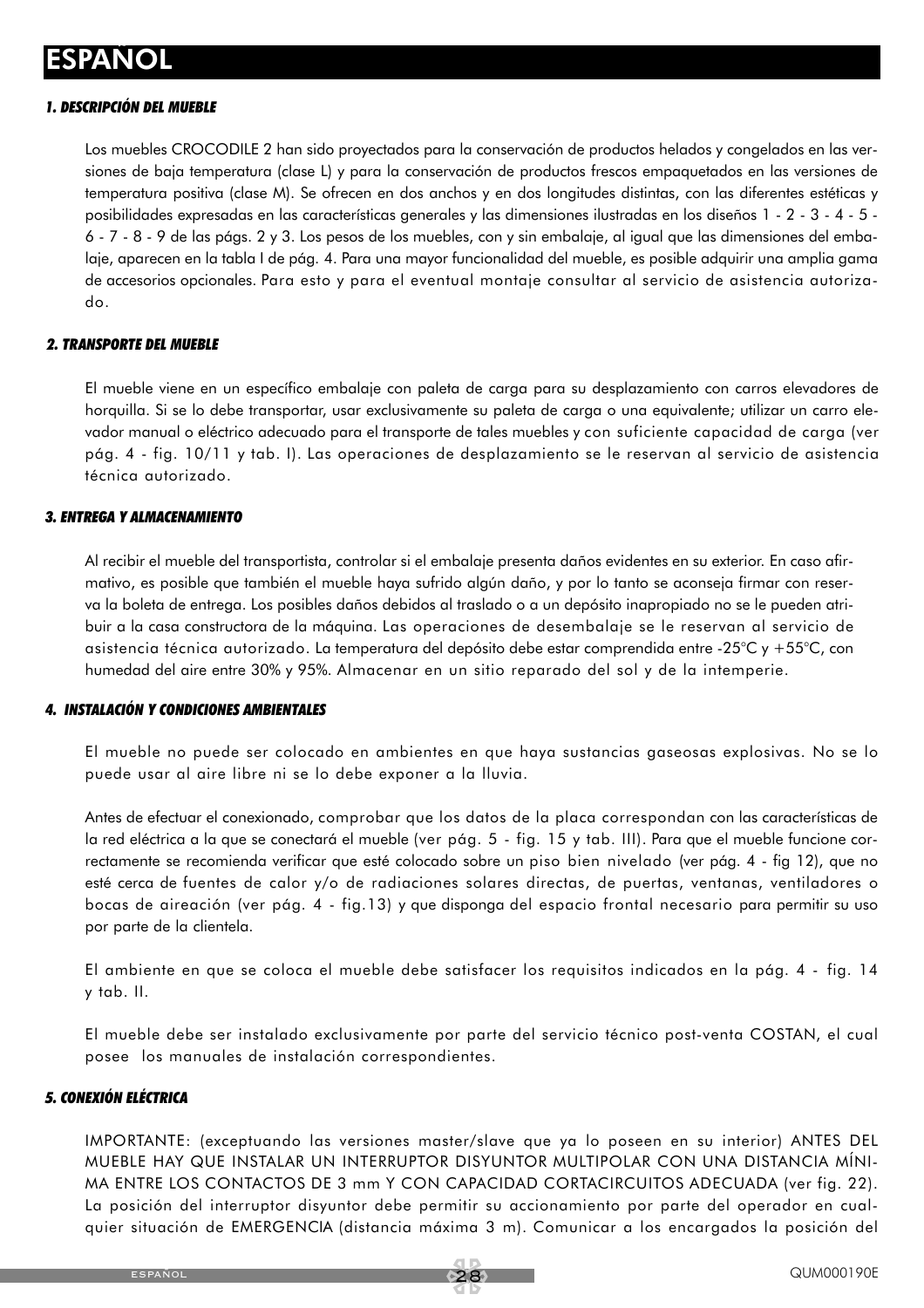interruptor disyuntor.

La instalación debe ser efectuada de acuerdo con las instrucciones del fabricante, por personal profesionalmente capacitado y de conformidad con las normas para las instalaciones eléctricas vigentes en el país en cuestión. Una instalación defectuosa puede ocasionar daños a personas, animales o bienes: el constructor no se responsabiliza por ellos.

Asegurarse de que el voltaje de alimentación corresponda con los datos de la placa de características del aparato. Considerar además que las máximas variaciones de voltaje permitidas son del +/-6%.

IMPORTANTE: LA CONEXIÓN A TIERRA DEL MUEBLE ES OBLIGATORIA. El constructor declina toda responsabilidad cuando se ignoren tales normas de seguridad para los ambientes de trabajo. Si el mueble debe ser instalado en una posición alejada de la fuente de energía eléctrica, prever la conexión correspondiente de acuerdo con las normas vigentes.

EL FABRICANTE DECLINA CUALQUIER RESPONSABILIDAD POR LOS DAÑOS A PERSONAS O COSAS QUE UNA INSTALACIÓN INCORRECTA PUDIERA PROVOCAR.

#### *6. CARACTERÍSTICAS TÉCNICAS*

La instalación eléctrica incorporada en la máquina está formada por aparatos de control y seguridad oportunamente alojados en la parte inferior del mueble. Los esquemas eléctricos y las informaciones para el ajuste del aparato, se entregan en un sobre de plástico junto con el presente manual de instrucciones, y al igual que este último deben ser conservados. Los datos técnicos del mueble, que también aparecen en la placa de características ubicada en el interior del mueble (ver fig. 15 de pág 5) se indican en la tabla III de pág. 5. El nivel sonoro generado por el funcionamiento del mueble es inferior a 70 dB $_{(A)}$ . El mueble no origina vibraciones perjudiciales.

POR LA PRESENTE SE DECLARA QUE EL APARATO CUMPLE CON EL D.L. (decreto legislativo) DEL 25/01/1992 N° 108, EN APLICACIÓN DE LA DIRECTIVA CEE 89/109 QUE CONCIERNE A LOS MATE-RIALES Y OBJETOS DESTINADOS A ESTAR EN CONTACTO CON PRODUCTOS ALIMENTICIOS.

SE DECLARA ADEMÁS QUE EL MUEBLE ES APTO PARA CONSERVAR PRODUCTOS CONGELADOS DE CONFORMIDAD CON LAS DISPOSICIONES DE LA LEY 30/04/42 N° 283 Y MODIFICACIONES SUBSI-GUIENTES Y SEGÚN EL DECRETO MINISTERIAL 29/01/81 G.U. DEL 26/03/81 N° 85.

#### *7. CARGA DE PRODUCTOS*

Alimentar el mueble por medio del interruptor general de pared. El mueble comienza pues su ciclo de enfriamiento. Aproximadamente dos horas después de la puesta en marcha será posible cargar el mueble con alimentos que ya estén a su temperatura de conservación. EL MUEBLE VIENE REGULADO DE FÁBRICA PARA OFRECER LAS PRESTACIONES PREVISTAS.

Al cargar los alimentos se aconseja lo siguiente:

- introducir alimentos homogéneos en cuanto a dimensiones y calidad;
- no superar la línea de carga y no obstaculizar el paso del aire refrigerado (ver pág.6 fig 18.)

#### *8. USO DEL MUEBLE*

El mueble ha sido proyectado y fabricado exclusivamente para la exposición de alimentos helados y congelados en la versión de baja temperatura (clase L) y de productos frescos empaquetados en la versión para temperatura positiva (clase M). El mismo sirve para conservar la temperatura del producto y no para bajarla y por lo tanto los alimentos deben ser introducidos YA ENFRIADOS A SUS RESPECTIVAS TEMPERATURAS DE CONSER-VACIÓN. Por consiguiente, no hay que colocar en él productos que hayan sufrido recalentamientos. Al desplazar productos helados y congelados se aconseja usar guantes apropiados.

29 español español español español español español español español español español español español español es<br>En 1990 español español español español español español español español español español español español español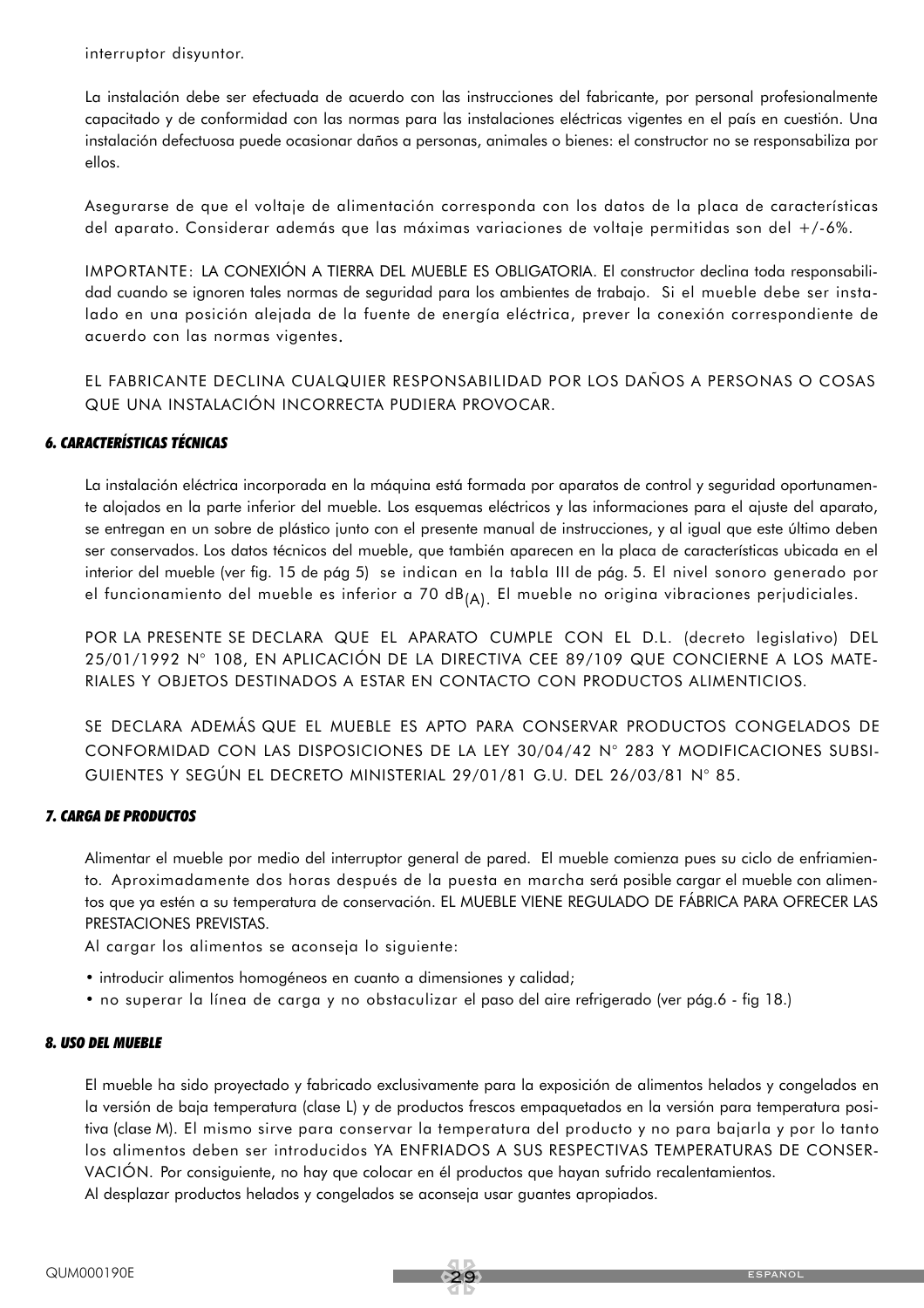Para un mejor funcionamiento del mueble se recomienda:

- cargarlo como se indica en la sección anterior;
- Nunca dejar los vidrios corredizos abiertos o entreabiertos (fig. 17). Se aconseja verificar a menudo que todos los vidrios corredizos estén cerrados: se evitarán así tanto inútiles consumos de energía como la formación innecesaria de escarcha sobre las paredes, y al mismo tiempo se obtendrá una mejor conservación de los productos expuestos.

#### SEÑAL DE ALARMA

Los muebles están equipados de serie con un display para la visualización de la temperatura, una luz de alarma (ver explicación anterior) y un selector de tornillo.

EL USUARIO NO DEBE ALTERAR ESTE AJUSTE POR NINGÚN MOTIVO

#### DESESCARCHE DE LOS MUEBLES

La duración y el número de desescarchessalen ya regulados de fábrica.

El usuario no debe modificar dicha regulación.

Los muebles están siempre equipados con un sifón para la conexión a la red de alcantarillado (LA CONEXIÓN ES TAREA RESERVADA PARA EL SERVICIO TÉCNICO POST VENTA AUTORIZADO QUE EFECTÚA LA INSTALACIÓN)

#### *9. PRESCRIPCIONES Y PROHIBICIONES*

SE PROHIBE EXPRESAMENTE EXPONER PRODUCTOS FARMACÉUTICOS, BOTELLAS O FRASCOS DE VIDRIO, pues su rotura accidental podría ser una fuente de peligro (fig. 16).

No quitar las protecciones o los paneles que requieran el uso de herramientas para ser sacados. EN PARTICULAR NO QUITAR LA COBERTURA DEL TABLERO ELÉCTRICO.

No dejar el aparato a la intemperie (fig. 20).

#### Atención: No retirar los vidrios corredizos por ningun motivo. El mueble ha sido proyectado para funcionar solamente con los vidrios puestos.

No usar jamás chorros de agua directos o indirectos sobre el mueble (fig. 19). No tocar el aparato con las manos o los pies mojados o húmedos; no usar el aparato estando sin calzado (fig. 21).

No subirse jamás al paragolpes del mostrador.

CUALQUIER OTRO USO NO INDICADO EXPRESAMENTE EN ESTE MANUAL DEBE SER CONSIDERADO PELIGROSO. EL FABRICANTE NO SE RESPONSABILIZA POR LOS DAÑOS DERIVADOS DE UN USO IMPROPIO, INCORRECTO O DESATINADO.

#### *10. MANTENIMIENTO ORDINARIO*

¡CUIDADO! ANTES DE CUALQUIER OPERACIÓN DE MANTENIMIENTO RESERVADA PARA EL USUARIO, DESCONECTAR EL MUEBLE DE LA RED ELÉCTRICA POR MEDIO DEL INTERRUPTOR DISYUNTOR GENE-RAL DE PARED (fig.22)

IMPORTANTE: asegurarse de que existan buenas condiciones de visibilidad en la zona en que se tra-

español



30 QUM000190E<br>1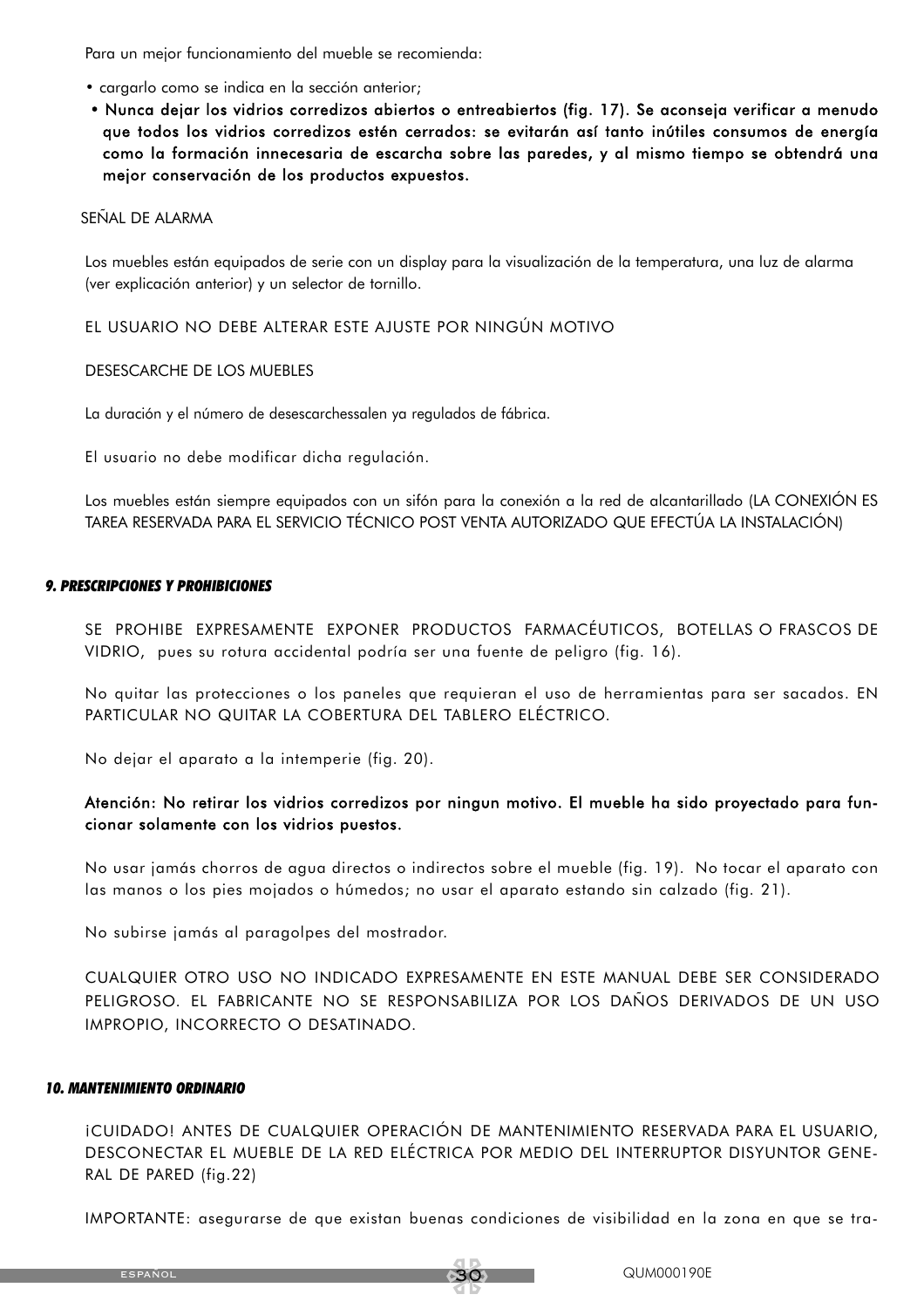baja, utilizando, de ser necesario, una fuente de luz más. Cuidado con las partes calientes o en movimiento, marcadas con el símbolo correspondiente. Usar guantes de trabajo adecuados.

#### LIMPIEZA DEL MUEBLE

1) Limpiar una vez por semana todas las partes externas del mueble usando solamente agua tibia y jabón o detergente neutro doméstico diluido en agua. Secar con cuidado con un trapo suave. No usar nunca productos inflamables o abrasivos como alcohol, acetona o solventes. NO LAVAR JAMÁS EL MUEBLE CON CHORROS DE AGUA (fig. 19). Para las superficies de vidrio usar únicamente productos para limpiar vidrios. No se aconseja usar agua pues se podría acumular sarro sobre las superficies de vidrio. Por la limpieza de las coberturas en vidrio seguir las instrucciones de página 7.

2) Una vez por mes limpiar todas las partes internas del mueble siguiendo las instrucciones suministradas en el apartado anterior. Para limpiar las partes internas también hay que seguir las recomendaciones siguientes:

- Desconectar el mueble de la red de electricidad por medio del interruptor disyuntor general de pared (fig. 22).
- Vaciar el mostrador, almacenando todos los productos en cámaras frigoríficas o refrigeradores que mantengan su temperatura de conservación.
- Esperar hasta que el interior del mostrador haya alcanzado la temperatura ambiente
- Limpiar el interior del mostrador usando agua tibia y jabón neutro, luego secar cuidadosamente con un trapo suave.
- Después de haber controlado atentamente que las paredes interiores estén bien secas, volver a poner en marcha el mostrador alimentándolo.
- Después de un par de horas volver a cargar los productos.

3) Cada tres meses desescarchar el mostrador para permitir que se derrita el hielo que se haya formado sobre las aletas del evaporador y que podría impedir su correcto funcionamiento. Proceder de la forma indicada para la limpieza de las partes internas en el apartado 2, con la diferencia de que en este caso habrá que prever un tiempo de espera más largo para permitir la completa fusión del hielo.

Cualquier operación de mantenimiento no prevista en los puntos anteriores debe ser efectuada por los centros de asistencia autorizados por nuestros revendedores o por personal capacitado.

#### *11. SITUACIONES DE EMERGENCIA*

1) El mueble no arranca o se para:

- Comprobar que no haya un apagón general.
- Controlar que el interruptor general de pared esté encendido.

Si la interrupción eléctrica no se debiera a los motivos anteriores, llamar inmediatamente al centro de asistencia más cercano y vaciar el mostrador completamente, almacenando inmediatamente los productos en cámaras frigoríficas o en refrigeradores que garanticen su temperatura de conservación.

2) El mueble no enfría lo suficiente:

- Verificar que el condensador esté limpio y en condiciones de intercambiar calor; si estuviera obstruido por polvo o suciedad, llevar a cabo una limpieza esmerada (ver sección 10).
- Comprobar que el mueble esté cargado bien.
- Si hace mucho que no se desescarcha el mueble (más de tres meses) desescarcharlo y volverlo a poner en marcha normalmente (ver cap.10, punto 3).
- Controlar que el mueble no esté cerca de fuentes de calor o de corrientes de aire;
- Controlar que el mueble esté bien nivelado y que las condiciones ambientales correspondan a lo indicado en la pág. 3.

En caso de no resolverse el problema, llamar al centro de asistencia más cercano.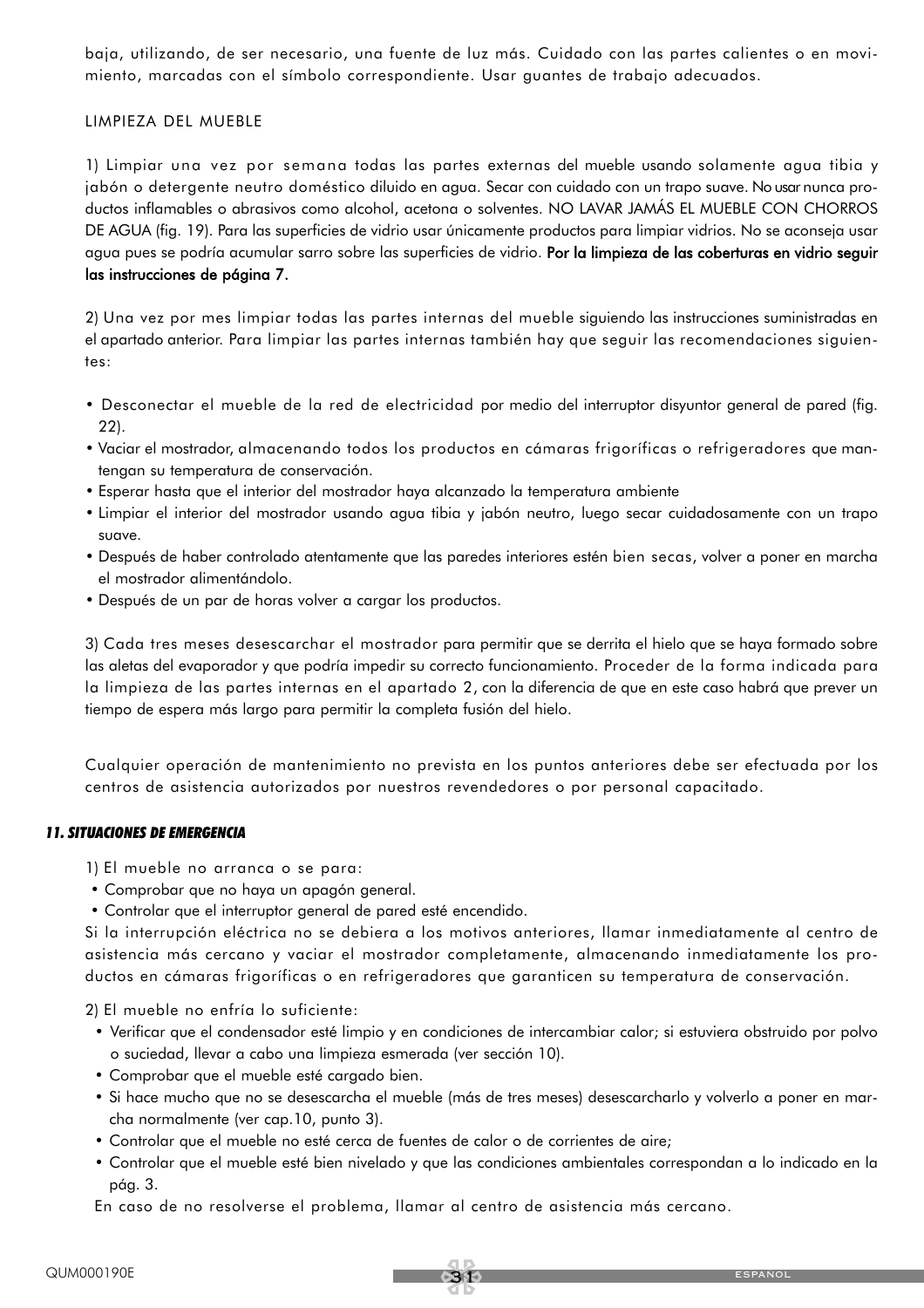EN CASO DE ESCAPE DE GAS O INCENDIO, no respirar dentro del ambiente antes de haberlo ventilado bien. Apagar el mueble accionando el interruptor general ubicado antes del mostrador (fig. 22). NO USAR AGUA PARA APAGAR LAS LLAMAS, SINO SÓLO EXTINGUIDORES EN SECO.

3) El mueble hace mucho ruido:

- Controlar que los tornillos y los pernos estén bien cerrados.
- Controlar que el mueble esté bien nivelado por medio de un nivel de burbuja.

Si el inconveniente persiste, llamar al centro de asistencia más cercano.

#### *12. ASISTENCIA TÉCNICA*

De ser necesaria la actuación del personal técnico de asistencia, contactar inmediatamente con el proveedor que ha vendido el mueble. Si fuera necesario usar repuestos, consultar siempre al servicio técnico COSTAN: solicitar y comprobar que se usen repuestos originales.

Las direcciones y números telefónicos de la red de filiales italianas y europeas aparecen en la contratapa de este manual.

#### *13. DESMANTELAMIENTO Y ELIMINACIÓN DEL MUEBLE*

De conformidad con las normas para la disposición de los deshechos en el país correspondiente y para el respeto del medio ambiente en que vivimos, les rogamos dividir las partes del mueble de manera que puedan ser destinadas o recuperadas por separado. Todas las partes que componen el mueble no son asimilables a los residuos sólidos domésticos, excepto las partes metálicas, que de cualquier manera no figuran en la categoría de los residuos especiales de la mayoría de los países europeos. LAS PARTES QUE FORMAN EL CIRCUITO DE REFRI-GERACIÓN NO DEBEN SER CORTADAS NI SEPARADAS, SINO QUE DEBEN SER LLEVADAS ÍNTEGRAS A UN CENTRO ESPECIALIZADO PARA LA RECUPERACIÓN DEL GAS REFRIGERANTE.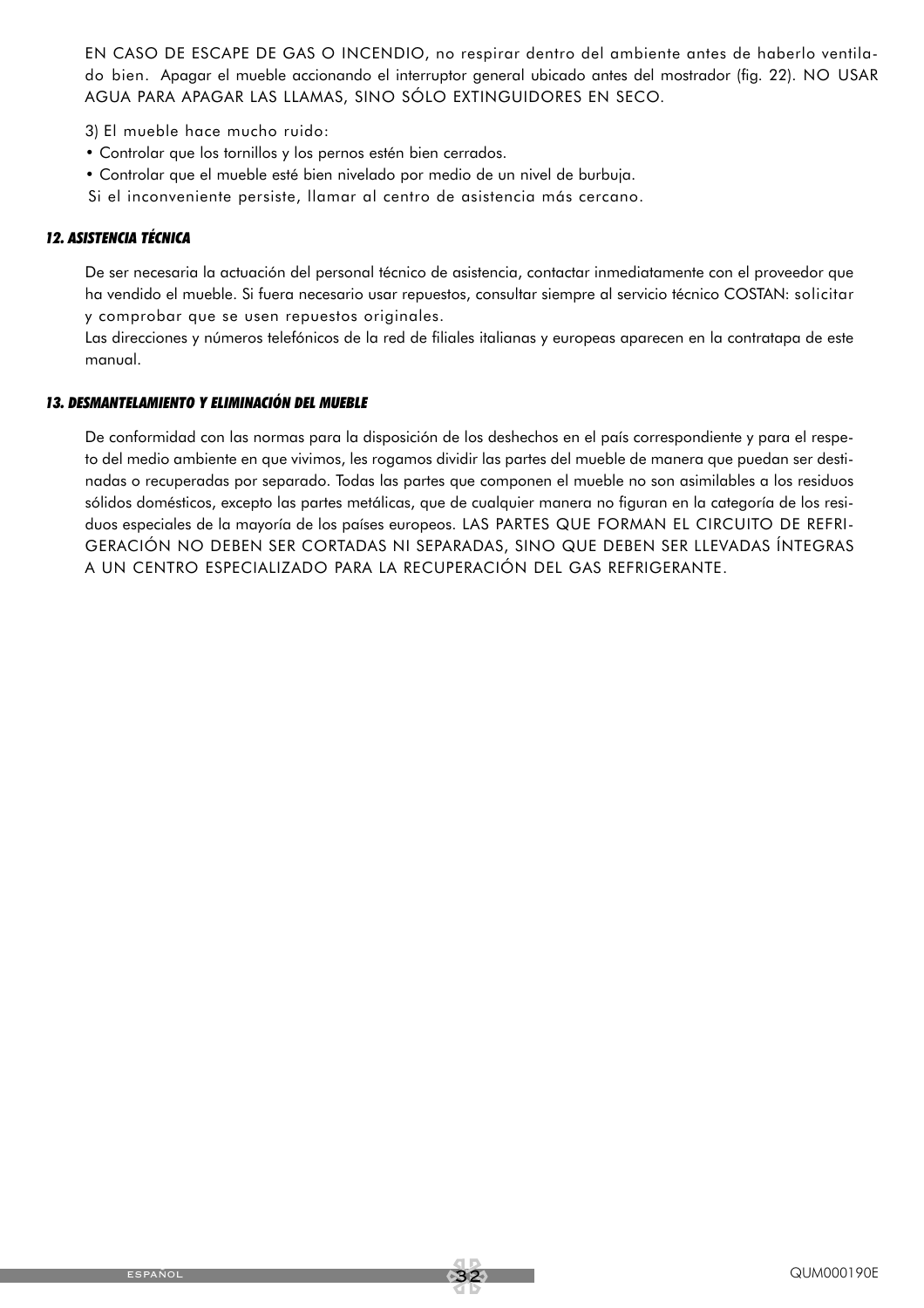#### *1. DESCRIÇÃO DO MÓVEL*

O móvel CROCODILE 2 é projetado para a conservação de produtos gelados e congelados nas versões de baixa temperatura (classe L) e de produtos alimentares frescos empacotados nas versões de temperatura positiva (classe M). É previsto em duas larguras e dois comprimentos diversos com diferentes estéticas e possibildades evidenciadas nas características gerais, com as relativas dimensões, ilustradas nos desenhos 1 - 2 - 3 - 4 - 5 - 6 - 7 - 8 - 9 das págs. 2 e 3. Os pesos dos móveis, com e sem embalagem, encontram-se na tabela I, da pág. 4. Dispomos de uma vasta gama de acessórios opcionais para tornar o móvel ainda mais funcional. Contatar o serviço de assistência único autorizado também para eventual montagem.

#### *2. TRANSPORTE DO MÓVEL*

O móvel foi colocado numa embalagem dotada de estrado para a movimentação com empilhadeira. Sempre que for necessário transportar o equipamento, utilizar exclusivamente o estrado próprio ou um equivalente; utilizar um carro elevador manual ou elétrico apto ao transporte deste tipo de móvel e com capacidade de levantamento suficiente (ver pág. 4 - fig. 10/11 e tab. I). As operações de movimentação devem ser efetuadas pelo serviço de assistência técnica autorizado.

#### *3. RECEBIMENTO E ARMAZENAMENTO*

Antes de receber o móvel da empresa transportadora, verificar as condições da embalagem. Se esta apresentar danos evidentes na parte externa, é possível que, por conseqüência, o móvel também tenha sofrido danos. Neste caso, desembalar a máquina na presença do próprio transportador e assinar, com reservas, o relativo documento de entrega. Possíveis danos devidos ao transporte ou à armazenagem incorreta não devem ser atribuídos ao fabricante do móvel. As operações de desembalagem devem ser feitas pelo serviço de assistência técnica autorizado. A temperatura de armazenagem deve estar entre -25ºC e +55ºC, a umidade do ar deve estar entre 30% e 95%. O móvel deve estar protegido do sol e intempéries.

#### *4. INSTALAÇÃO E CONDIÇÕES AMBIENTAIS*

O equipamento não pode ser colocado em ambientes nos quais existe presença de substâncias gasosas ou explosivas. O equipamento não pode ser usado ao ar livre e não pode nunca ficar exposto à chuva.

Antes de efetuar as ligações do móvel, certificar-se que as indicações da placa de dados correspondam às características da rede elétrica na qual deve ser ligado (ver pág. 5 - fig. 15 e tab. III). Para um funcionamento correto do móvel, certificar-se que seja colocado sobre um piso nivelado (ver pág. 4 - fig 12), que não esteja próximo a fontes de calor e/ou radiação solar direta, nem de portas, janelas, ventiladores e bocais de ventilação (ver pág. 4 - fig. 13) e, ainda, que o espaço frontal seja suficiente para que os clientes possam utiliza-lo.

O ambiente no qual será colocado o móvel deve respeitar as indicações da pág. 4 - fig. 14 e tab. II.

A tarefa de instalar o móvel reserva-se ao serviço de assistência técnica COSTAN, que dispõe dos relativos manuais de instalação.

#### *5. LIGAÇÃO ELÉTRICA*

IMPORTANTE: ANTES DO MÓVEL (excluídas as versões master/slave que já o incorporam) DEVE-SE INSTALAR UM INTERRUPTOR SECIONADOR OMNIPOLAR, COM DISTÂNCIA MÍNIMA DE 3 mm ENTRE OS CONTATOS E COM PODER DE INTERRUPÇÃO ADEQUADO (ver fig. 22). A posição do interruptor secionador deve permitir um fácil acionamento pelo operador nas situações de EMERGÊNCIA (distância máxima: 3 m). Todas as pessoas que utilizam o móvel devem ser instruídas quanto à posição deste interruptor.

A instalação deve ser efetuada de acordo com as instruções do fabricante, pelo pessoal profissionalmente qualificado e em conformidade com as normas relativas às instalações elétricas vigentes em cada país. Uma instalação

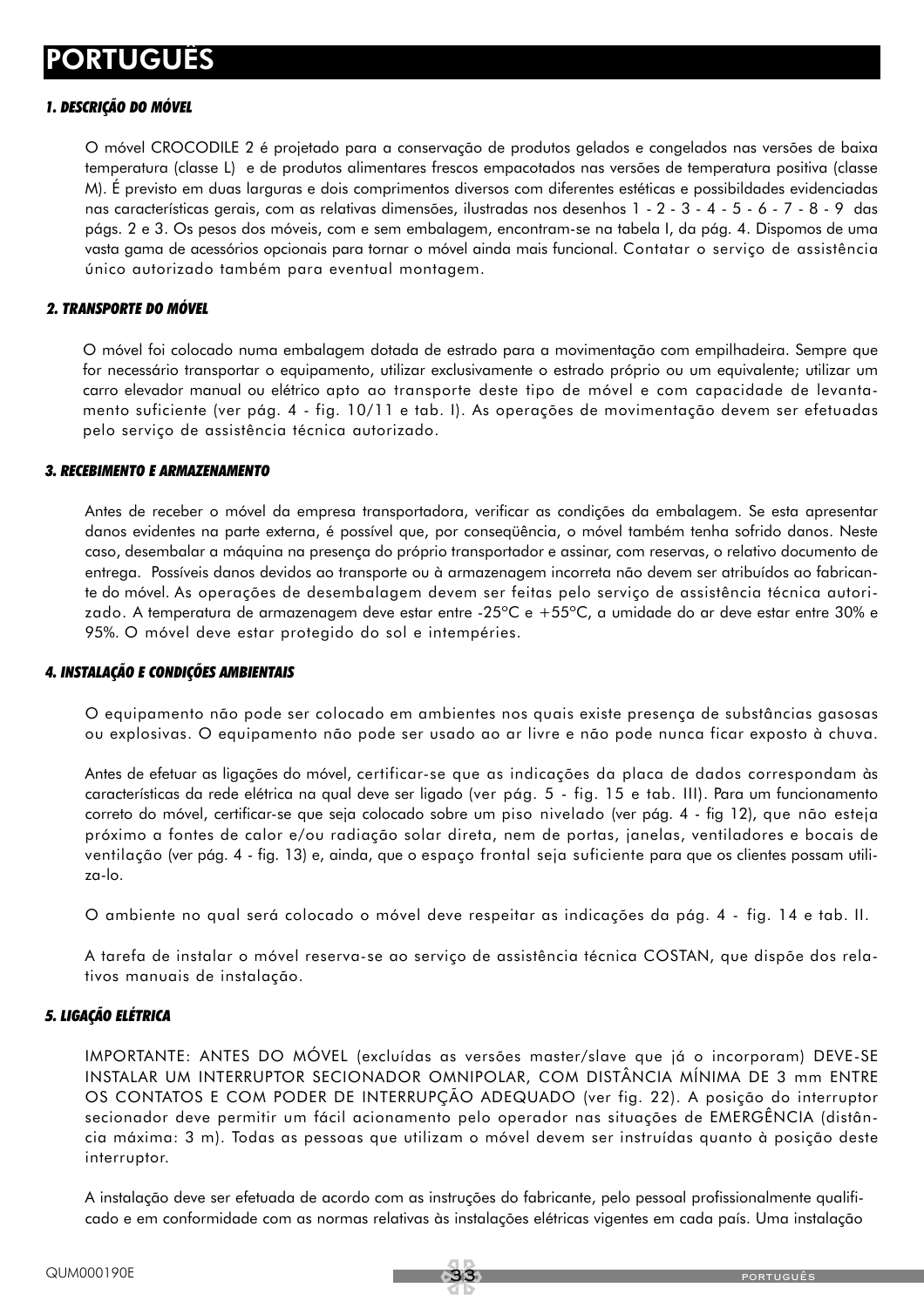incorreta pode causar danos a pessoas, animais ou coisas, diante das quais o fabricante não pode ser considerado responsável.

Certificar-se que a tensão de alimentação corresponda às indicações da placa de dados do móvel; além disso, levar em conta que as variações máximas da tensão de alimentação permitidas são de +/-6%.

IMPORTANTE: É OBRIGATÓRIO EFETUAR A LIGAÇÃO DO MÓVEL À TERRA. O fabricante recusa qualquer responsabilidade quando esta norma contra os acidentes de trabalho não for respeitada. No caso em que o móvel tenha de ser instalado longe da fonte de energia elétrica, providenciar uma ligação em conformidade com as Normas vigentes.

O FABRICANTE RECUSA QUALQUER RESPONSABILIDADE DE POSSÍVEIS DANOS A PESSOAS OU COI-SAS QUE TENHAM SIDO CAUSADOS POR UMA INSTALAÇÃO INCORRETA.

#### *6. CARACTERÍSTICAS TÉCNICA*S

A instalação elétrica a bordo da máquina é composta de equipamentos de proteção e controle devidamente introduzidos na parte inferior do móvel. Os esquemas elétricos e listas para a afinação dos instrumentos de controle, colocados num envelope de plástico fechado, são entregues juntamente ao presente manual de instruções e devem ser guardados sempre perto deste. As informações técnicas do móvel, apresentadas também na placa de dados que se encontra no interior do móvel (ver fig. 15, pág. 5) estão indicados na tabela III da pág. 5. O nível sonoro gerado pelo funcionamento do móvel é inferior a 70 dB(A). O móvel não provoca vibrações danosas.

DECLARA-SE QUE O EQUIPAMENTO ESTÁ EM CONFORMIDADE AO D.L. DE 25/01/1992 N° 108, ATUAÇÃO DA DIRETIVA CEE 89/109, RELATIVA AOS MATERIAIS E OBJETOS DESTINADOS A TER CON-TACTO COM PRODUTOS ALIMENTARES.

DECLARA-SE QUE O MÓVEL É IDÔNEO A CONSERVAR PRODUTOS CONGELADOS EM CONFORMIDA-DE COM AS DISPOSIÇÕES DA LEI 30/04/42 Nº 283 E SUCESSIVAS ALTERAÇÕES E AO D.M. 29/01/81 G.U. DE 26/03/81 N° 85.

A regulação do termóstato deve ser feita somente pelo serviço de assistência técnica autorizado.

#### *7. CARREGAMENTO DO PRODUTO*

Fornecer tensão ao equipamento utilizando o interruptor secionador geral de parede. Após ter acionado o móvel, tem início o ciclo de resfriamento. Depois de aproximadamente 2 horas, a partir do início do funcionamento, è possível carregar o móvel com os produtos a serem expostos já resfriados nas suas temperaturas de conservação. O MÓVEL JÁ FOI AJUSTADO NA FÁBRICA PARA QUE TENHA O DESEMPENHO PREVISTO.

Ao colocar os produtos alimentares no móvel, certificar-se que:

- o carregamento seja homogêneo, tanto em dimensões como na qualidade dos produtos;
- não superem o nível máximo de carregamento e não impeçam a correta passagem do ar refrigerado com os produtos carregados (ver fig. 18 da pág. 6).

#### *8. USO DO MÓVEL*

O móvel foi projetado e produzido exclusivamente para a exposição de produtos gelados e congelados nas versões de baixa temperatura (classe L) e de produtos alimentares frescos empacotados nas versões de temperatura positiva (classe M). O móvel está apto a conservar a temperatura do produto e não a diminuí-la; portanto, os produtos devem ser colocados dentro deste SOMENTE SE ESTIVEREM JÁ RESFRIADOS NAS SUAS RESPECTIVAS TEMPERATURAS DE CONSERVAÇÃO. Por isso, produtos que tenham sofrido aquecimento NÃO devem ser introduzidos no móvel.

Para a movimentação de produtos gelados e congelados utilizar luvas imbotidas.

Para um melhor funcionamento do móvel, recomendamos:

- carregar o produto como indicado no item anterior;
- Não deixar jamais os vidros superiores abertos ou meio fechados (fig. 17). Se aconselha de verificar frequentemente que todas as tampas de vidros estejam fechadas: se evita assim inúteis consumos de energia e formações

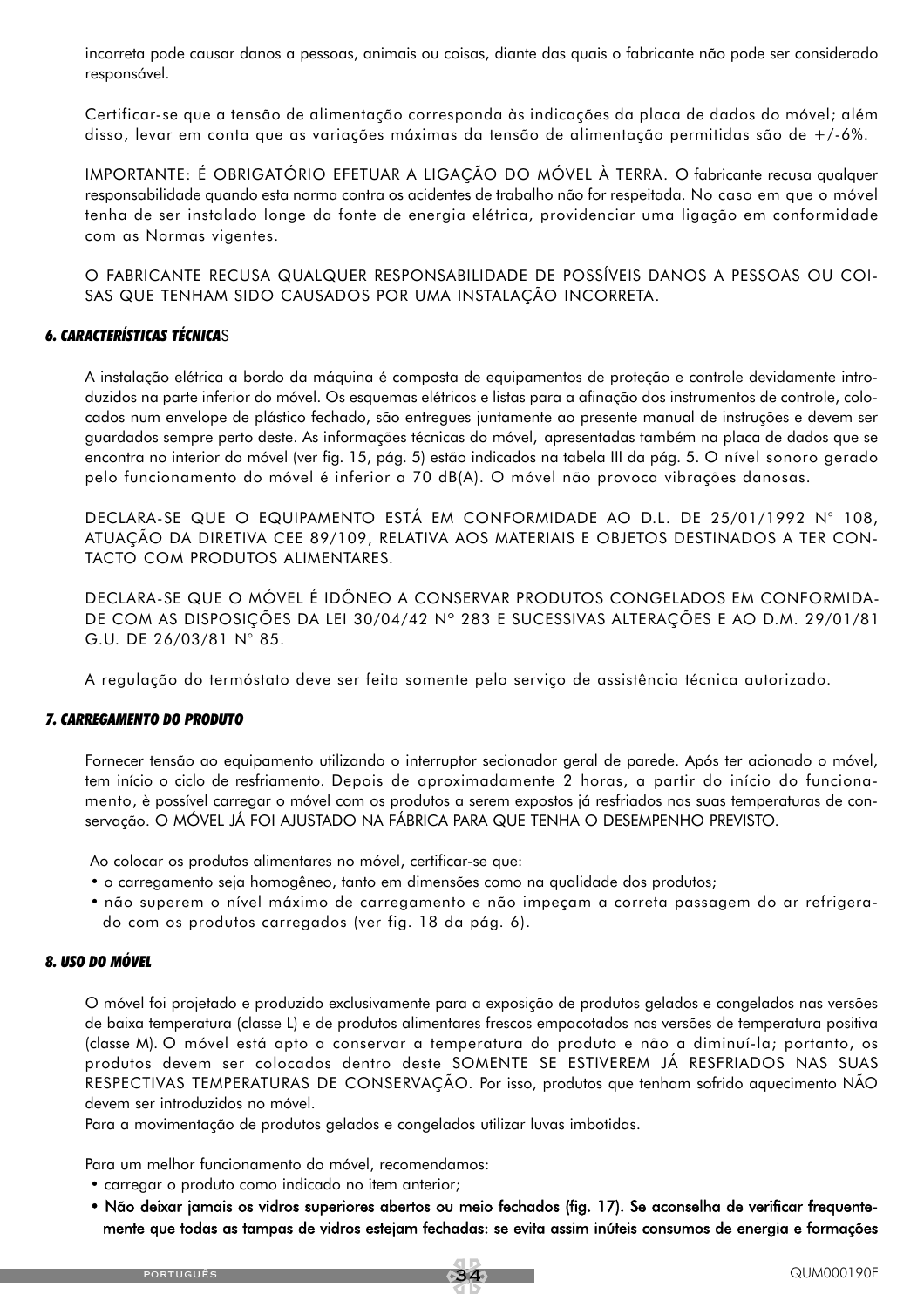#### de condensas nas paredes obtendo no mesmo tempo uma melhor conservação dos produtos expostos.

#### DESCRIÇÃO DOS COMANDOS

Os móveis Crocodile 2 possuem na base do balcão um painel que aloja un termómetro/termóstato a distância para a visualização da temperatura no interior do balcão e o controle desta através das relativas teclas.

Estas regulações devem ser efetuadas exclusivamente pelo pessoal da assistência COSTAN.

Não retirar as proteções do quadro elétrico.

#### DESCONGELAMENTO DO MÓVEL

A duração e o número de descongelamentos são regulados diretamente na fábrica.

Tal ajuste não deve ser modificado pelo usuário.

Os móveis sem grupo frigorífero Forest 3000 trazem sempre um sifão para a ligação a rede de escoamento da água (QUE DEVE SER FEITA SOMENTE PELO SERVIÇO DE ASSISTÊNCIA TÉCNICA AUTORIZADA QUE INSTALA O MÓVEL).

Ao contrário, os móveis Integral Line com grupo frigorífero incorporado das versões BT possuem sempre uma bandeja para a dispersão da água e portanto não precisam de ligação a rede de escoamento da água.

#### *9. PROIBIÇÕES E PRESCRIÇÕES*

É EXPRESSAMENTE PROIBIDO EXPOR PRODUTOS FARMACÊUTICOS E GARRAFAS OU EMBALAGENS DE VIDRO, pois estes poderiam romper-se, tornando-se perigosos (fig. 16).

NÃO retirar as proteções ou painéis que exijam o uso de utensílios para serem removidos. PRINCIPAL-MENTE NÃO REMOVER A TAMPA DO QUADRO ELÉTRICO.

#### PRECAUÇÃO: não remova jamais os vidros superiores.

Não deixar que o equipamento fique exposto a agentes atmosféricos (fig. 20).

Nunca utilizar jatos de água diretos ou indiretos no móvel (fig. 19) Não tocar o equipamento com mãos ou pés molhados ou úmidos; não usar o equipamento com os pés descalços (fig. 21).

NÃO SUBIR nos para-choques do balcão.

QUALQUER OUTRO USO QUE NÃO ESTIVER INDICADO EXPLICITAMENTE NESTE MANUAL DEVE SER CONSIDERADO PERIGOSO E O FABRICANTE NÃO PODERÁ ASSUMIR NENHUMA RESPONSABILIDA-DE EM RELAÇÃO A EVENTUAIS DANOS CAUSADOS POR USO IMPRÓPRIO, INCORRETO OU NÃO-RACIONAL.

#### *10. MANUTENÇÃO ORDINÁRIA*

ATENÇÃO! ANTES DE EFETUAR QUALQUER OPERAÇÃO DE MANUTENÇÃO E LIMPEZA DE RESPONSA-BILIDADE DO USUÁRIO, DESLIGAR A TENSÃO DA MÁQUINA UTILIZANDO O INTERRUPTOR SECIONA-DOR GERAL DE PAREDE (fig. 22).

IMPORTANTE: certificar-se que há boa visibilidade na zona das operações, podendo ser utilizada uma fonte de iluminação complementar. Além disso, muito cuidado com as partes quentes ou em movimento da máquina marcadas com o respectivo símbolo. Aconselha-se o uso de luvas de trabalho.

#### LIMPEZA DO MÓVEL

1) Limpar semanalmente todas as partes externas do móvel somente utilizando água morna e sabão ou

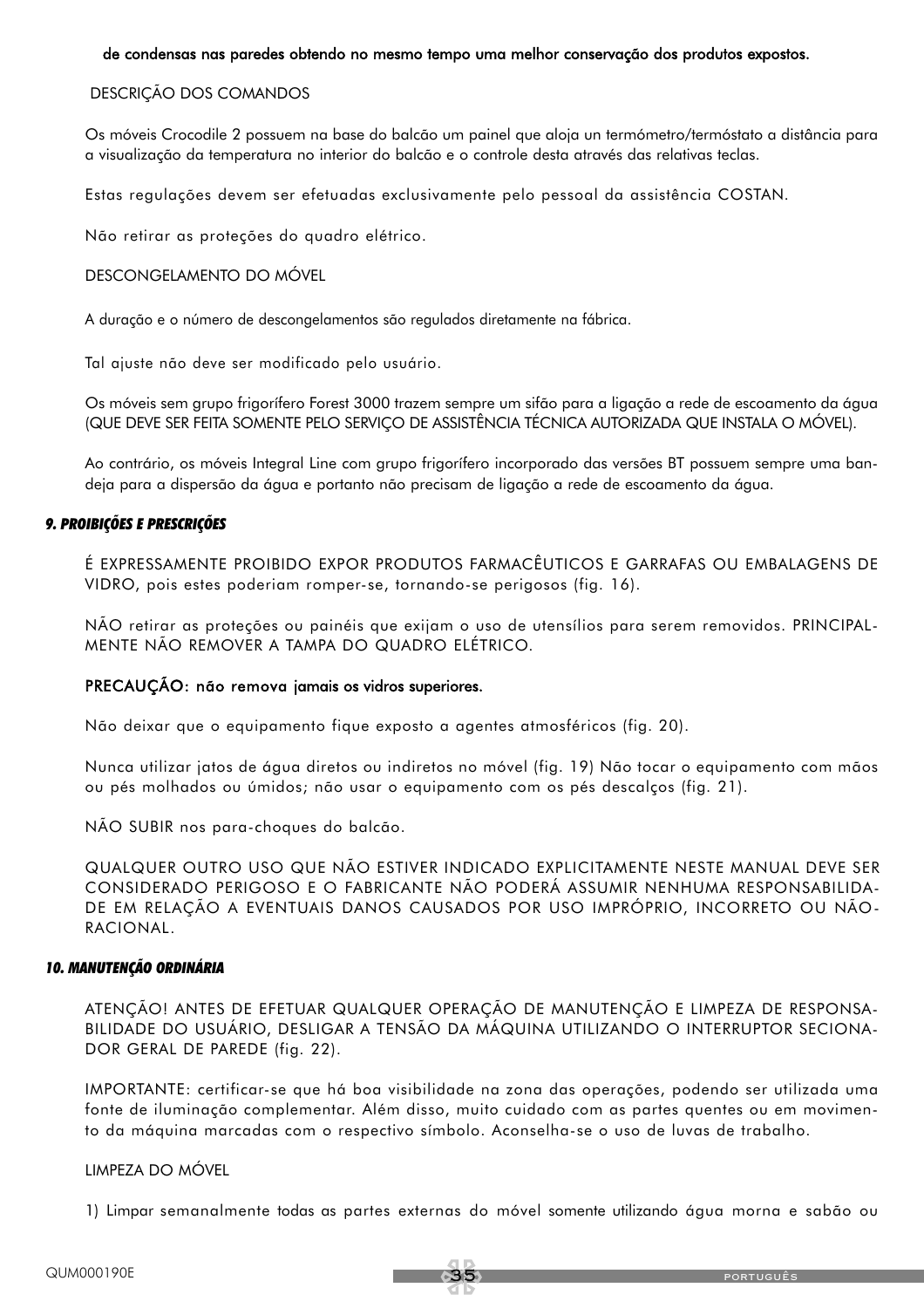detergente neutro para uso doméstico, diluindo-o em água. Enxugar tudo com cuidado, com um pano macio. Não utilizar absolutamente produtos inflamáveis ou abrasivos, como álcool, acetonas ou solventes. NUNCA UTILIZAR JATOS DE ÁGUA PARA A LIMPEZA DO MÓVEL (fig. 19). Para as superfícies de vidro utilizar somente produtos para a limpeza de vidros. Não é aconselhável usar água, pois o calcário poderia depositar-se na superfície do vidro. 2) A cada mês, limpar todas as partes internas do móvel seguindo as mesmas indicações do item anterior. Para isso, efetuar também as seguintes operações:

- Desligar a tensão elétrica do móvel, utilizando o interruptor secionador geral de parede (fig. 22).
- Esvaziar o móvel, estocando todos os produtos em câmaras frigoríficas aptas a manter a temperatura de conservação.
- Esperar até que a parte interna do móvel tenha atingido a temperatura ambiente.
- Limpar a parte interna utilizando água morna e sabão ou detergente neutro e enxugar tudo com um pano macio.
- Após ter verificado atentamente que a parte interna do móvel está totalmente seca, recompor e colocar novamente em função o equipamento, dando tensão elétrica.
- Após de aproximadamente duas horas, carregar novamente o produto.

3) A cada três meses, efetuar o descongelamento do balcão, a fim de permitir o derretimento do gelo que possa formar-se nas alhetas do evaporador e que impediria seu correto funcionamento. Efetuar as operações indicadas para a limpeza das partes internas no item 2, mas neste caso precisa-se aguardar mais tempo para permitir o completo derretimento do gelo.

Qualquer operação de manutenção não citada nos itens anteriores, deverá ser efetuada pelos centros de assistência convencionados ou por eventuais pessoas qualificadas.

#### *11. SITUAÇÕES DE EMERGÊNCIA*

1) O móvel não parte ou pára:

- Certificar-se que não haja situação de black-out elétrico.
- Verificar se o interruptor geral de parede está ligado.

Se a interrupção elétrica não depender destas causas, contatar imediatamente o centro de assistência mais próximo e efetuar o esvaziamento completo e o armazenamento imediato do produto em câmaras frigoríficas ou refrigeradores aptos a manter a temperatura de conservação.

2) O móvel não se resfria o bastante:

- Certificar-se que o condensador esteja limpo e em condição de efetuar sua função de troca de calor; caso as alhetas estejam obstruídas por poeira ou impurezas, limpa-las cuidadosamente (ver parág. 10).
- Certificar-se que o móvel tenha sido carregado de modo correto.
- Se faz muito tempo que o móvel não foi descongelado (mais de três meses) é necessário descongela-lo e limpalo para que possa em seguida retomar seu funcionamento normal (ver parág. 10, item 3)
- Certificar-se que o móvel não esteja próximo a fontes de calor ou de correntes de ar.
- Certificar-se, utilizando um nível de bolha, que o móvel esteja bem nivelado e que as condições ambientais sejam próprias, conforme as indicações da pág. 3 deste manual.

Caso a insuficiência de resfriamento persistir, contatar o centro de assistência mais próximo.

EM CASO DE FUGA DE GÁS OU DE INCÊNDIO, não colocar a cabeça no vão, caso este não tiver sido devidamente arejado. Desligar o móvel, utilizando o interruptor geral que encontra-se antes do equipamento (fig. 22). NÃO USAR ÁGUA PARA APAGAR AS CHAMAS, MAS SOMENTE EXTINTORES A SECO.

- 3) O móvel produz muito ruído:
- Certificar-se que os parafusos e porcas estejam perfeitamente presos.

• Certificar-se, utilizando um nível de bolha, que o móvel esteja bem nivelado.

Se o distúrbio persistir, contatar o centro de assistência mais próximo.

#### *12. ASSISTÊNCIA TÉCNICA*

Sempre que for necessária a intervenção de pessoal técnico de assistência, contatar imediatamente o fornecedor onde foi adquirido o móvel. Sempre que houver necessidade de utilizar peças de reposição, fazer referimento ao ser